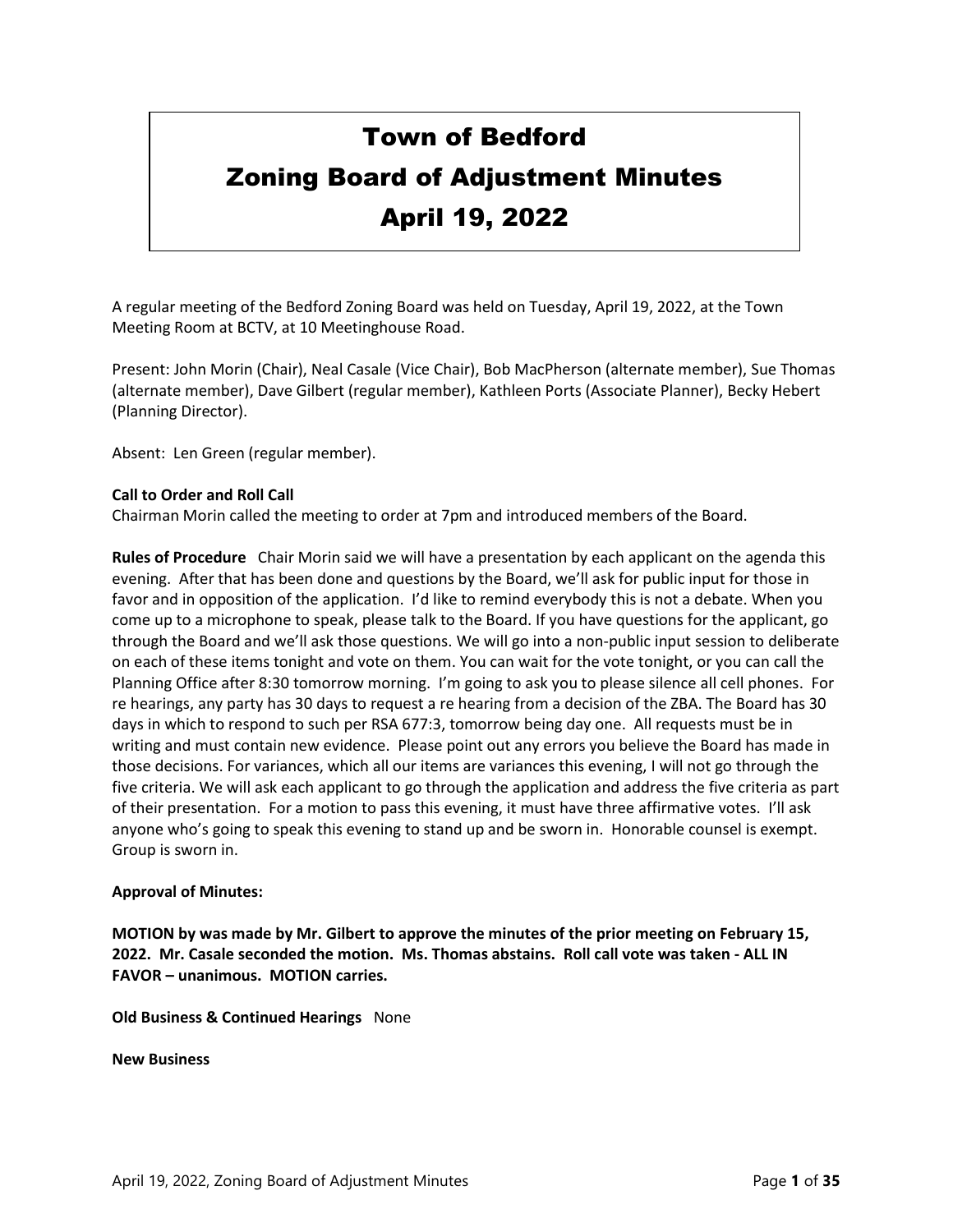# **Item 1: Jeffrey Riley - Request for a variance from Article III, Section 275-21.F(1)(a)[2], to permit a Level II home occupation within a detached garage where such use is required to be within the primary residence or attached garage or barn at 6 Lynn Drive, Lot 22-75-02. Zoned Residential and Agricultural.**

**Mr. Riley testifies:** Good evening. Thank you for having me. My name is Jeff Riley at 6 Lynn Drive. A little background of me. I served 5 years in the Marine Corps doing security for the President and Vice President of the United States. I've done some security work since then. Security is tolling on the body. I've always has a passion for building things with my hands. I learned that from my father. The vision here is to be self-employed and create things using my artistic ability. I started Incognito Metal Works January 13<sup>th</sup> of 2021, which is why I'm here today. I started out just doing small metal signs. We had a site visit in January. Since then, I've gotten more jobs for larger projects such as custom railings, security gates, security windows and things of that nature.

# **Variance is not Contrary to Public Interest.**

The space I'm asking to use is a 1200 square foot detached garage. It's in the back of the property. I know the variance calls for 600 square feet. At the time of the site visit, 600 square feet was more than efficient. Since then, with these bigger projects building 6- and 8-foot railings, I would like to be able to use 800 square feet of that garage. It's a 3-bay garage so, I'd be using the first two bays—the center bay and the far right. The far-left bay is where I store my 1970 Nova. That's just a hobby. The garage is an existing structure located on the back side of my house. The roofline can be seen from the public roadway. Other than that, you can't see it from the public. I guess it depends on your definition of unordinary odors, but there are no unordinary odors or noise levels. Obviously, some aspects of the business are noisy, but like I said we had the site visit, and when everything is closed, you can't really hear it from inside the garage. It is much quieter than your daily use of a lawnmower or a chainsaw. Unordinary odors – I probably should update that. Previously, before the site visit, I was only powder coating. Powder coating does not create an odor. Creating metal fire pits and such now, I do paint that with high temperature paint. So that would be, I guess, an unordinary odor. The business is operated from within the structure where I've been operating for a year. I do not create an unusual amount of traffic.

# **The Spirit of the Ordinance is Observed.**

The business is inside the garage in the Town of Bedford. It does allow the operation of the home occupation. The only difference for me was that the situation is that the garage is a detached structure from the main residence, not being attached to the house.

# **Granting the Variance Would Do Substantial Justice.**

Being self-taught and having the ability to use my creative and artistic values really helps me with my mental health.

# **Values of Surrounding Properties Would Not be Diminished.**

I'm not creating additional traffic other than occasional special deliveries, which I did include at the end of my business description. I've had one in the last just over a year. I think it's 13 months. My business cannot be seen from the public road as stated before. There are several other businesses on Lynn Drive. We have a hair salon. We have an electrician, and now there's a horse farm. Lynn Drive is familiar with home occupations.

# **Literal Enforcement Would Result in an Unnecessary Hardship.**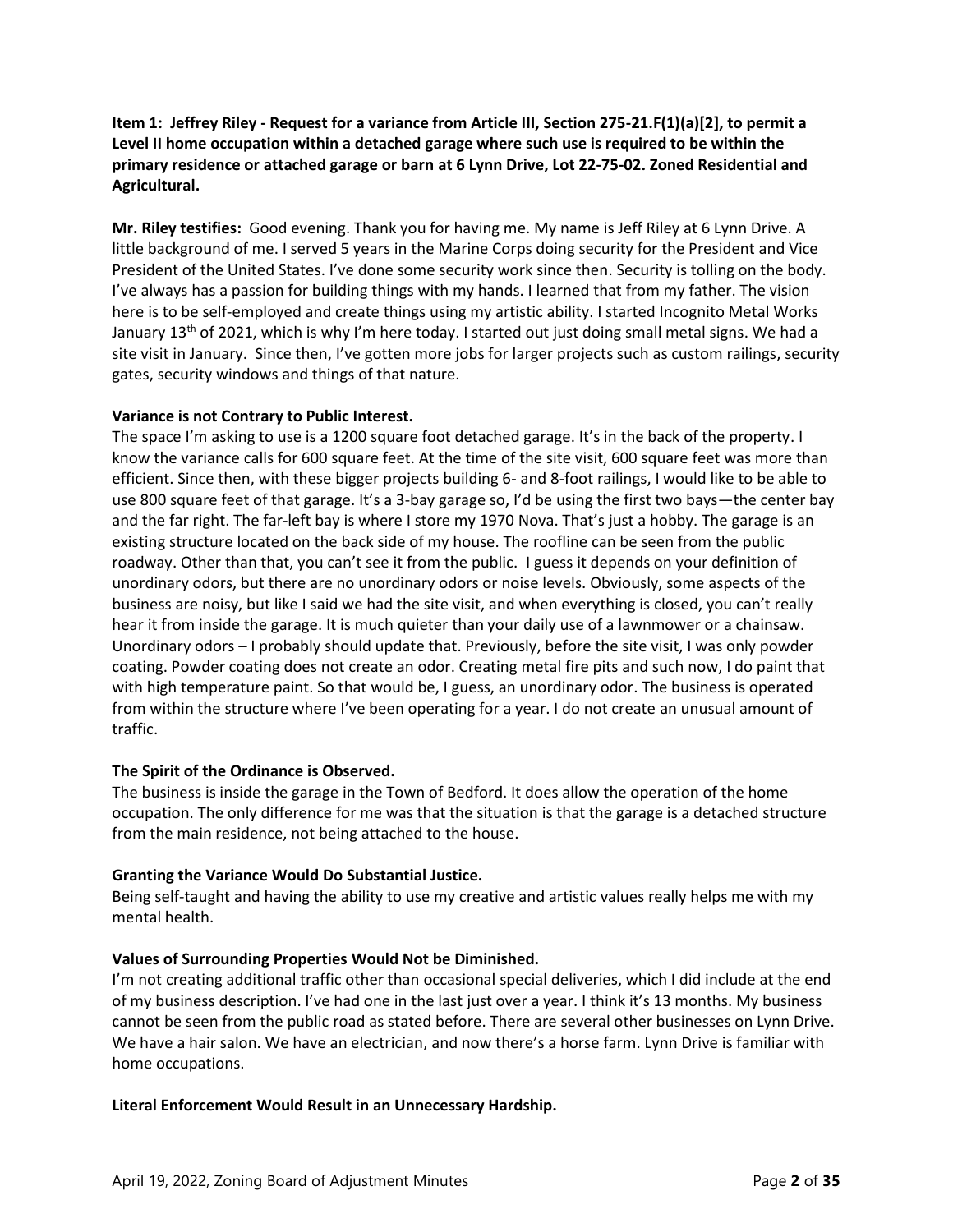I do have a 2-bay garage. If you're looking at my house, on the right side, I do have a 1-bay garage that's attached on the left side. Both are just not suitable fits. The 1-bay is not a suitable fit because it's only a 10' by 20' so it wouldn't give me enough room to operate. The 1-bay is also closer to a lot of the neighbors. The 2-bay is not large enough. It's closer to the neighbors. You can see it from the public roadway. I don't have the proper electricity needed to operate my equipment. There's no heat so in the wintertime that would be miserable. Because of the orientation of the front garage to the neighbors, I think it would result in far more complaints to the activity of the business. Using my front garage for business would not allow me to park my cars in the garage during the winter.

# **Denial of the Variance Would Result in an Unnecessary Hardship.**

In my opinion, I'm not infringing on my abutters and diminishing the value of their property.

# **The Proposed Use is Reasonable.**

I have some pictures. Here's the side of the detached garage with the man door. If you look here, this is where I store all my what you could call scrap material. I store that there. A couple times a year, I'll load that up and I bring it to Schnitzer's in Manchester where they do metal recycling. This is my plasma table right here. This is 4 foot by 8. That operates off air and 240-volt electricity. That is what is used to create the signs and cut out my artwork that I do. This is my spray booth. That's for the powder coating. The powder coating is odorless. I did a demonstration. There's a gun that holds the different colors of powder, and what you do is you spray the metal with that. That creates an electric charge. That powder, if you mess it up, you can blow it right off. It's not like paint. Once the powder is applied to the metal, if you notice right here, this is an oven. The metal then goes inside the oven where it bakes at 400 degrees. The timeframe is different per color. It usually averages about 10 to 12 minutes per cycle. That cooks it at 400 degrees. When that comes out of the oven, again, it's odorless and the project is now complete. Here's a better picture of the oven right there. That is what I have.

Chair Morin said okay. Thank you very much. Ms. Thomas asked what hours, time of day, and day of the week are you usually doing this? Mr. Riley replied honestly, I don't try to work past 7-8 o'clock. If this approved, I will set regular times—8 to 6 is more than enough time for me, Monday through Friday. Mr. Casale asked you had mentioned here 2-car garage. Now that's about 600 square feet, correct? Mr. Riley said about 400. I believe it's a 20' by 20' maybe? Mr. Casale continued on page 2 of the writeup from the Planning Office, it states: The business occupies approximately 600 square feet of a detached garage. The 2-car garage, I thought that there was mention of the size of that. Mr. Riley said I'm not sure where you're reading from. Is this from my description of the business? Mr. Casale said it may be your description. Yes. It says for one, my attached 576 square foot garage would not be suitable space. You'll agree, that's not far off from what… Mr. Riley said no, that would be a 24' by 24' then. My apologies on the math. Mr. Casale said okay, so it's roughly what the ordinance allows for a home occupation. You state that you want to go over that, like 800, but yet it only allows for 650. You'll agree that this garage is not much smaller than that. So even though you don't have the electricity or the heat—something you could take care of, other than that the size is almost about what you'd need maximum. Mr. Riley said sure. Mr. Casale added and if you were to use the attached garages, could you not park your vehicles in the spot where you now have your shop? You have a driveway there. You have a plow. Do you not plow that? Could you not use that for your car? Mr. Riley said I could, but it's much more difficult to get regular everyday cars in my backyard with the snow and the ice. It's easier to plow my driveway, drive those cars right into the garage on pavement. Mr. Casale asked you don't keep the path clear? Mr. Riley said I do, but it's easier for trucks to get back there than it would be for my girlfriend's car. Mr. Casale said you had mentioned the paint. On your Facebook page, you mention sandblasting. So you're doing sand blasting too? Mr. Riley said yes. Some things need to be sandblasted.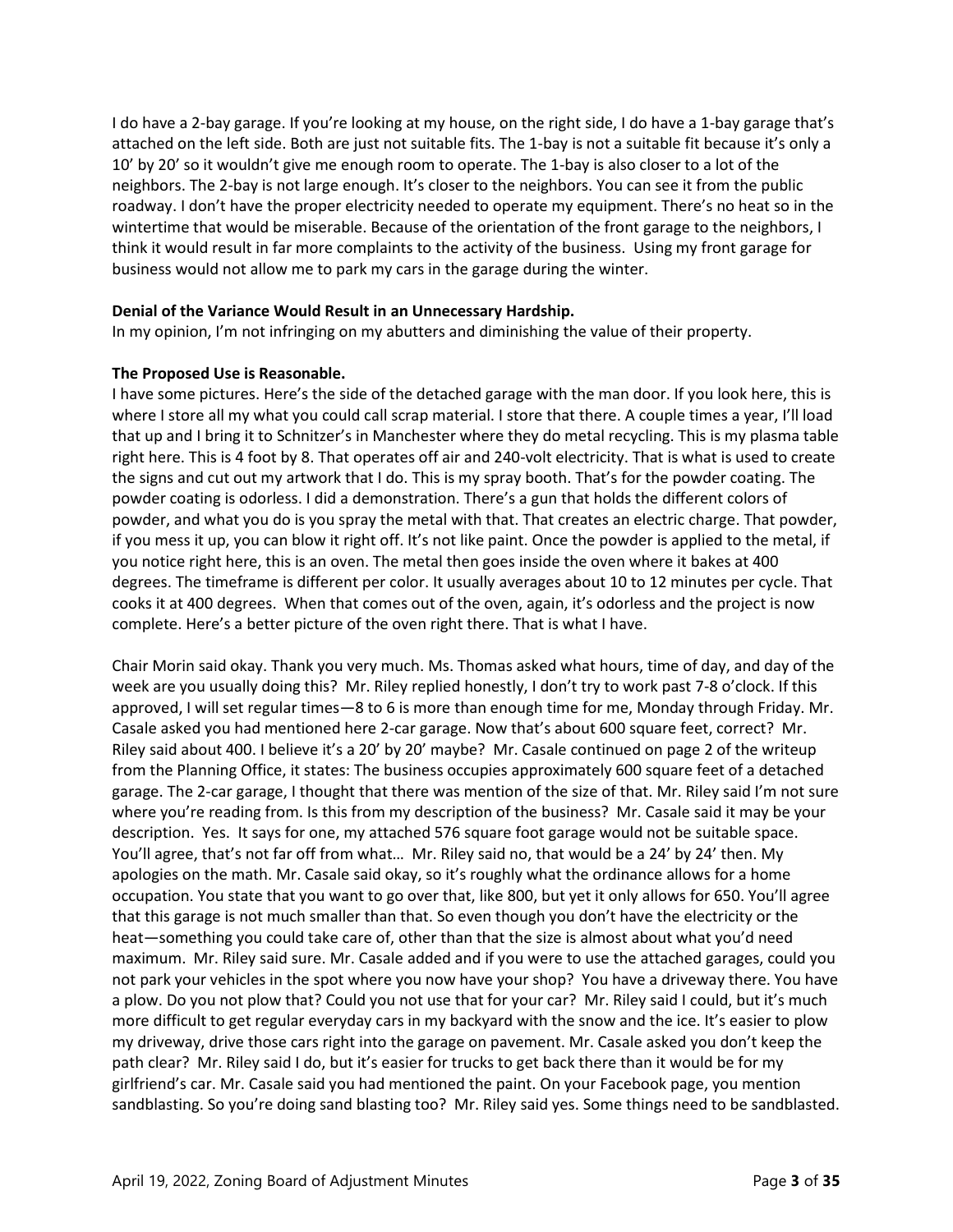The sandblast cabinet, which I did show on one of the site visits, is literally a cabinet with a door that opens. You put whatever product inside that you need to sandblast. You close that. Then there's a vacuum that catches any residual dust from that. Everything is contained within either the vacuum or the cabinet itself. That just gets recycled through. Mr. Casale asked what are you using for a? Mr. Riley said crushed glass. Mr. Casale said okay. That's all I have. Chair Morin said 650 square feet is the limit, but now, as of today, you're looking for 800? Mr. Riley said if it could be approved, yes. If not, then I'm totally content with the 600 that's required. Chair Morin said okay. Just a question—in that area that you're looking for the business, is there AC in there also? Mr. Riley said there's no AC. Chair Morin said so, summertime, you open up everything you can to get some air flow? It must get hot. Mr. Riley replied yes. It does get hot in there. I have windows and fans, and I usually open up a garage door. Chair Morin said when you went through your application, number 5 talks about unnecessary hardship and special conditions. I'm not seeing any special conditions of the property that you put down in that section. Mr. Riley said I'll be honest. I did not know how to answer that question. The verbiage is confusing on those questions, and it becomes redundant. Ms. Hebert said Chair, we would typically attach an aerial photo so you could see the context of the property. I'm happy to pull that. I realize that's not in your packet. If it's helpful for the Board, we could pull that up using the internet here if you want to get a birds' eye view of the property. Chair Morin said that would be nice. Mr. Casale said I tried Google Maps. It wasn't helpful. While she's doing that, I have an additional question sir. In the picture you submitted of the plasma table, there's a couple exhaust fans, it looks like, above your plasma table. Can you explain what those are for and where those empty out? Mr. Riley said that just removes the smoke, and it's just steam. I just have that venting outside of the garage. It's just steam that's created from the heat of the plasma hitting the cold water. There's water that sits in that table. That helps the metal stay cool while it's cutting. It helps it from warping. So, it creates steam from the difference in temperatures, and instead of that filling up the garage, I just have the steam go out. Mr. Casale said no difference than a bathroom. Mr. Riley said exactly. Mr. Casale said alright, thank you. Chair Morin asked are there any other questions from the board? Mr. MacPherson asked could you bring in the first picture? Mr. Riley said I will have to wait for Becky. Mr. MacPherson said what I'm looking for is the back of your building. If you could bring that up, because it looks very messy. It looks very cluttered. Mr. Riley said sure. It is. That's where I store all my recycled material until I have time to. Mr. MacPherson asked is it always this cluttered in the front? Mr. Riley said it is, but you can't see it from the roadway or any neighbor's house because I have fences on either side. Mr. MacPherson asked so that's typical? Mr. Riley said yes. Mr. MacPherson said okay. Thank you. Chair Morin asked is there anything else before I open it up to the public? [nothing else]

Chair Morin opens to comments from the public.

**Ms. Margaret Brown testifies**: My name is Margaret Brown. My husband, Richard, and I have lived at 10 Lynn Drive for over 45 years. The past couple of years have been a little bit different because of the very noisy—there's hammering, there's been pounding, regardless of what I heard about no metallic odor, there is one off and on. Our deck is right out back, which is not very far from where whoever is working, and we get the benefit of all the noises and the smells and so forth. Even Easter Sunday morning, there was a compressor or something extremely loud, playing that we could hear for several hours in the morning. Also, there's no traffic supposedly, but I've noticed for quite some time that there have been a lot of cars parked in the front yard, day and night—mostly night. There are several in the backyard that appear to be abandoned. I don't know if they are or not, but they're there. The yard is now fenced in, so I can't see what's going on over there, but the fence does not contain the noise and the odors and the activity that you know is happening. In this day and age, my husband and I are not young anymore, and we like to know who is in the neighborhood. If there is a business right next door to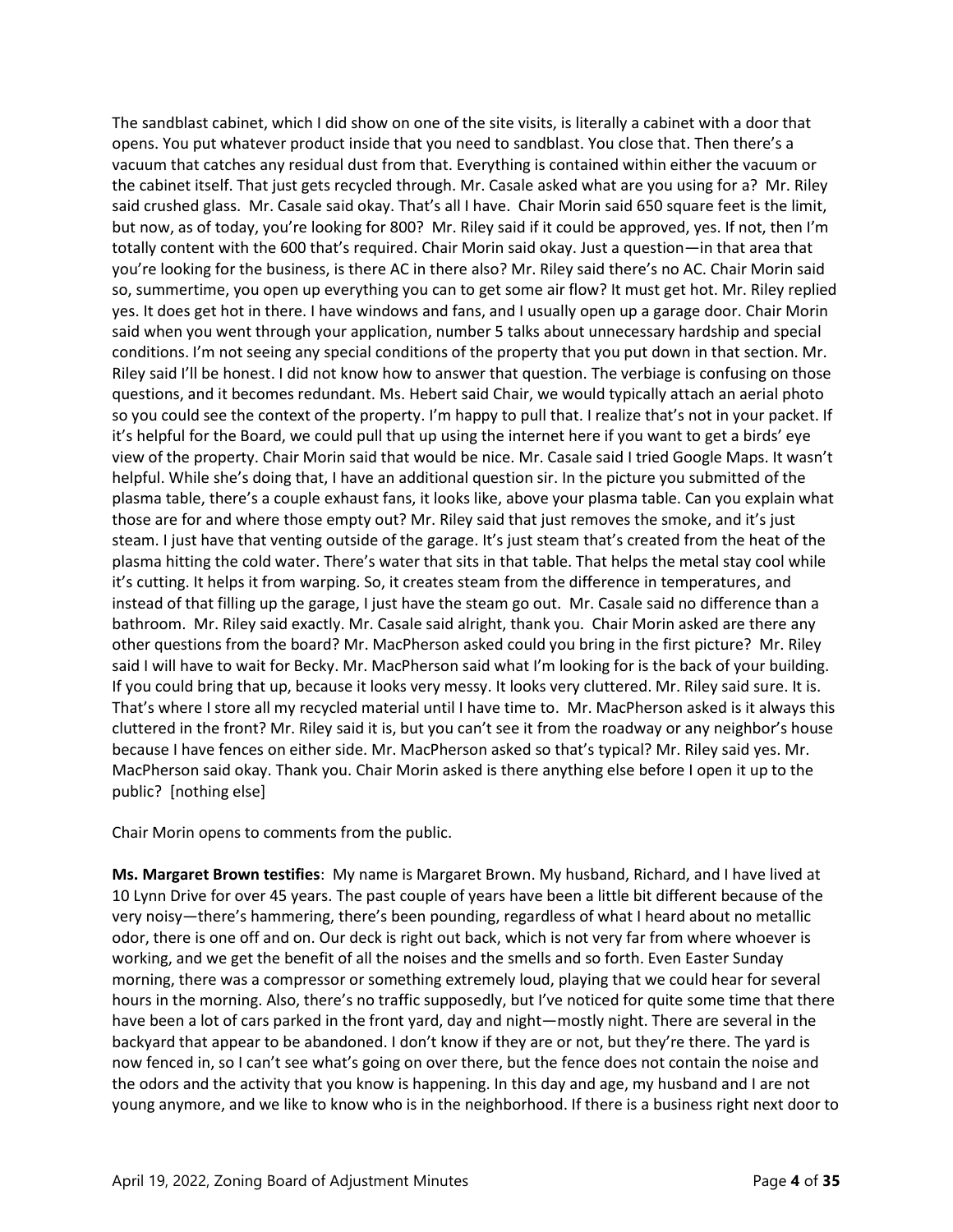ours, we have no idea who is where, what, and when we first moved in there, I had someone try to break in the house, and we locked the doors for quite some time. Now, we don't lock them all the time, and I'd rather not because it's a pain to unlock, in and out, when you live out in the area where it's supposed to be a safe neighborhood. I just would like peaceful possession of my home for the next few years. We're not going to be there forever. It's getting to the point where it's difficult now to take care of the house, and I'm still working. I go to bed early, and I get up early. I need to have rest. I need to have the use of my deck, and I'd love to keep my windows open in the summertime. I just object because it will take away what peace and quiet we have worked and earned and deserve. I thank you for listening to me.

**Mr. Mark Constant testifies:** Good evening. My name is Mark Constant. I live at 57 Patten Road. I'm on the corner lot of Lynn and Patten. My backyard is adjacent to Jeffrey's side yard. The garage doors face my backyard. When we're sitting at the deck or sitting out at the pool, it is extremely loud. Am I able to turn my phone on for a minute? I know you said to shut your phones off. I'd like to play something. If not, I won't. He states in here that in his business he tries not to work before 8 o'clock in the morning, and 1900 at night. But that's 7 o'clock at night. Thursday night at 7:26, the smallest garage door to the left was half open, and they were still working. They were cutting metal, and it's extremely loud. I just wanted to show how loud it actually is. But if you don't want me to… Chair Morin said well it's kind of deceiving when we're trying to hear it on a phone. We're getting your testimony. Mr. Constant said okay, that's fine. I just want to make clear, this is not personal whatsoever. It's about a business that I don't think should be there because it affects me because of the noise. I cut metal. I weld metal. I grind. I sand almost every day at my job. I know how loud it is. The plasma cutter he has is quiet. I'm fascinated with those. His work he does, I've seen it. He does very nice work. His quality of his product is nice. I just don't think it's the right neighborhood for the business that he wants to have. That's pretty much it. Chair Morin said thank you.

**Ms. Tiffany Constant testifies:** Hi. My name is Tiffany Constant. I live at 57 Patten Road. I just had a couple of questions, I guess. I'm just wondering, it says something about him having employees. I want to know are they welcomed to come and go when he's not home? I want to know if this is passed, if he's working on weekends, after work until 10 o'clock like they have all summer long. Who do I call? Do I call the police? Do I call you people? This has been ongoing for a long time and everybody in the neighborhood is very upset by this. I have something else here I wanted to bring up. Where do you draw the line or where do we draw the line when he's at work and say it's 7 o'clock and then they still decide to do their hobby until 10? Who enforces all of this? Do we have to just keep calling and complaining, or what? These are all things that we worry about in our neighborhood. There's a lot of traffic. There are people in and out of the driveway, the house. We're concerned about the vehicles. There are lots of children on the street. There are big trucks that come and deliver metal. I can't even sit out in my pool area most of the time because I have to listen to this. I have an American dream as well. Mine is just to sit and relax and to enjoy my weekends and nights. I guess that's it. Thank you.

**Ms. Brown added:** I know that mental health was mentioned. As far as I'm concerned, that's a big part of our lives right now. My husband has Parkinson's. He's retired. He's home a lot during the day. If we have to say inside, it's not going to be good for him, and it's not going to be good for me when I get home at night and have to hear what has transpired during the day. I know that a lot of people don't think noise is a health problem, but it really is. If you can't enjoy the outside of your home as well as the inside of your home, it makes for a very unhappy life. Thank you so much.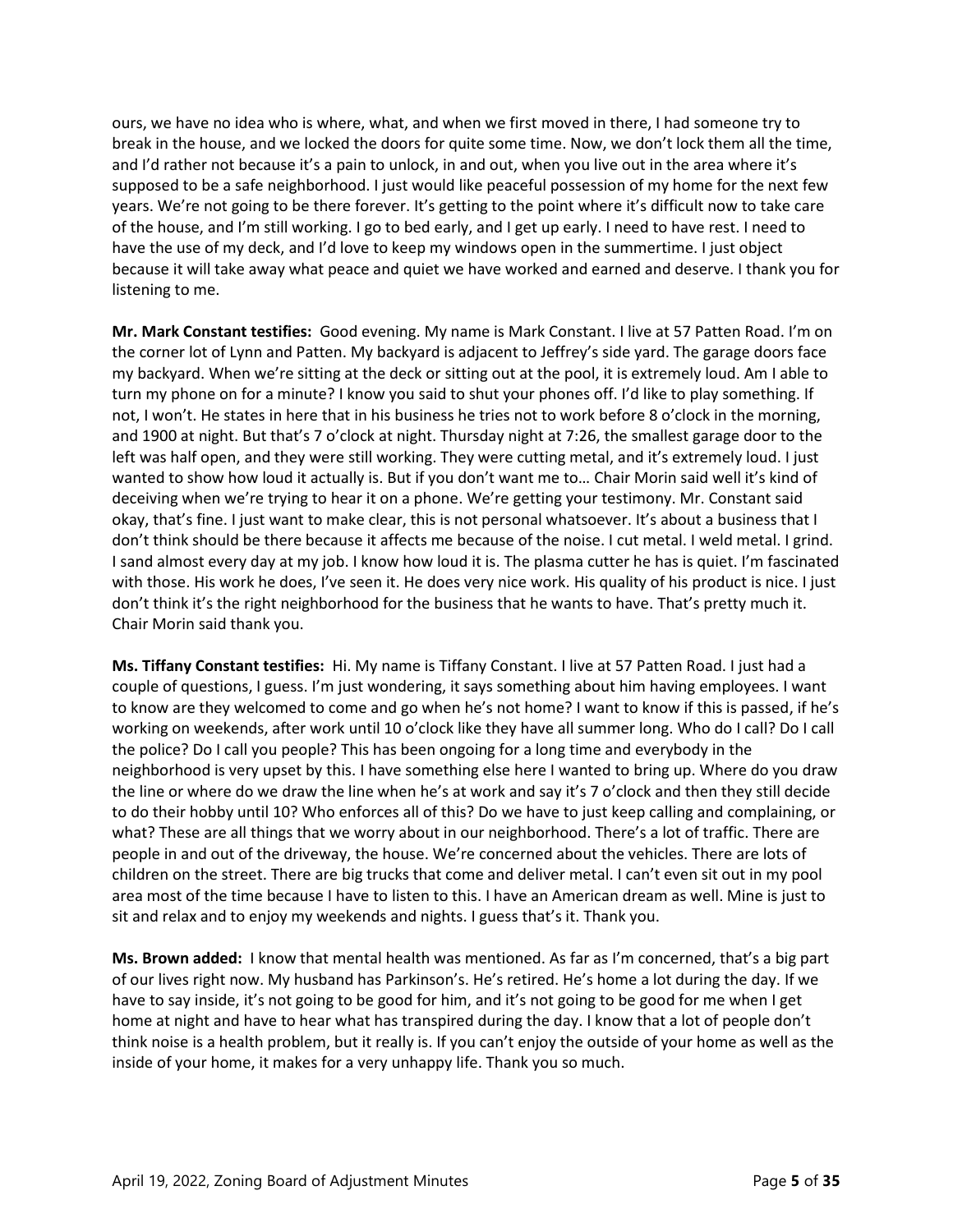Chair Morin said just to answer a few of the questions that came up that I can answer, employees are dictated through the ordinance—how many there can be. Hours—what will happen is, if this gets approved this evening, it will go to the Planning Board. When the Planning Board gets it, they handle the hours. They handle all those things that any other business coming into town would handle. Just so you know where the process goes. That's the few answers I have for you for some of those questions. Ms. Hebert said I could respond to the noise issue. The Town does not have a noise ordinance. Loud noises happen for various reasons around town. Somebody has a party or somebody has a loud hobby. Those noise complaints are directed directly to the Police Department, and they respond on behalf of the resident for disturbance to the peace. Unknown speaker added that's not 8 hours a day, 7 days a week.

**Mr. Riley** added like you said to begin with, I'm not here to debate. I just want to point out that the same neighbors have been making the same complaints since 2002. There is a timeline the Planning Department has put together, but it's the same neighbors. Mark and Tiffany Constant specifically made one in 2005. The original homeowner was my grandfather. When my father bought the property, same neighbors, same complaints, new homeowner. Then I bought the house in 2017. Same neighbors. Same complaints. Different homeowner. The only similarity is the same last name. Tiffany had mentioned truck deliveries. I've had one truck delivery which I even talked to Kathleen about. I believe that was a week ago, maybe 2 weeks ago. It was a 24' piece of metal that I had delivered because it would be unsafe for me to drive with a 16-foot trailer with 8 feet hanging off. So, I've had one special delivery. Other than that, I have Pinard Waste that comes every first Tuesday of the month to remove my dumpster. All my household and business trash goes straight to Pinard Waste. It doesn't even go to Bedford Transfer Station. I feel like my neighbors are just trying to portray me as a bad individual, but they failed to mention 18 Lynn Drive that has the horse property. This was Sunday morning at 7 a.m. Two 18-wheeler deliveries of hay came in. No one said anything about that. The horse company even posted it on their Facebook. This was on September 19<sup>th</sup> of 2021. Our Sunday started with a 7 a.m. hay delivery. Again, on February 1<sup>st</sup>, they put a horse up for sale, and then on February 26<sup>th</sup> of this year, they had another 18-wheeler come in in the morning to remove that horse and deliver it to the West Coast. But no one says anything with multiple tractor trailer deliveries. But I have a couple specialty deliveries come in, and everyone hears about it. So I do believe in the core of my soul that there is just a personal bias. I know Mark said that it's not personal, but it has been personal since 2002. I bought the house, and I just inherited the neighborhood feud. It just doesn't end. I try to be a good neighbor. The Brown's have lost power multiple times, and I've tried to make contact with them and make sure they're okay because I understand that they're elderly. I try to be a good neighbor. Am I noisy—sure. At times, we're all noisy. If it's approved, I would set business hours. I do have a hobby that is noisy at times. I'm aware of that. That's all I have to say. Thank you.

Mr. Casale asked Mr. Riley, you mentioned I'm assuming you transport most of your—you talked about rolls of product—so do you mainly, except for those big pieces you mentioned, do you mainly transport these rolls of sheet metal on your trailer? Mr. Riley replied I would like to correct you. It's not a roll. They come in the same size as plywood in 4' by 8' sheets, different thicknesses. Sometimes they are in square tubing, different lengths. I do pick that up myself, and I transport back to my house with my 16 foot trailer.

**Mr. Constant** asked if it goes through to the next level—the noise really is bad. Maybe garage doors could be closed at all times just to keep it quiet. That's just a suggestion. Because it's really bad. It really is. I'd invite any one here to come to my house. I know on the last paragraph on his letter, he invited you to his place to watch it work. I don't know if you got to experience the grinding and the sanding—he has an air sander. It's not a regular sander like you would sand wood. It sounds like a Nascar taking off tires.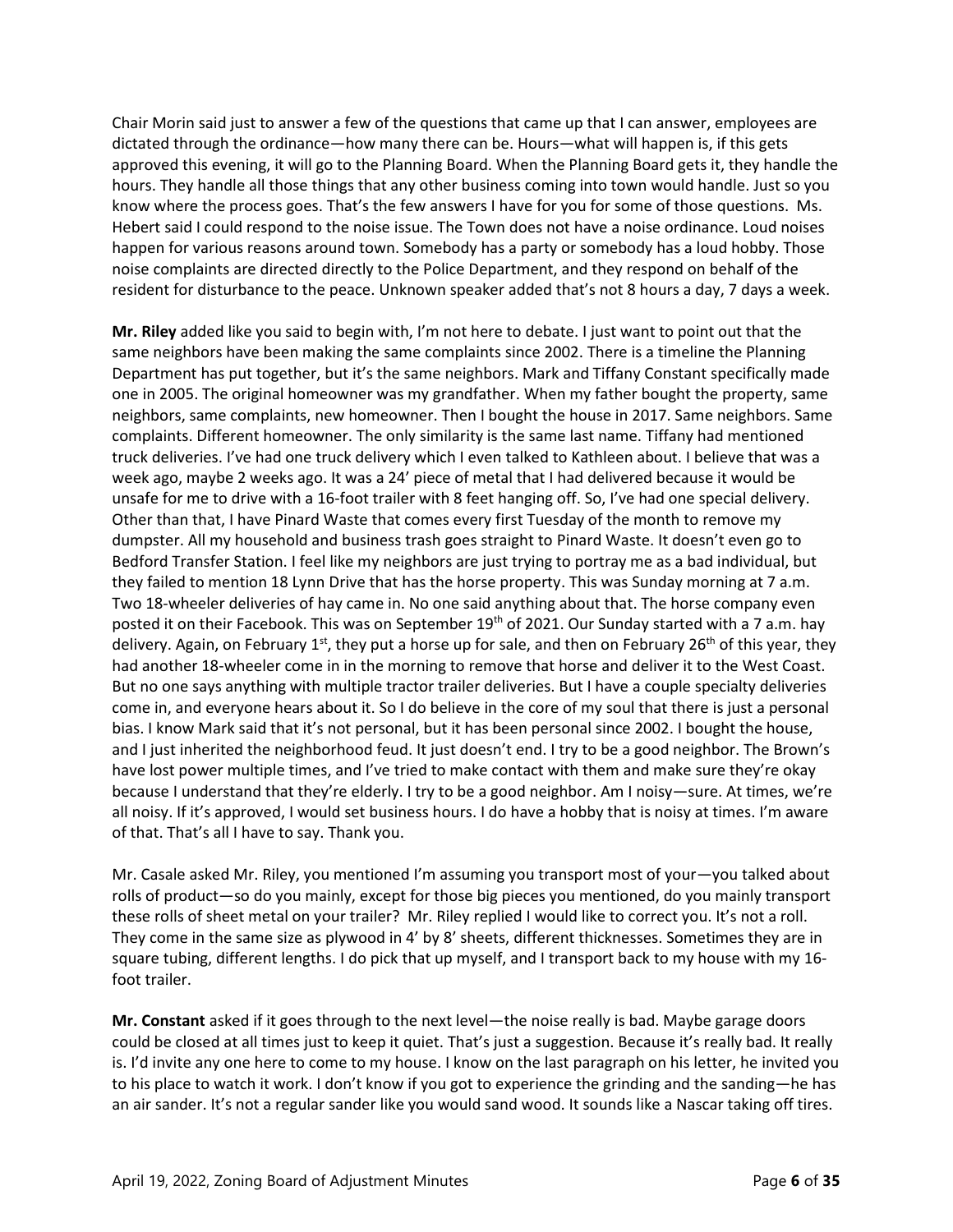It's not just ten seconds. Sometimes it goes for half an hour, 45 minutes of grinding. It's extremely loud. When it happens, I'd like to call you guys right on the spot and say come on over so you can hear it. It could be assumed, and like I said, maybe shut the garage doors. Keep them shut at all times. This way we wouldn't have to listen to it. Chair Morin said to answer that's a Planning Board decision. I don't know if anyone has watched the Planning Board meetings when they're on, but when a business comes into town, they get into everything. Everything from hours, sound, properties… Mr. Constant said so if it does go in that far, I can bring videos. I can bring pictures. Chair Morin said what I would ask you to do is get in contact with either Becky or the Chair of the Planning Board and find out if they'll accept that type of evidence. I don't know what they accept. But they get into a lot more detailed oriented, where for us, we'd look at that ordinance and we have to make a per se legal decision on if they met the criteria of this application. That's what we look at. Mr. Constant said okay. Thank you. Ms. Hebert said I'd be happy to talk with you about the home occupation permit process. The Planning Board does get into a detailed discussion of the proposed home occupation before they grant the permit. They go into details on operation, hours of operation. They can attach conditions to any of their approvals, and they often do. So, this is the first step of a two-step process if Mr. Riley receives his variance tonight. Mr. Constant said yes ma'am.

Ms. Brown asked is Lynn Drive still a residential/agricultural zone? Ms. Hebert said yes, it is. Mr. Riley added but there are three other businesses on the street. Chair Morin said I understand. Anything else before we go into deliberation? Mr. Constant said the hair salon is not on Lynn Drive. It's on Patten Road. Chair Morin said I understand. I've driven by the area, so I know where all those different items are, just so I referenced myself. At this point, I will take a motion to go into non-public input for deliberation.

# **MOTION by was made by Ms. Thomas to go into non-public input for deliberation. Mr. Gilbert duly seconded the motion. Roll call vote was taken - all in favor. Motion carries.**

Chair Morin continued alright, let's go through the application.

# **1. Granting the variance would not be contrary to the public interest because: (1) Whether granting the variance would alter the essential character of the locality:**

Chair Morin said that has two pieces to it. Looking at the existing property, the way it's set up, I don't think would change the character of the locality because it's already there, for the building. But some of the things that might happen inside the building could change it. Board agrees.

# **(2) Whether granting the variance would threaten public health, safety or welfare:**

Mr. Casale asked were you able to get the satellite up so everybody could see it? Ms. Hebert said yes. I can put it back up. Mr. Casale said just from what I saw and my comment in regards to that, if the home occupation were limited to what's actually allowed in the ordinance which is a garage that's attached to the house, there's almost—even though you may have the same operations going on there, it's almost more of a buffer except for well there's nobody, at least in that picture, no homes directly across the street. There is one that is kitty corner, but it's almost further buffered from the home to the left and the home to the right. Again, if it were limited to the garage where that circular driveway is, the 2-car, you have trees to the left side of that, which would be a buffer and not as close to that home to the left. And, because of the home being to the right side of the garage, it would be a buffer to that home to the right side.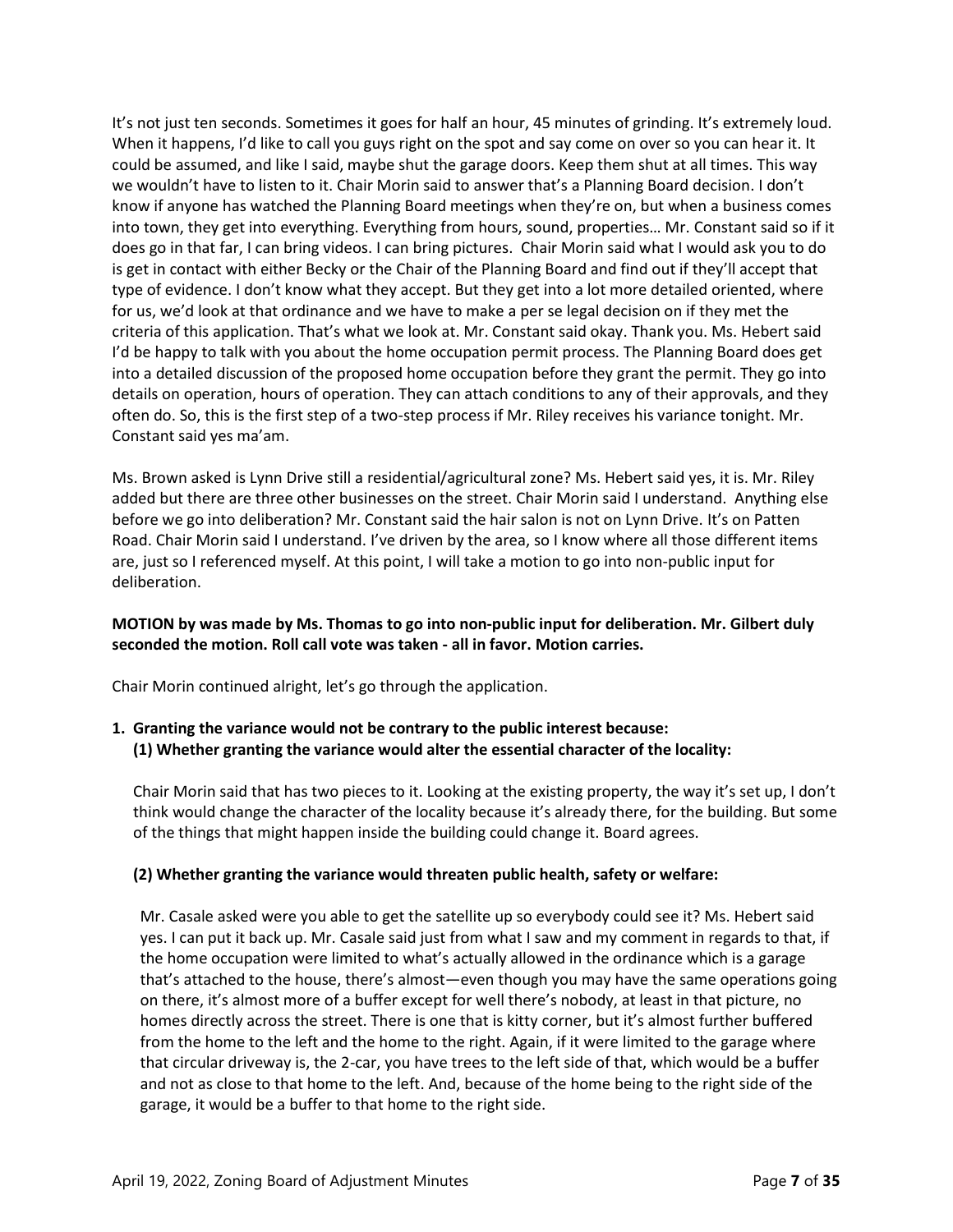# **2. The spirit of the ordinance is observed because:**

Chair Morin said I think there's two issue that don't meet the spirit. Number 1, a detached garage and number 2, the size that he's looking to utilize part of that garage. The ordinance is pretty straightforward about area of the principal building, that's to include any attached garages, barns, shall be devoted to such use. So, the spirit wants to keep it within the home, because a home occupation should number 1 be in the home. It shouldn't be distracting to the neighborhood. Ms. Thomas added there is the space in the home, where I could see it getting a variance if they didn't have a garage, per se. Basically, the whole purpose of this is because it's in the detached garage. If he wanted it in his 2-car garage, he would just go right to the Planning Board, and we wouldn't even be involved because what he's doing is allowed per what the Planning Board decides. We're just looking at moving it to the back building. Mr. Casale added he has almost the right square footage in the 2 car garage. He doesn't have the electricity. He doesn't have the heat. I would argue he has another garage he could use a car. I would also argue he could bring vehicles back there. He has the ability to do it.

# **3. Granting the variance would do substantial justice because:**

Chair Morin said I don't see bending the ordinance that much doing substantial justice for the neighbors. There's a lot of bend here. That's the hard part in this application.

# **4. The values of the surrounding properties will not be diminished for the following reasons:**

Chair Morin said we haven't heard any expert testimony in that. We can't answer that.

# **5. Literal enforcement of the provisions of the ordinance would result in an unnecessary hardship. Special conditions of the property distinguish it from other properties in the area because:**

Chair Morin said we really didn't get a straight answer on that piece. He talks about his 2-stall garage wouldn't fit the business, but if you can get the sources in the back garage, you can always get the sources in the side garage. I don't see what the hardship is in that case. Mr. Gilbert said I'm with you. I don't see the hardship.

#### **(A) Denial of the variance would result in unnecessary hardship because:**

**(i) No fair and substantial relationship exists between the general public purposes of the ordinance provision and the specific application of that provision to the property because:**

Chair Morin said basically this piece we have to weigh the application and the public to see if it's even or if it's tilted. Personally, I think it's tilted against the neighbors at this point, from what I've heard.

#### **(ii) The proposed use is a reasonable one because:**

Chair Morin said it would be reasonable if it was attached. I think, due to the looking for two pieces of this ordinance to change, would be well beyond us to do. That's my thinking anyway.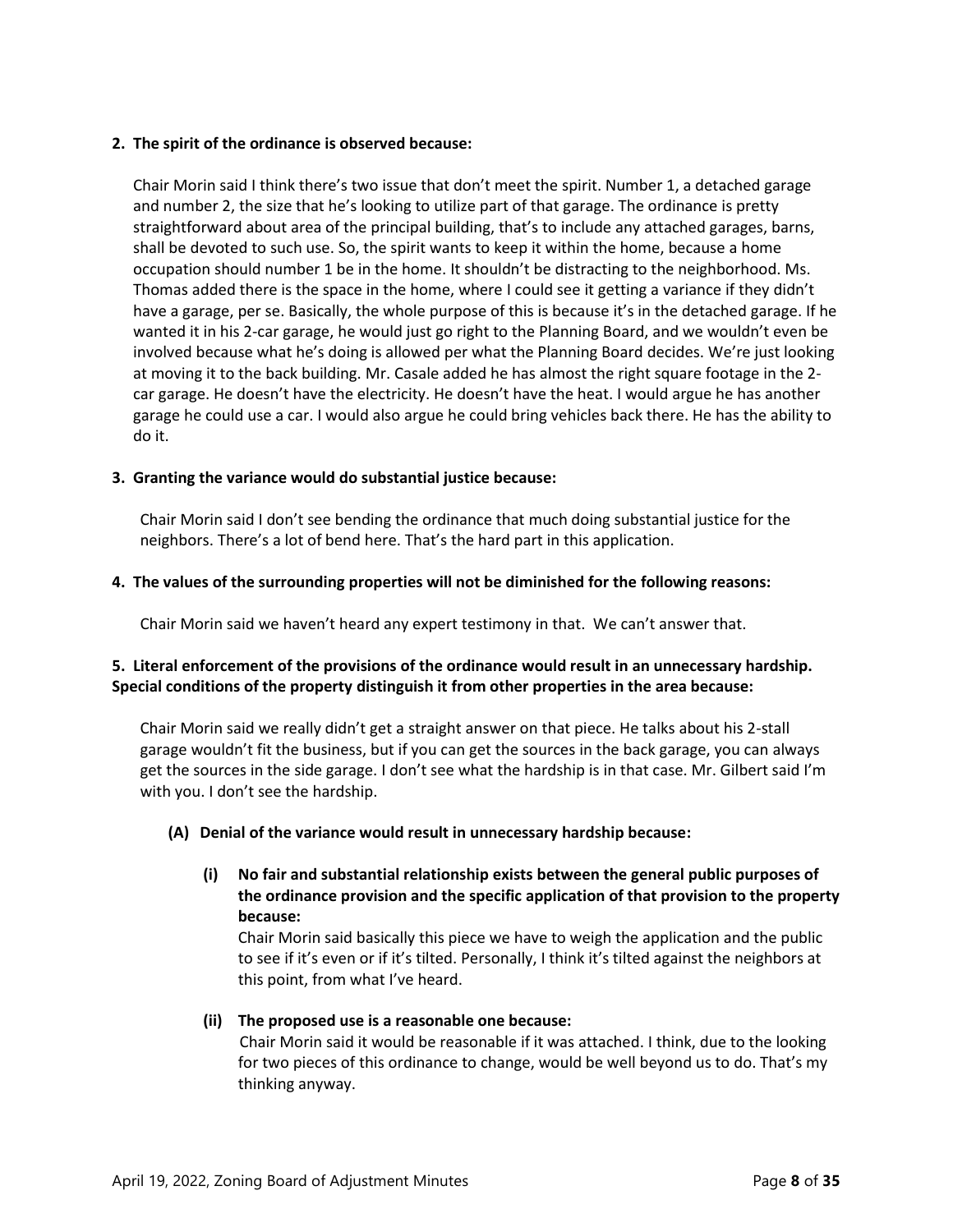**(B) If the criteria in subparagraph (A) above are not established, explain why the property cannot be used in strict conformance with the ordinance and why a variance is therefore necessary to enable a reasonable use of it:**

Any last comments. Would someone make a motion please?

**MOTION: Mr. Casale moves that the Zoning Board deny the request for a variance from Article III, Section 275-21 F(1)(a)[2], to permit a Level II home occupation within a detached garage where such use is required to be within the primary residence or attached garage or barn at 6 Lynn Drive, Lot 22- 75-02, Zoned Residential and Agricultural, per our deliberations. Mr. Gilbert duly seconded the motion. Roll call vote taken – all in favor. Motion denied 5-0.**

**MOTION: Mr. Gilbert moves to go back into public input. Ms. Thomas seconds the motion. Roll call vote taken – all in favor. Motion carries 5-0.**

**Item 2: George Bosworth - Request for a variance from Article III, Section 275-22(a) Table 1, Table of Dimensional Regulations, to permit construction of a 16' by 24' shed 8.7 feet from the rear setback where 25 feet is required at 7 Birkdale Road, Lot 3-7-197, Zoned R & A.** 

**Item 3: George Bosworth - Request for a variance from Article IV**, **Section 275-28(a) to permit construction a 16' x 24' shed 37 feet from the edge of a wetland where 50 feet is required at 7 Birkdale Road, Lot 3-7-197, Zoned R & A.**

**Item 4: George Bosworth - Request for after-the-fact variance from Article IV, Section 275-28(a) to permit an existing, above-ground swimming pool 45 feet from the edge of the wetland where 50 feet is required at 7 Birkdale Road, Lot 3-7-197, Zoned R & A.**

**Mr. George Bosworth testifies:** My name is George Bosworth. I live at 7 Birkdale Road with my wife, Debbie Bosworth who couldn't be here. She couldn't get the night off. This is Andrew Villarroel. I hired him to build my shed. My wife and I moved in December of 2020. There's an existing shed that was where it is now. The pool was existing. Any changes we have made have been by permit. The house generator, pellet stove, anything we've done, we pulled a permit for. What started some of this was a mistake that I made by moving some rocks next to the existing shed away, not realizing they were on a property line. The existing shed and the area behind it with some stakes put there, made it look like it was on my property. My mistake. A gentleman, Matt, my neighbor behind me, Matt and Amanda, came out to let me know that those were their rocks, and that the property line was right there at the shed. After my wife and I discussed with them, I apologized, and I offered that I would put the rocks back or could we keep it the way it was and they agreed. That night, Amanda told me they had paid for the rocks to be there. I talked with them and my next-door neighbor, Mike, after buying the house and moving in, found out that there was a lot of issues from the previous owner. Doing what I did probably created some tension, but after discussing with them, and even offering to pay for the rocks, they basically said no, that's fine. It's all good. I also offered that I would put shrubs along the line to leave it as a boundary, which is what they were trying to do with the rocks. I also discussed with them building a shed next to that shed for more room. My wife and I lived at our address for 32 years. My daughter outside, the day she was born was the day that we bought the house. So, 30 years of living in a house, we packed up into a storage and we packed up into a 40-foot container, which brings us to an issue. I put the container on our property. There's a fence on our property line. I put it as close as I could. Let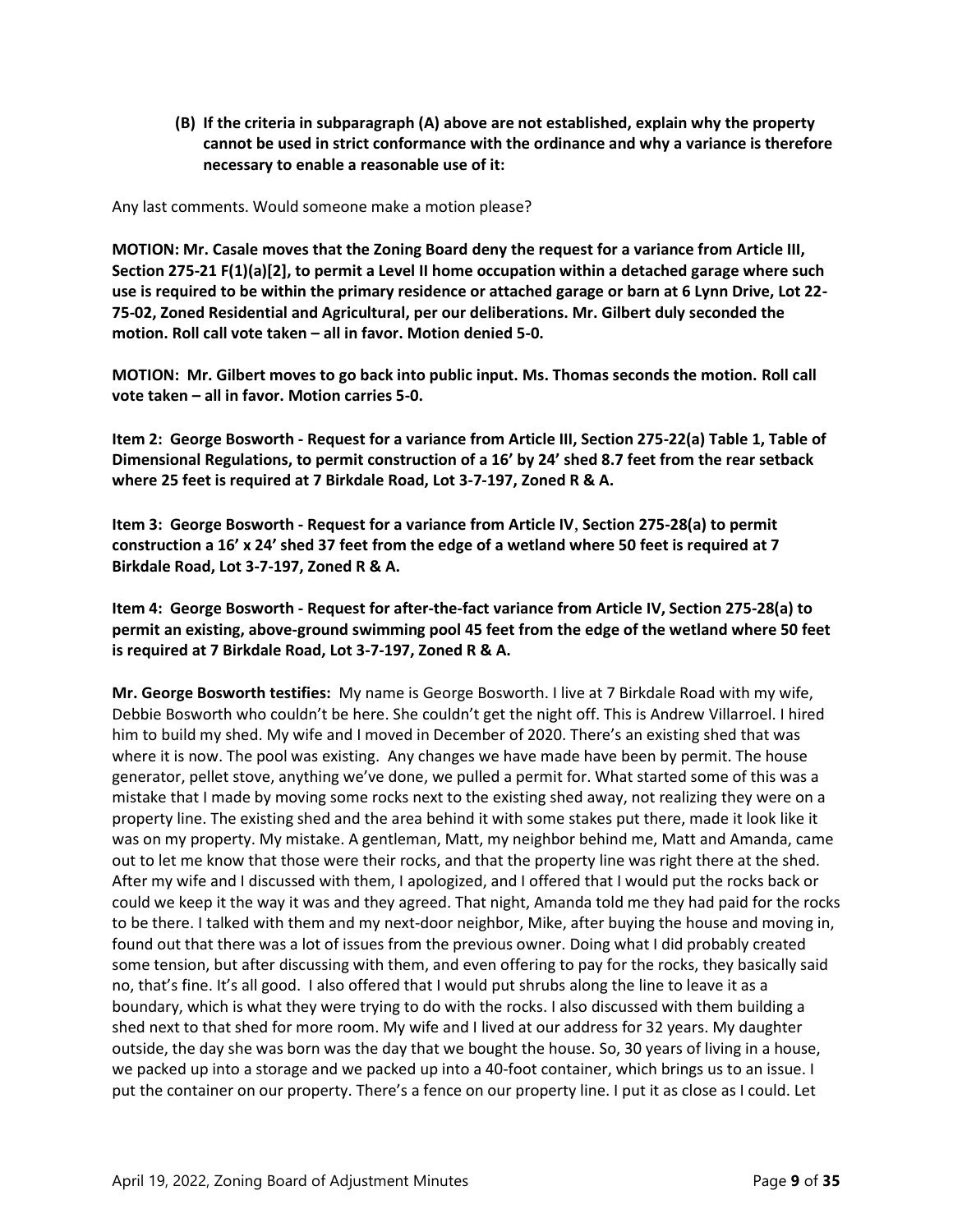me back up. I thought the fence was on our property line. We hadn't received the plot plan even though we asked the gentleman for it. It was said to us that once he unpacked, he would give it to us. Again, my mistake. I promised Mike next door that I would remove the container which was basically full of our contents from the house, whatever we didn't throw away or have in storage. That was full. I promised him that I would get that done in the summer. At some point, he was upset and texted me and reminded me of what I had said. Not thinking of it, I apologized and asked the Town for a little bit more time. After some discussion and agreeing that I could keep it there for longer, I just decided to take everything that was in there, because it was creating a hardship for Mike next door, rightly so. For one, it wasn't even on my property, and he was upset about looking at the container sticking above the white fence he has. So, I took everything I had in that and put it everywhere I could—my garage, my downstairs and in my shed which I really can't move in the existing shed that's there now. Amanda did say that she did not want two sheds, because I had proposed to her and Matt with my wife that I would like to put one next to that shed. The problem I have right now is I have things everywhere, and I can't move in the shed that's there and after properly getting the property lines laid out, I found that the shed is actually just over the existing line. I asked Mike and Amanda. I understand it was approved at some point, but Amanda and Mike had said it was off to the back, right side of the property. I asked how did that shed end up where it is? Mike and Amanda said he had put it on telephone poles and moved it to where it was. Pretty resourceful, but, again, the gentleman before me created quite a bit of tension. I feel that I don't want to be the neighbor that causes hardship to people. I never was that guy in my neighborhood. The problem I have right now is I have a lot of things that I can't move in my house. I suggested that I would pull the existing shed down, which is not where it is supposed to be, and remove it altogether. Part of doing that, would actually, I feel, would open up the backyard and make it more aesthetic just in the look of the land behind me and to the side of Mike. And putting the shed I'm proposing the size of it because I need that room. When I moved from my house, I took a 30-yard dumpster and I loaded it up with everything I could—a lot of valuable stuff. I disposed of it and brought what I could in the 40' container and a 20' by 10' storage unit and brought it here. I looked at 38 homes. I lost out on 6, and this is the one we ended up with. We love the place. I think my proposal with the shed would kind of make the little bit of property I do have in the back; we'd like to have parties when we can. We work hard. We like to play hard. Proposing this shed where I am, it opens up the backyard and allows two things—us to utilize the backyard a lot better and stay away from Mike's fence. A couple times the ball goes over the fence. Mike's goes over our fence, and he's always been awesome. He's very polite. They are awesome. I have no complaints with them. I'm sure they have more complaining about me. But I can honestly say that anything that we've done, it's never been to create a problem with anybody. I'm just trying to improve my land, and the shed also, by putting it where I want. It's basically on the ground that's there now. There would be no changing the grade of it. It would be just putting it further over. They had mentioned that they would agree to let me put a shed 8 feet off the property line. They didn't really say exactly where those 8 feet would be. They said they would be here to okay that. One of the things that the Wetlands Commission asked me is if I could move the 30' side closest to the wetlands and move it even as both would be 37 feet away. That would bring the closest side to Matt and Amanda's line 10 feet away. Then the other side closest to theirs, 18 feet away. As far as the pool, the pool was there. I didn't put it there. That was brought up with the Conservation. I'm not sure if I addressed this correctly.

Chair Morin said what I need you to do is go through all three applications, and just read into the record what you wrote. The first application would be for the 8-foot setback from the back property line.

#### **Variance is not Contrary to Public Interest.**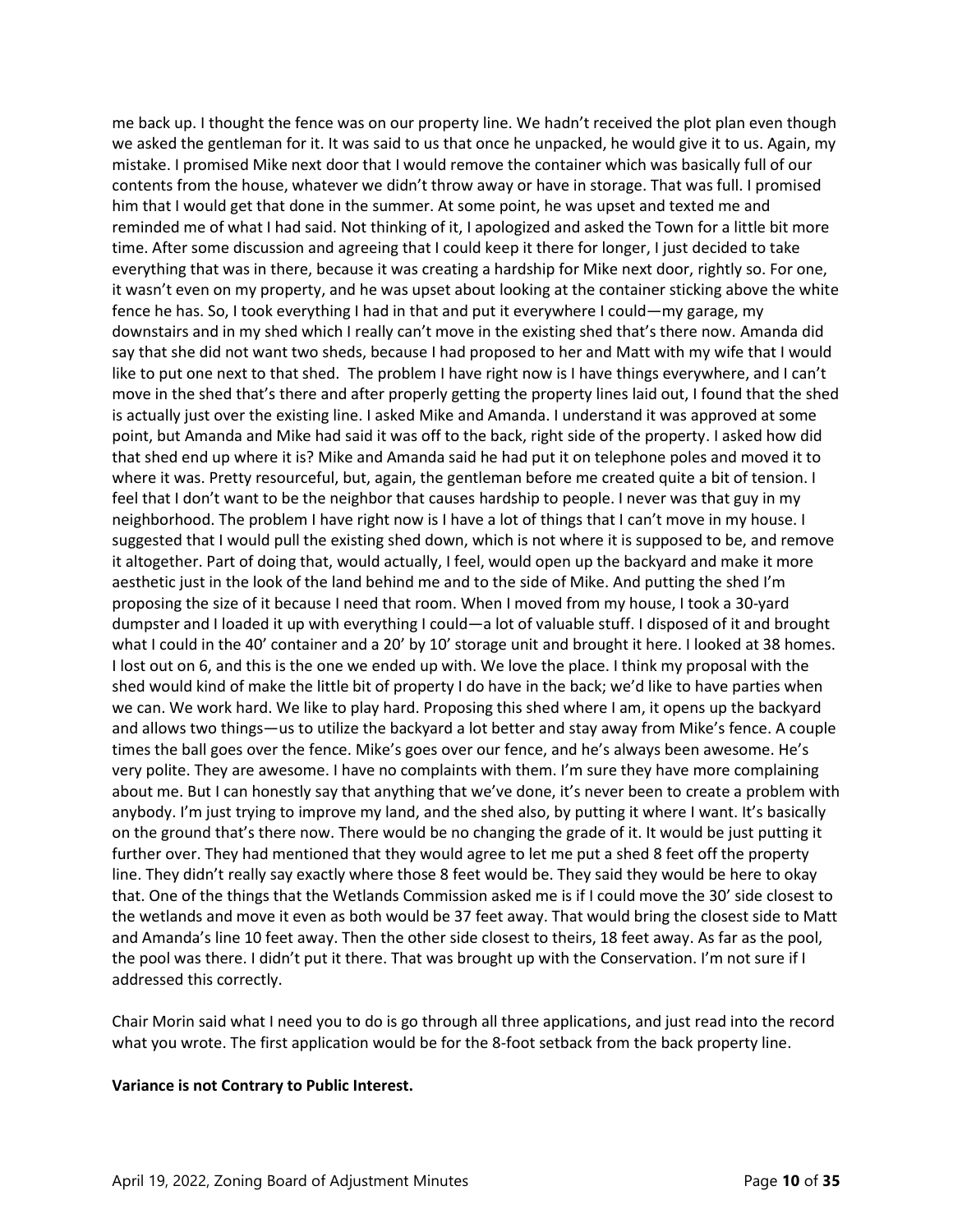Because of the location of it, it basically pulls it away from all of the public and it basically will be unseen from the public road unless you come down off of Essex Street for that short time until you go over the bridge.

# **The Spirit of the Ordinance is Observed.**

Because working with the neighbors' requests, it would be no closer than 8 feet. Only one shed instead of the two.

# **Granting the Variance Would Do Substantial Justice.**

An illegal shed will be removed and also allow me and wife the opportunity to store our numerous things we brought from our previous house.

# **Values of Surrounding Properties Would Not be Diminished.**

Because we will be removing one shed close to both properties and putting the next one further away from the line of sight.

# **Literal Enforcement Would Result in an Unnecessary Hardship.**

The hardship we face is that basically the shed, where it is, puts more of a hardship on the neighbors because it's on their line.

# **Denial of the Variance Would Result in an Unnecessary Hardship.**

The hardship to not have another shed is that I have no room. I would literally have to rent a storage unit as long as I live there because I can't throw any more away.

#### **The Proposed Use is Reasonable.**

The proposed shed does not affect any light or air value to the public or wildlife. It's basically would be sitting on the ground that's there now only it would be sitting on one side of the property. It allows us to store many items out of sight. I love this neighborhood. It's clean. I noticed the last gentleman one of the things was he had things that were loose and not becoming. This neighborhood is beautiful. That's what I don't want is to have things outside. I'm starting to accumulate a couple of things, and I have nowhere to put it. It's bothering me. It's one of the reasons why I'm trying to build the size shed that I need. In discussion with the neighbors, an 8-foot from the property line, removal of existing shed, satisfies the general public's interest in that they can't see it. Also, I have my grandbaby who was here earlier in support. The shed I proposed to put it on, we've had some parties and there's always stuff going down the slope. We know how fast kids can move. This shed in that spot would help with the safety of anybody because it's quite a drop. That would be another request and why.

#### **Variance is not Contrary to Public Interest.**

Discussing with the neighbors and supporting being 8 feet away from their line, it wouldn't change that. It is bringing it further away from where the existing shed is now—further away from the line of sight.

#### **The Spirit of the Ordinance is Observed.**

Because the shed would be placed on the far side away from the neighbors. It sounds like I'm being redundant. I've also talked to Matt and Amanda and said I'd like to put some kind of arborvitaes or something along that back line to give them their line of sight. It's a natural look, so it won't destroy the aesthetics of the property. I think it would improve it.

#### **Variance is not Contrary to Public Interest.**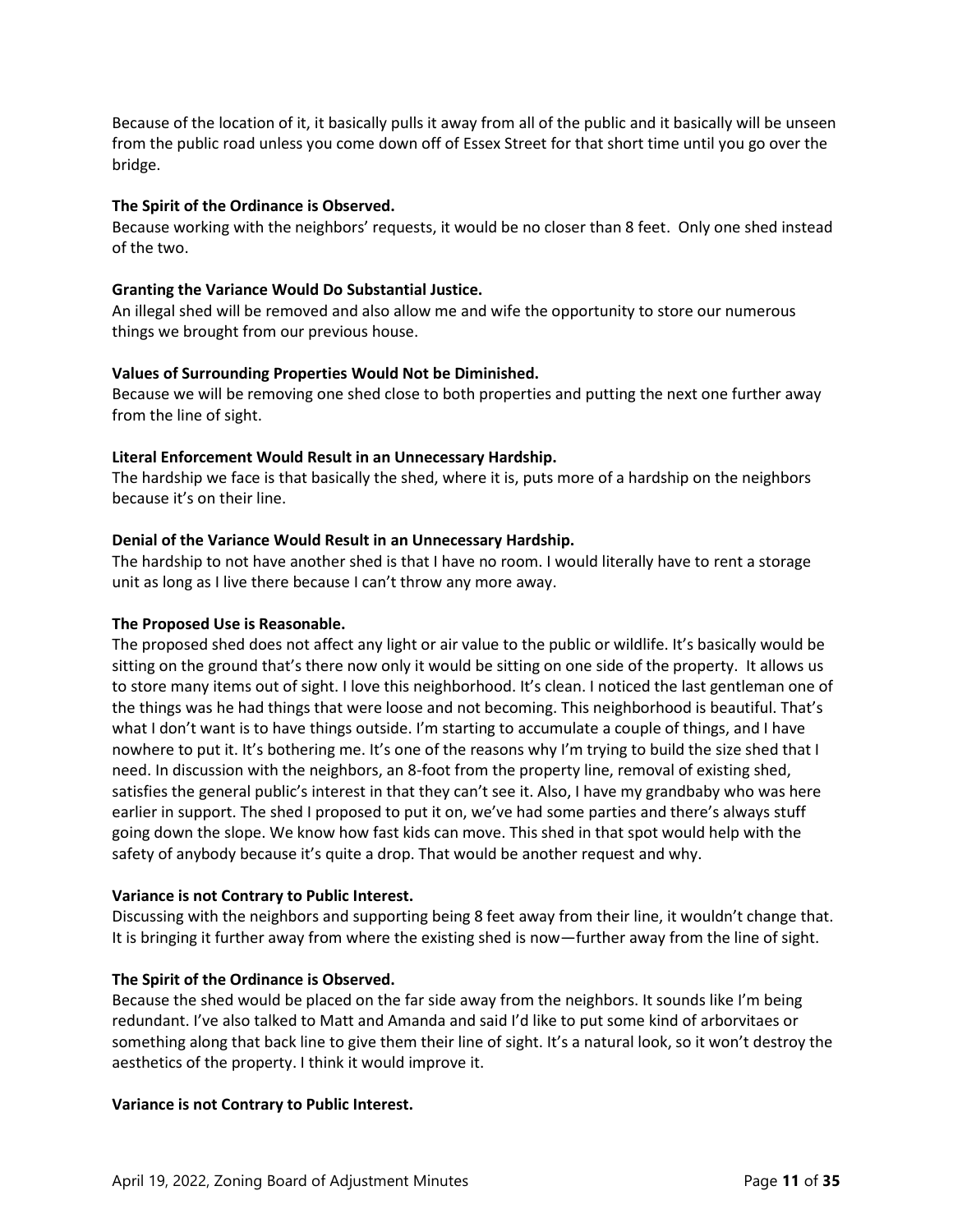# **The Spirit of the Ordinance is Observed.**

#### **Granting the Variance Would Do Substantial Justice.**

Because granting this variance allows us to use most of our backyard for parties. It opens up the area and presents a more natural look for our property. The proposed shed location would be a protection for the children from falling down the slope.

# **Values of Surrounding Properties Would Not be Diminished.**

It becomes a more natural look by taking that existing shed down and giving a nice long look right into the tree line of Matt and Amanda.

# **Literal Enforcement Would Result in an Unnecessary Hardship.**

The lot is a little over one acre. More than half of it is wetlands.

# **Denial of the Variance Would Result in an Unnecessary Hardship.**

With the front yard mostly sloped and with part of the septic system, doesn't leave much in the back for use. I'm paying taxes for all of it, which that's what I bought. I get it. I'm just trying to use what I can and what I have.

# **The Proposed Use is Reasonable.**

My neighbors love to party, and it's great. They have a lot of youth and it's fun. People can enjoy the land. That's basically what I'm trying to do, but not encroaching on their privacy.

# **Granting the Variance Would Not be Contrary to Public Interest.**

Public interest is not affected as it is above ground and has a protected railing on the deck. When I first bought this, Mike had a concern that he had young girls and there wasn't a gate there for protecting anything that might have come up on the deck. That's the first thing I did was put a gate that is locked. That's important that nobody gets hurt—especially my grandbaby and anybody that might wander over. It happens. I don't want to be responsible for that.

#### **The Spirit of the Ordinance is Observed.**

Because of how far it is. It's away from the public eye. It's pretty much directly behind my house.

# **Granting the Variance Would do Substantial Justice.**

Because I looked into air conditioning, and because of the way my house was built, it's pretty much impossible. It's a French colonial. The way the roofline comes down, it would be \$50,000 to put that, so the pool and some window ACs take care of that. I work outside, and it gets hot. My wife loves the pool more than I do, but when I do get in it, it's awesome. And the grandbabies love it. Teaching him how to swim is a bonus for him because safety and just the enjoyment. It's another thing that we can provide for our family. The reason we moved up here was to be close to our some of our kids. This is the paradise, and we'd like to try to make it as such.

#### **Values of Surrounding Properties Would Not be Diminished.**

The pool was there when we bought it. I know the market is crazy, but it's like \$100,000 more than when I first bought it. We keep it clean. We spent a lot of money to keep it functioning. I don't think it would to anything to diminish my property value because in doing that, it increases everybody's property value. If the pool needs to be pulled down, I don't think it's going to decrease my value, but it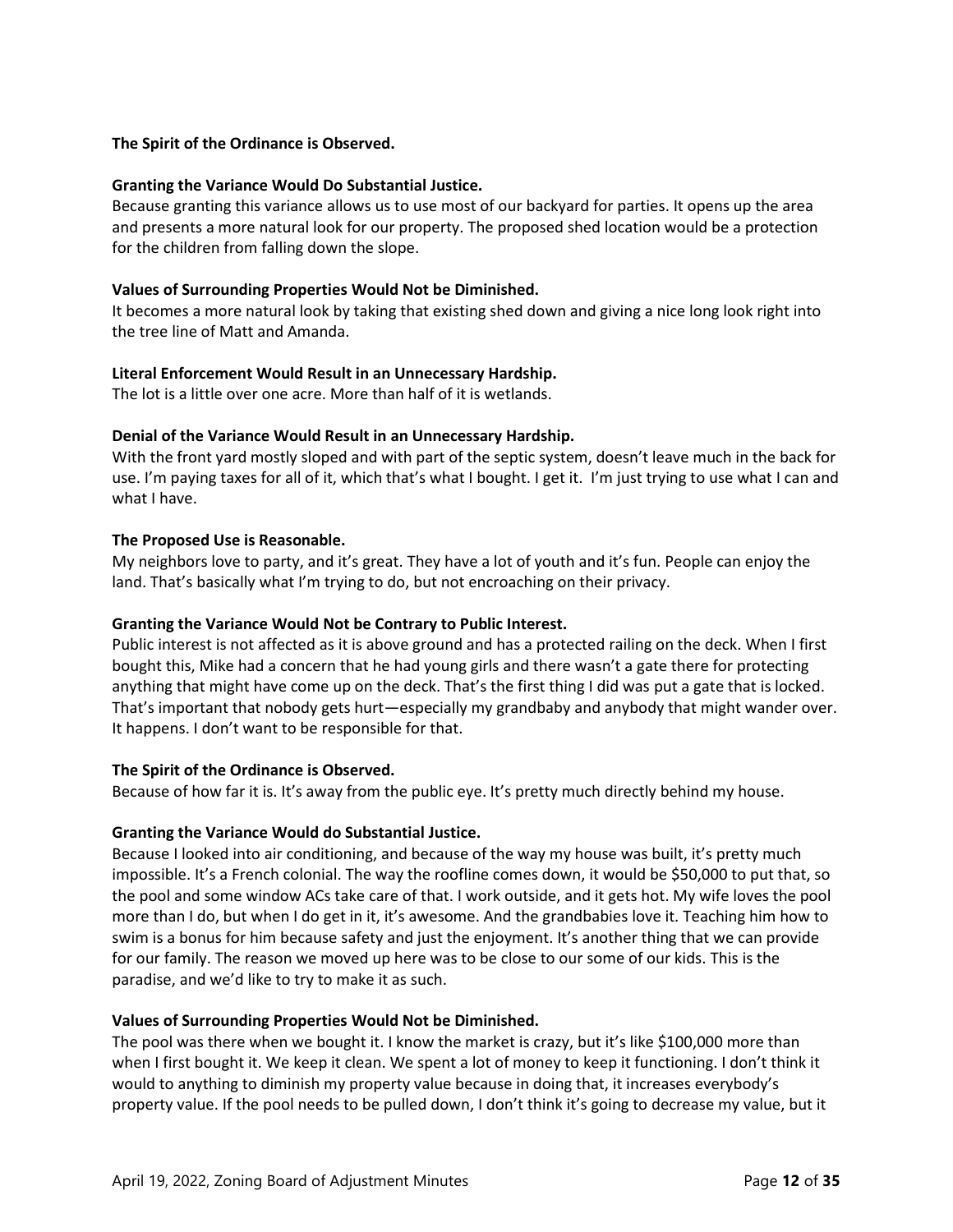will make something uncomfortable for us that I won't be able to enjoy. Like I said it was there when we bought it.

# **Literal Enforcement Would Result in an Unnecessary Hardship.**

For us would be destruction of the look of the whole area because of the way it sits. I don't know how he did it, but he sat it down in a hole and made everything work off of that. It looks good, but taking the pool down, would make the whole yard something I would have to redo and spend more money. I've spent a lot of money getting where we are right now. I don't think I can make up for it. So, I feel that would be unnecessary to not allow that pool to be there. That's my thoughts on it. Thank you.

# **The Proposed Use is Reasonable.**

Because it provides relief and pleasure to us and our friends and our grandchildren. No harm or inconvenience to our neighbors.

Chair Morin asked do we have any questions from the Board? Mr. Gilbert asked in the picture I see there that you mentioned you've got a storage container in the yard right now, right? Mr. Bosworth said yes. Mr. Gilbert said in the overall view I see it's there in between the shed and the pool, but in this other picture I see it up against the fence near the house. Is that where it is now? Mr. Bosworth said no. So, what happened was after I was granted to be able to leave it there, I felt it was important to just get it out of there. Like I said, I just pulled everything out of there and I just put it everywhere. My downstairs basement is full. My existing shed is full. That was part of wanting to build a shed. Mr. Gilbert asked so that container is out of the yard? Mr. Bosworth said yes. In the fall I got rid of it. Mr. Gilbert said that's good. Mr. Bosworth said it was important to me because it was important to my neighbors. Mr. Gilbert said the only other thing I would ask is did you consider shifting that shed to be parallel with the pool? If you look at your picture there, you see the container there in the picture, right. Mr. Bosworth clarifies the satellite photo is old and is showing the previous owner's item (boat?) on the property. Mr. Gilbert said where you're proposing your new shed, if you shifted it and put it parallel to the pool, right where that thing is in your yard, I think you wouldn't have any problems with any other setbacks. Mr. Villarroel asked do you see the pointer of the mouse? That used to be the location of the container which has been permanently removed. There is nothing here. This is all clean yard. This is the existing shed that Mr. Bosworth bought the property with already. He's proposing to remove this shed to open this line so the abutters in the back can eliminate that issue with the visibility. Mr. Bosworth asked what you're suggesting is that I put it behind the pool, parallel to the pool? Mr. Gilbert said yes because that takes you away from all the setbacks. Mr. Bosworth said so what that does for me is it literally as I'm sitting in that beautiful great room, I will be looking at the back of a shed. I will not look out into anybody playing.

Ms. Ports asked can you turn the graphic on the left—the plot plan? So, are you suggesting to put it inside the building envelope? Mr. Gilbert said yes. Mr. Villarroel said parallel with the pool would be nearly in the center of the whole backyard, which will defeat the purpose of opening the space for him to enjoy his family time on weekends. This is very, very narrow. Basically, what Mr. Bosworth is trying to do is eliminate this existing shed, downsize the square footage of both combined sheds, and put them away from this neighbor in here, since he already had existing issue with this visibility. Also, with the abutters in the back. Basically, we'll be removing the shed, building the shed away from them and them, and also closing this area because this is where the wetland and the slope goes down, which he will be creating a safety for anybody that will be in the house.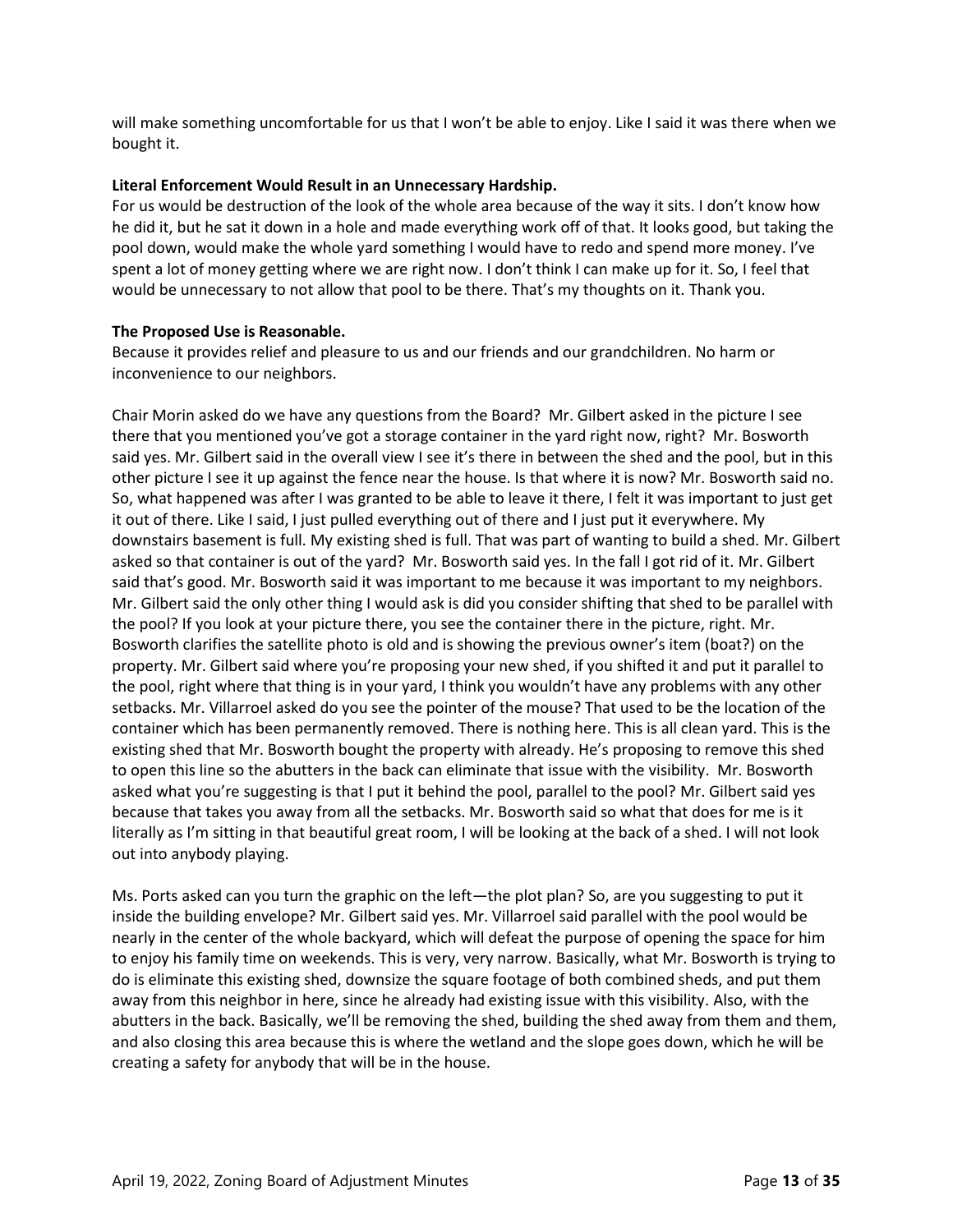Chair Morin said going off what you just said, can you point where the slope starts to go down? Mr. Villarroel said right on the tree line. Mr. Gilbert said so your proposed shed is right on that line? Mr. Villarroel said exactly. It will be basically 37' from the wetlands setback. Mr. Bosworth said it will be about 3 or 4 feet off that top of slope, because part of the proposal was a stone drip edge around it. Actually, moving that 34' to 37', it brings it further away. Mr. Villarroel said which was discussed and agreed upon that the abutters in the back will allow them to build this shed as long as it was 8 feet or greater, by increasing the 34 feet to 37 feet would increase that clearance from 8 feet to nearly 10 feet. Mr. MacPherson said you had indicated you might be planting some trees for a new shed to make it look nicer? What's the plan for the trees? Mr. Bosworth said I have 3 now. I bought a bunch of them. I put them around the pool area, as you can see here. I bought an extra 3, but I suggested that I put trees they grow a couple feet every year—put them on the back line. Because I had removed some rocks. Those rocks highlighted their property line. Mr. Varelle added in the back of the existing shed. Mr. MacPherson said the trees will be high enough to… Mr. Varelle said seclude the area and prevent from visibility into … Mr. MacPherson said so you won't see the shed? Mr. Bosworth said that would be my suggestion if that's what I had to do. I already want to do that on the back property line. Mr. MacPherson said you would? Mr. Bosworth said oh, absolutely. I already agreed with that. I have 3 sitting there. I just, until we found out where the line was, then my suggestion to remove that shed, then I could just place them correctly. That was one of the things I suggested right away.

Mr. Casale asked is there any reason you can't use fencing or plantings to satisfy your need to have this safety zone out back? If we were to move the shed and make it so that it's in compliance with the ordinances? Mr. Bosworth said sure I could. That doesn't solve my problem of I need more area to store things. Mr. Casale said whether the shed is up by the pool, which was suggested earlier, within the building envelope and you wouldn't need to come before the board, at least for those two items, the square footage is the same whether you stick it near the pool or you put it down the end. You have the same amount of room, correct? Mr. Bosworth said sure. The problem I have with that is you're suggesting I put it in my building envelope. Entertainment wise, that literally takes up that area. It's terrible. Mr. Casale said yes, but do you not have the same square footage, but not maybe as much to your liking? Don't a lot of people suffer the same thing? I'd love to have a football field in the back of my house. I can't. So, it's a matter of degrees, really, in how you perceive it. I just need to know what the hardship is, because that's something that has to be proven, how your property is so unique that the shed really needs to be in this area and not as was suggested, closer to the pool. And I would say even perpendicular to the pool. The safety issue can be taken care of by other means. That leaves, well the view is maybe not as good. The configuration of your large field in which you want to play in is a little bit different, but it satisfies the code. Mr. Boswell said it's a lot different. I get it. It would be a lot different in that it would change the whole look of my property. It really would. Trust me, I struggled and struggled on every place I could put this, to not ruin the look of me sitting and my wife sitting in that great room and looking out into the backyard. It's huge. It would ruin it. It really would. I feel strongly about that.

Mr. Villarroel asked if what you're suggesting is building the shed of 16' by 24' within the building envelope, right in front, parallel to the pool… Mr. Casale clarified perpendicular is what I suggested. Mr. Varelle continued I don't think Mr. Bosworth ever sells the house at some point, I don't think nobody would like to buy a house that is blocking the main view because on this back addition, it's full of windows. That was the whole purpose of them when he bought the house, because of the view to the backyard. Mr. Bosworth said I don't plan on moving. I really don't. I love this place. I didn't look at 38 homes in like 4 months and choose this one over every other one to walk away from it. This is our home. I don't plan on walking away from it. I just, if it's not a hardship to any of my neighbors, and they're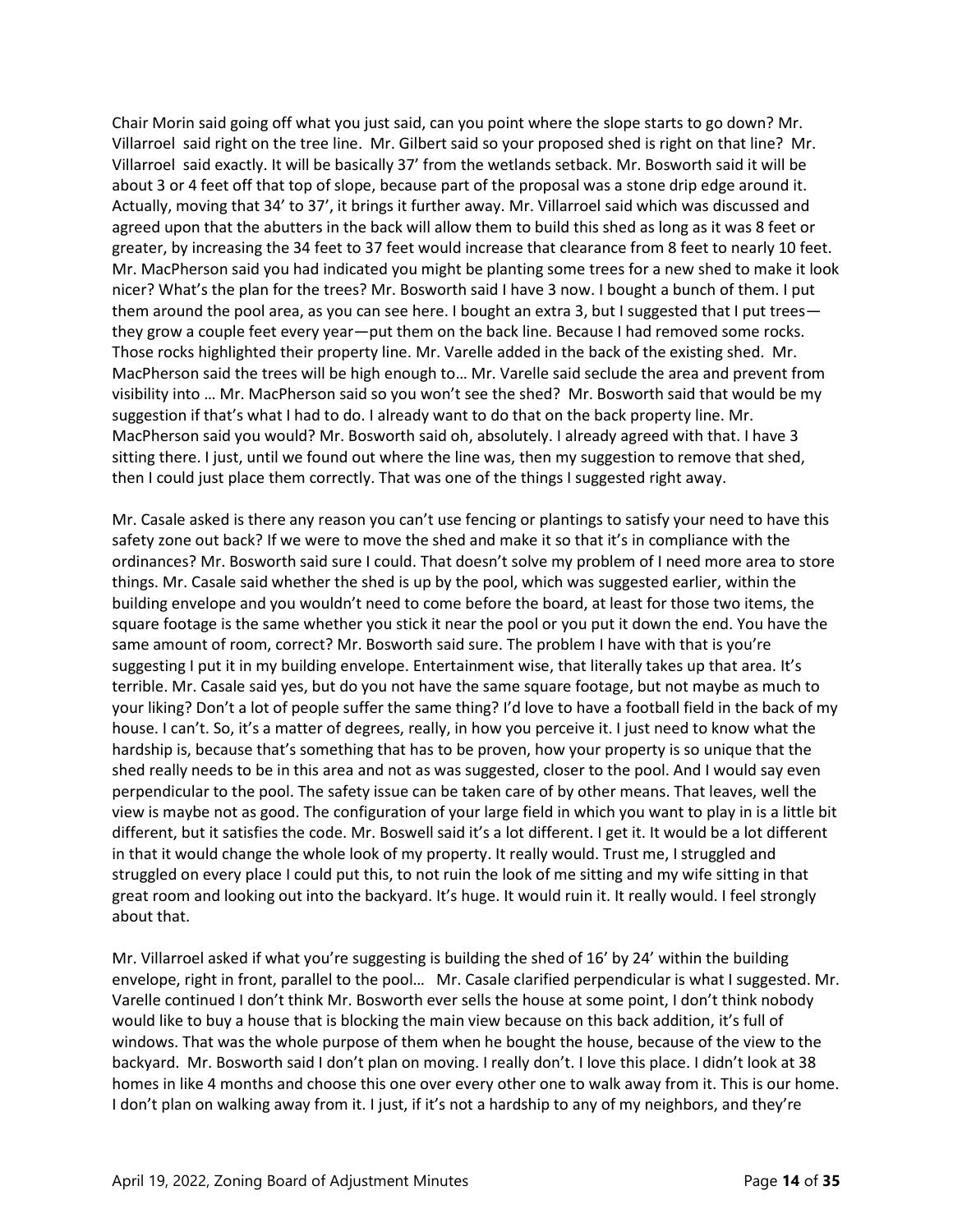going to have a voice on that, and I'm not going to affect the wetlands, I am asking for a variance. I get it. You guys have the power to say yes or no. These are my thoughts on what I'm asking and why. It's basically the look of when I'm looking outside my yard. It gives depth. It gives nature. It puts that shed, even if I took the shed that's existing—I would still want to move it to where I'm proposing. But because it's sitting on their line, I didn't do that! I don't understand how the guy got away with it. I don't care about that. I care about making this right for myself and for my neighbors who rightly so, they have a lot of animosity to the previous gentleman and myself for doing things that I started out doing. Mr. Casale asked what's the length of the pool? Mr. Bosworth said 30 feet. Mr. Casale continued, so the shed, if you were to do it perpendicular, is half the size of the pool, correct? If you do it perpendicular. My point is that if that shed sits all the way to the edge of the pool, however far over you can get it, and still be within compliance, are you really losing that much view? You're losing 16 feet, half the pool, is perpendicular. You can still see most of the yard. I only ask this, it sounds like I'm being picky, but I just want to know what the hardship is. don't really see it. Mr. Bosworth said like Mr. Villarroel said, the value of that property by putting the shed where you're proposing, basically, I feel, cuts down the value of it. I know the market is great right now, but if that shed was sitting where you're proposing it, I would have looked at that property and said it's different. It's something that I probably would walk away from if I saw something sitting there. To me, that is a hardship. Mr. Casale said okay, thank you.

Chair Morin asked what's the size of the existing shed that's up there right now? Mr. Bosworth said it's 12' by 16'. Chair Morin said it's tough between the picture and the plot plan, because the tree line is in the middle of the wetlands setback. So, it's hard to see where everything is going to line up. Any other questions from the Board?

Chair Morin opens to comments from the public.

**Ms. Amanda Porto testifies**: My name is Amanda Porto. I live at 6 York Road. I abut the back end of the property. We did have a conversation with George, and we had informed him that the shed where the existing shed when he moved in, was in fact moved from where it was permitted, as he explained, and it is now sitting on part of it on our property. Our issue is that when he started to build this new shed, and we called the Town and saw the plan that he submitted, they had shown that the shed was in its permitted spot 25' off the line. So that, we felt, was not right and shady. He knew that the shed was in the wrong spot, and yet he still presented it to the Planning Board that it was in its permitted area. Then, when we did talk about supporting the 8-foot variance, it was a much smaller shed. Now it's a larger shed that he's proposing to build. My issue is that his wife on one occasion used the word garage, and he has mentioned an antique car that he has and motorcycles that were in this shipping container that was in my neighbor's yard for way too long. My concern is that these items that he has throughout his home are actually possibly quite large and this will be a garage that is constructed instead of a shed. It's very tall. I feel like the proposed height of it is much taller than a normal shed needs to be. I guess I'd want to know why he needs it to be so tall. I feel like I'm forgetting things. I don't understand why I need to feel bad or provide a variance from my property line when he moved here and he knew how many items he had, and yet he bought a house that he didn't have enough space to put them in. I don't feel like that's my problem. I feel bad, but I don't feel like I need to have this done again where there's a large thing built basically in my backyard. Thanks.

**Mr. Brad Jamieson testifies.** Brad Jamieson, I live at 8 Birkdale Road, directly across the street. My wife Holly and I have no objection to the proposed plans. I understand what you're talking about with the variances. The setbacks are pretty aggressive. I understand 50 feet from the wetlands. The stream goes by our house on the other side, so I do understand those. Like you proposed, it sounds like the only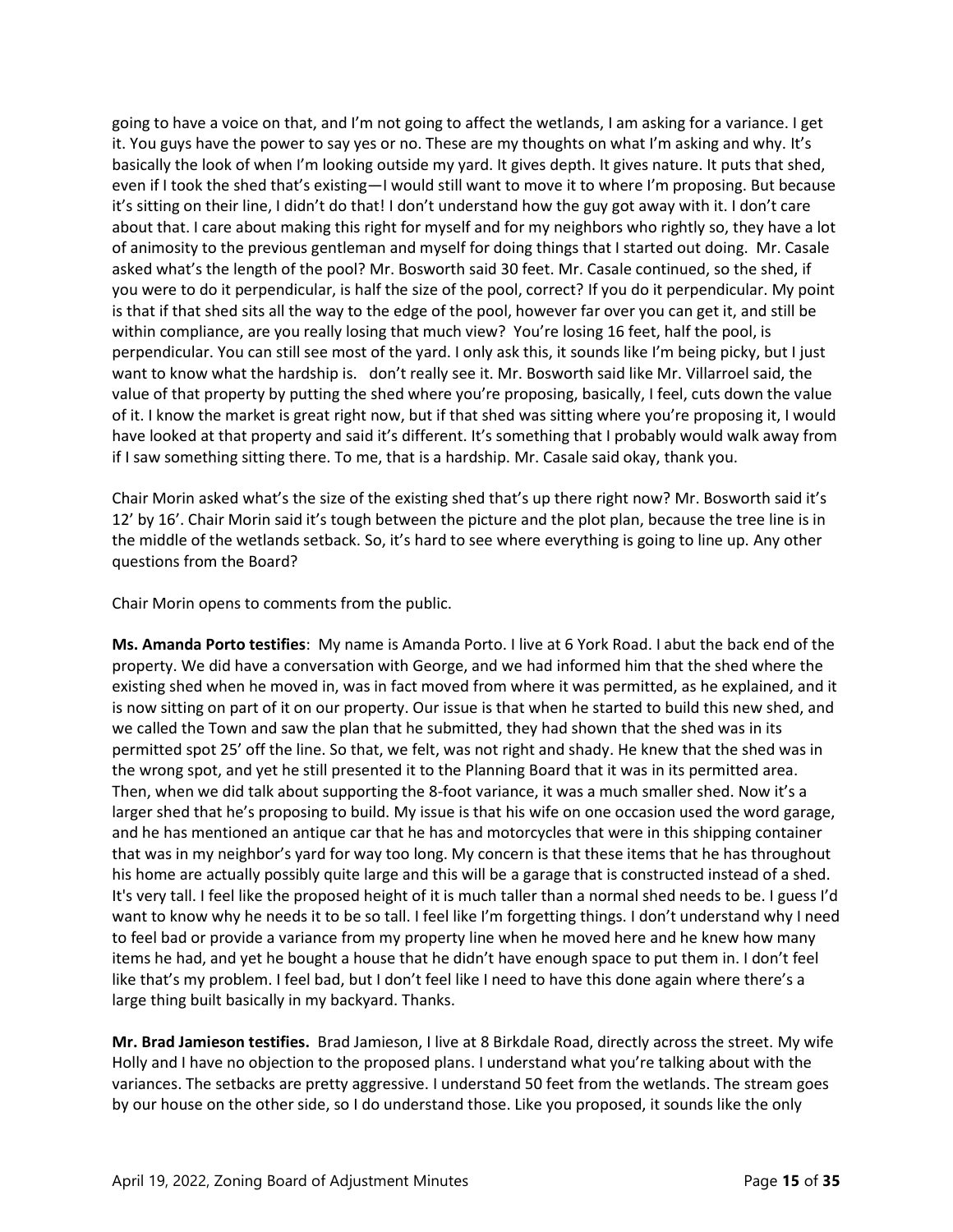place he could put it is right in the middle of the yard. There's a ton of sheds in the neighborhood. I don't see many that are in the middle of the backyard. I think that could potentially affect property values in that case. As I said, it's not a detriment certainly to us. We can see the existing shed, which as mentioned is a bit of an eyesore. This one sounds like it would match the house as far as the siding goes. If it were me, I wouldn't want it in the middle of my yard. I would certainly put a shed, and I have seen others approved at like a 5-foot setback. I don't know what the circumstances were, but I've seen them approved for less than this. Certainly, I have no objection to that. We've talked about the previous homeowner. He certainly did some things without checking with the Town first. We fully support the variance for the pool. That's it.

Chair Morin said thank you. We did get a letter from the Detwilers at 10 Birkdale. We are writing to voice our opposition to the proposed construction of a 16' by 24' shed in the backyard of 7 Birkdale. It encroaches on documented wetlands. In addition to the wetlands, this would be a very large structure in a small space that would be very prominent and potential eyesore in our neighborhood. We have slowly become accustomed to the small shed that is already there. Thank you for your consideration.

Chair Morin asked any other questions from the Board? Mr. Gilbert said that one is 13' 8" right now, height. Mr. Varelle said that's correct. Mr. Bosworth said I measured down from the peak to the ground as 14' 1". Mr. Gilbert said and the one you're proposing is only 14', so it's comparable. Mr. Bosworth said yes. It would be the same. Could I answer to the garage? I do have a Chevelle. It is in my 2-car garage. My wife, God bless her, let me put that car in our garage, and that's where it will stay. She comes home at 3 in the morning with all her bags and walks into that house, allowing me to put that car in that garage. This shed is not a garage. Yes, I'd like to put my motorcycles in it and everything else I have. I know she mentioned a garage. It's not this. It's not this. I want it to be a shed big enough so I can house everything and not put anything outside on the ground. Chair Morin asked looking at that picture right there, that frame that's on the ground there, is that the proposed location? Or is that where it was? Mr. Bosworth said that's all the wood that we started. The proposed would be to the right of that. Chair Morin asked to the right of it more? Mr. Bosworth said yes. Considerably to the right. Ms. Hebert asked can you zoom in again, because there is the starting of the framing of the shed. Is that the proposed location? Mr. Bosworth said yes. That is where it would be. Mr. Varelle agreed. He said this is 16 feet by 16 feet. It will be extended an additional 8 feet. Chair Morin asked coming toward the pool? Mr. Varelle said yes. As you can see that's where the slope starts, about 4 feet from that edge. Mr. Bosworth said and even more if I'm moving it the 3 feet extra to make it 37 feet, which gives it 10 feet closest side and 18 feet. Mr. Varelle said as you can see, the new build of the shed will be used as a safety precaution for the family members. Also, what Mr. Bosworth is proposing, which I think he's going above and beyond just the fact that he's considering getting rid of a shed that he already bought. He doesn't have to remove… he's planning on removing this permanently to keep them… Mr. Bosworth said I already feel I have to remove it. Board agrees. It's on the other people's property. Mr. Varelle said he's losing square footage just to store his lawnmower, snowblower, and tools everybody has in their home. He's planning on getting rid of this structure to build up something new so he can be away from everybody, as well as planning on planting trees so it can be secluded and not be visible from anybody else. Mr. Boswell said I know in the winter the trees don't have their leaves on, and you can see. When the trees are grown in, I can't see Matt and Amanda's house. They have a good-sized area that's behind that shed. It's probably 25 feet, and it looks like it's been cleared. I don't know what happened, but they have quite a bit of property. I respect that. I don't have what they have. I don't have what Mike has. I don't envy them. I just want to utilize my property the best I can to make it the most usable that I can do with it.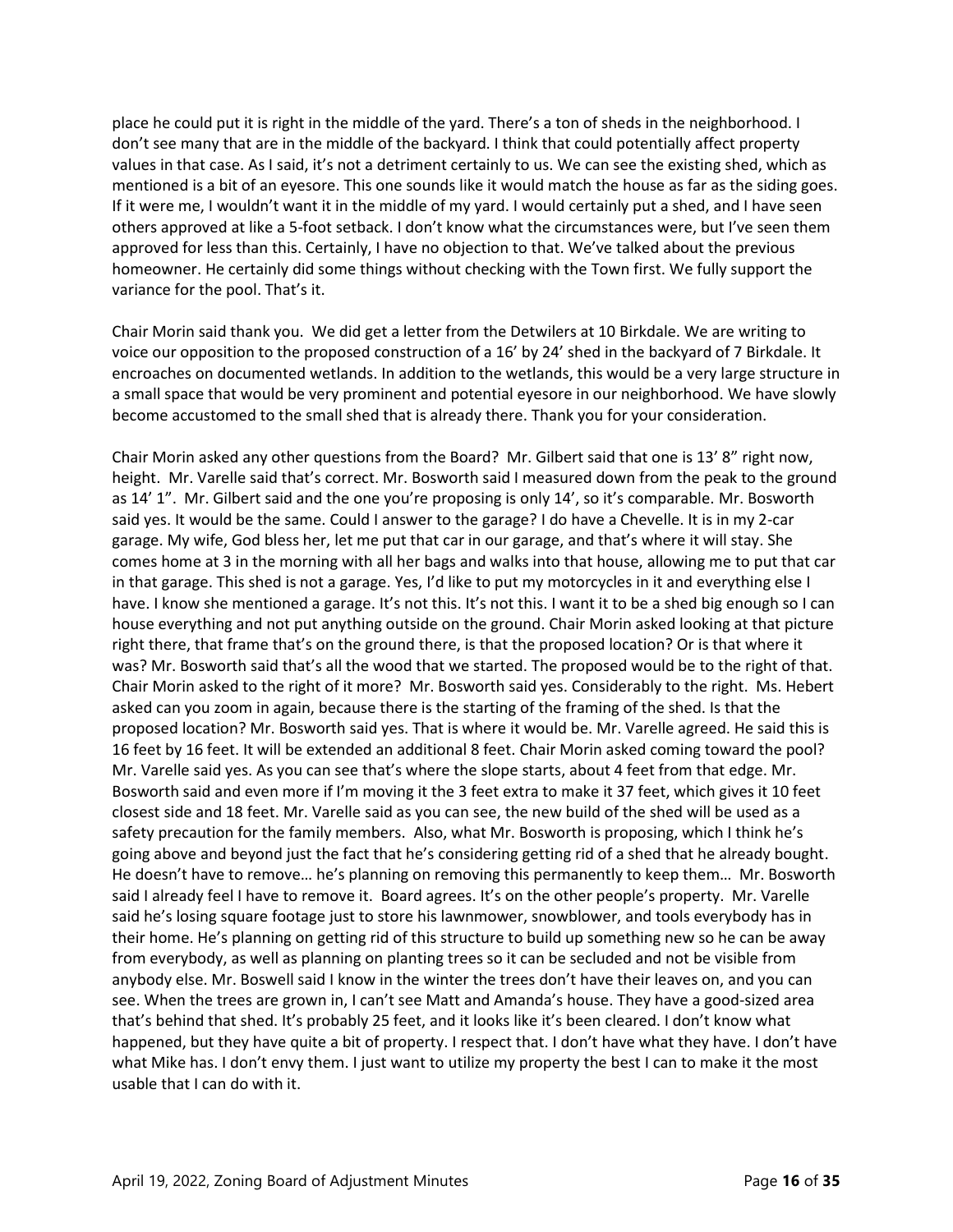Mr. Casale asked can you go back to the one where the greenery is by the pool? The evergreens. Mr. Bosworth said I bought them altogether in one shot from Home Depot. Mr. Casale said correct me if I'm wrong, one of your arguments against moving the shed by the pool is that you wouldn't have a clear view, but you're putting up plantings which are eventually going to grow and block your view. Mr. Bosworth said I can trim those. Those are there to just make a nice, green area. Those are trimmable. They're only 3 feet tall. What I'd like to do is let them grow in the back. I don't understand what you're going with this. I would never let them get tall, because I want to see in the back when people are playing. That's not why I put them there. Ms. Thomas said, why don't you, to deal with one of the variances and that's to your neighbor, just pull the shed straight up closer to the pool. I know pictures are deceiving. We bought a house with a shed right smack in the middle of our backyard. It's awesome, but it was there. If you just, we'll deal with the wetlands variance, that's much bigger one, but to get it even further off your neighbors', couldn't you just pull it straight up closer, straight-line closer to the pool. I don't really see how that would affect your view. Ten feet even is—then at least getting it off their lot line that much more. Mr. Bosworth said that would be awesome. Actually, if you look at the wetlands, it literally juts out more. The way it juts out, it would be further away from the wetlands. Ms. Thomas said you'd still need a variance for one of them. Mr. Casale asked can you go back to the satellite, please? She had mentioned if you, again, perpendicular to the pool in some shape or form, you're taking care of one issue. You may still have the wetlands, but it may be more amenable to other members if you got rid of at least one of them. I don't see where, if that is moved up toward the pool in a perpendicular fashion where that's like in the middle of your yard. I just don't understand that. Mr. Bosworth said before I came here, I measured what room I had to be able to do that if that was brought up, and I have almost 10 feet to do that. Mr. Casale said I'm sorry, you have what? Mr. Bosworth said I have almost 10 feet to be able to slide it this way. Mr. Casale said toward the pool? Mr. Bosworth said right. Ms. Thomas said so you'd still need a variance, but at least it would be more like 18 feet to the 25 instead of 8 feet. Chair Morin said what the problem might be though, is the way the wetland jets back up. Mr. Bosworth said well it jets away so, it's further away. Chair Morin said it goes away there, but it cuts closer here so, if it's coming more this way… Mr. Bosworth said we would keep the 37 feet and it would become greater if I slid it this way. You're no closer than the 37 feet. Mr. Gilbert asked did you give any thought to just picking the whole shed up that's existing and putting it on the footprint of where you're proposing the other shed? Mr. Bosworth replied this shed has moved I don't know how many times, but if you go in there, it's a mess. It really is. I don't even think it would withstand anything. Mr. Casale said you actually want it larger anyway. That's the plan. Mr. Bosworth said, and I need it larger. I originally talked to Matt and Amanda about putting another one right next to it because I needed more. know I bought this house, and I should have figured it out. We would have been homeless if we didn't buy this house. It came down to that. I had people saying they would house me until I found something. So, this was not something I had the luxury of. I lost out on 6 already. It came down to this one or another one, and the other one had more issues. I didn't think this had any issues until Mike told me the snowstorm. I couldn't even tell my wife. I was sick to my stomach. It was done. Mr. Villarroel added the abutters in the back, Matt and Amanda, are somewhere in that area. If we go with your suggestion, placing the shed perpendicular to the pool, it will be more visible than setting it back a couple of feet in that area where we're proposing. Ms. Thomas said I think with that shed gone; it's going to be visible no matter what. Mr. Bosworth said yes. So, my suggestion with that is to plant the trees and let them grow. I'll probably get taller trees to start. I know they're probably \$300 apiece and they'll grow faster. I would be willing to do that in the back. To answer Chip and Judy across the street, I know my daughter took pictures today from their house. There's no way they would ever see this shed. I don't know why they wrote that, but from their house, no matter what part of their house, maybe if they stood on the very far side of the driveway, especially if I'm moving it another 8-10 feet. When I moved that container, they put a card in my mailbox saying how they were happy it was gone, and I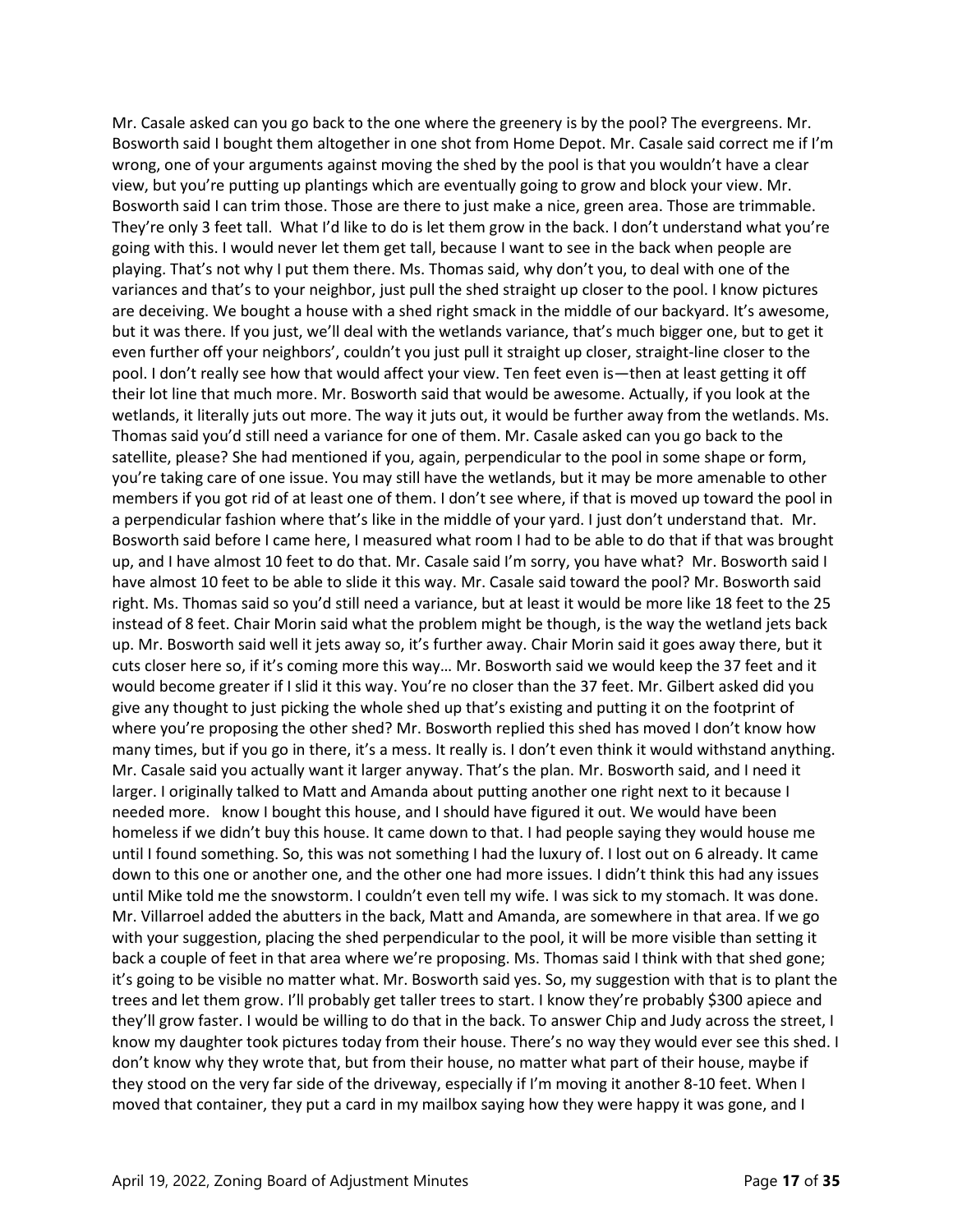didn't realize it was bothering them. I wish they had said something. Mike did, and that was enough. Is that the picture she took from their driveway? Mr. Villarroel said yes. The shed will be behind the main dwelling, and the front of the house is somewhere here. It will never be visible.

Chair Morin asked please put it back to the backyard picture for our deliberation. That's a good reference point. Thank you.

**Mr. Mike Ebitson testifies:** Mike Ebitson, I'm behind the white fence at 11 Birkdale Road. It's a tough property with the amount of space there with what's back there. I totally agree. It is tough. What George has been through since he's had that property. There's been a few things in which overstepping some boundaries with people and understanding, but he has made that somewhat right. Going with this proposal here and where the shed was, I think I, being sworn in with the previous owner of that original shed, I stood here years ago running here to get here. They said exactly what Dave said about where that shed should be. I go a lot on traveling, etc., and I came home one day and that shed was there, moved, after it was proposed to be exactly where it was mentioned today. I feel bad, but if I didn't voice that, I feel bad not saying anything. That's what happened years ago, and it ended up there, unfortunately. I see that every day, and it's quite large. The size of the shed from my backyard I can still see. If I could have put up a bigger fence, I would have. Because my house is set a little bit below, and I can still see without a shadow of a doubt. With the shed in the back, being so large, I just don't know what the peak is. Chair Morin said actually, I think it was brought up. It's about the same height as the existing shed. Mr. Ebitson said thank you for that. Okay. Other than that, I don't have any other concerns as the neighbor in the lot right next door.

**Ms. Amanda Porto testifies**: You had talked before and you had looked and had him show where the proposed shed would be, the new one. I just want to make sure when he met with the Wetlands a few weeks ago, they had said he had to move it, so I just want to confirm that that is, in fact, going to be moved to where they had said it needs to be and not where the picture is.

Chair Morin said this is basically a reference point for us anyway. It's going to come down to measurements. So, whatever is decided, if it's approved, there's going to be specific measurements. It's got to be certain distance from the back, from the wetlands, all that type of stuff. It can shift again, possibly.

# **MOTION by was made by Mr. MacPherson to go into non-public input for deliberation. Mr. Casale duly seconded the motion. Roll call vote was taken - all in favor. Motion carries.**

Chair Morin takes up the variance request for 8.7 feet from the back property line.

# **1. Granting the variance would not be contrary to the public interest because: (1) Whether granting the variance would alter the essential character of the locality:**

Chair Morin said I don't think a shed is going to do that, in that area anyway. Board agrees.

# **(2) Whether granting the variance would threaten public health, safety or welfare:**

Board agrees no.

# **2. The spirit of the ordinance is observed because:**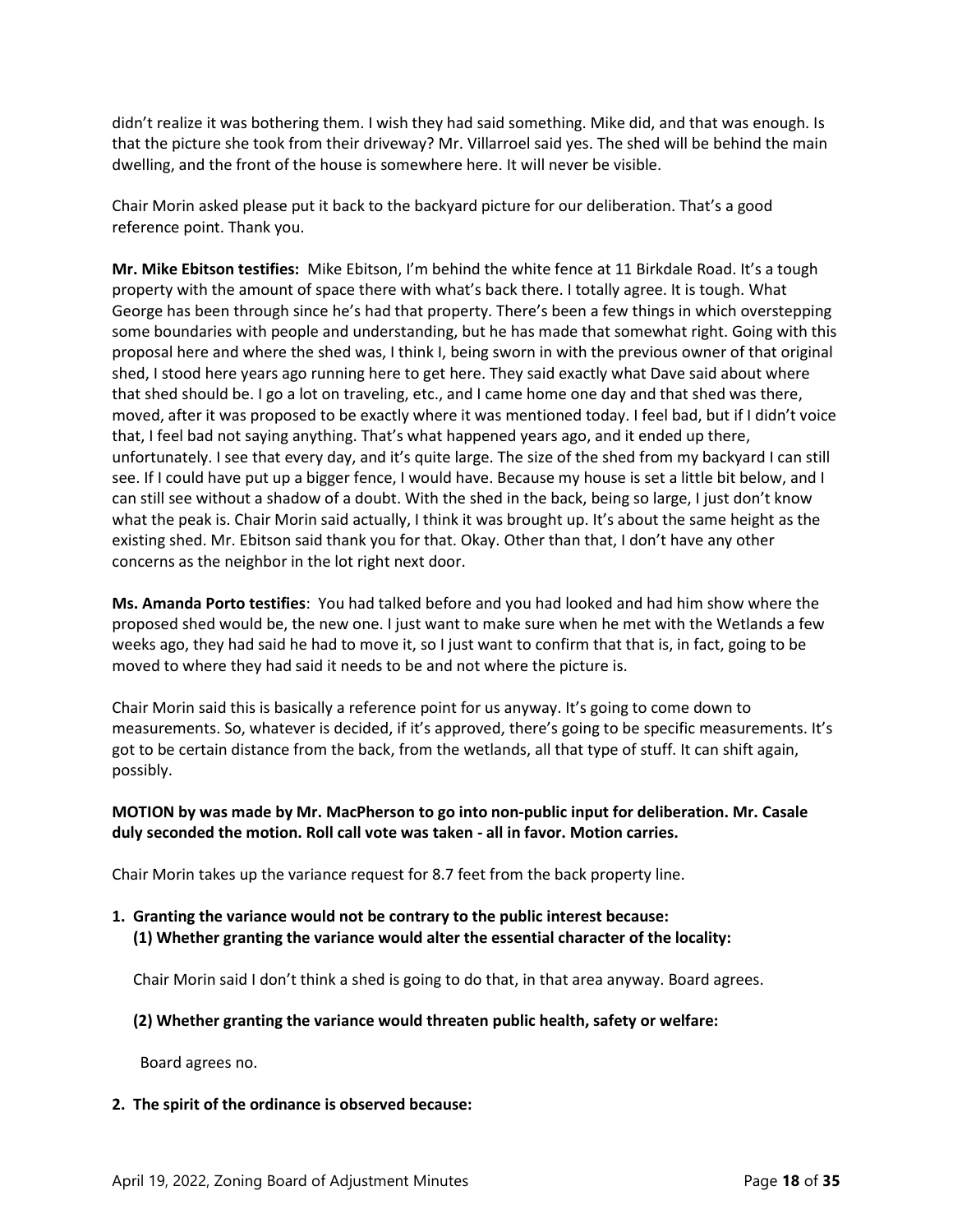Mr. Casale said it's crowding, and there are other options. Chair Morin said I'm kind of going the opposite way. The only reason I say that is the picture is much, for me, a much better description than the plot plan because it gives you the look of where the land goes down. It shows you that it's pretty much behind the pool already. It's deceiving. On the plot plan, the backyard looks a lot bigger than it is. But when you look at the picture, it's not very big. There's not a lot of room back there. So, I think it's reasonable where it's going. I don't think it can move further toward the pool, maybe a little bit. Ms. Thomas said well he said there was 10 feet. Mr. Casale said when I mentioned overcrowding, of course, I mean in the general sense. That's the purpose of the ordinance to prevent overcrowding, and there are options here that don't have to be this drastic. Ms. Thomas said I think the 8 feet can be—we'll never get to 25 feet, that would be—but I think you could probably get it even to 15 feet, which does make a difference. It gets it off the property line a little bit more, and based on what I see here, would still keep it no closer than 37 feet from the wetlands. If it just came right the way it is, straight forward, say 7 or 8 feet. Just take the whole thing and pull it toward the pool to here. Chair Morin said the other piece we have to remember is that, on the second application, it's a minimum of 37 feet period. So, it is going to shift more, as we're looking at the plot plan, the top is going to shift more out. Mr. Gilbert said it's going to shift more to the left. Chair Morin said I think it's going to go this way a little bit. Mr. Gilbert said yes, it's got to move at least 3 feet. Chair Morin said it's going to pivot a little, so that little bit is probably going to add some distance there, too. I don't know how much. Ms. Thomas said oh, I think pulling the shed up say 8 to 10 feet… I get what you're saying about your view. I still think you would have that view. It just brings it a little bit more into compliance than where it is right now. I think it relieves the concern of the neighbor behind. The wetlands are important, but then we have a neighbor right behind who has a concern. She does have a shed on her property and now she'd like a shed not near her property. Mr. Casale said it doesn't have to be straight back. I'm just saying 10 feet back, and it's got to be 37 feet from the wetland, which Conservation Commission already said we're okay with that number. Ms. Thomas said and let them site it. Mr. Gilbert added what's interesting about that is that they didn't put any kind of restriction on there for the runoff of the water. But, then again, it's all sloping down. Chair Morin said well they did put something about the stone underneath. So, the water is coming into the stone, and that's slowing everything down to filter. Mr. Gilbert said it's like a quasi-French drain. Ms. Thomas said it's just a little bit better than it is right now still giving him his shed but kind of getting it a little better situation.

# **3. Granting the variance would do substantial justice because:**

Chair Morin said it would give him the opportunity, they're looking to get rid of a shed that's hurting, and giving him a little more space for storage, which would help. Board agrees.

#### **4. The values of the surrounding properties will not be diminished for the following reasons:**

Board agrees there's no evidence to this.

# **5. Literal enforcement of the provisions of the ordinance would result in an unnecessary hardship. Special conditions of the property distinguish it from other properties in the area because:**

Ms. Thomas said it's a pretty tight lot via the wetlands. Chair Morin agreed yes, it's very limited. You take away the wetland, and it would almost comply with things. That limits the backyard very much so. It does have that issue to it.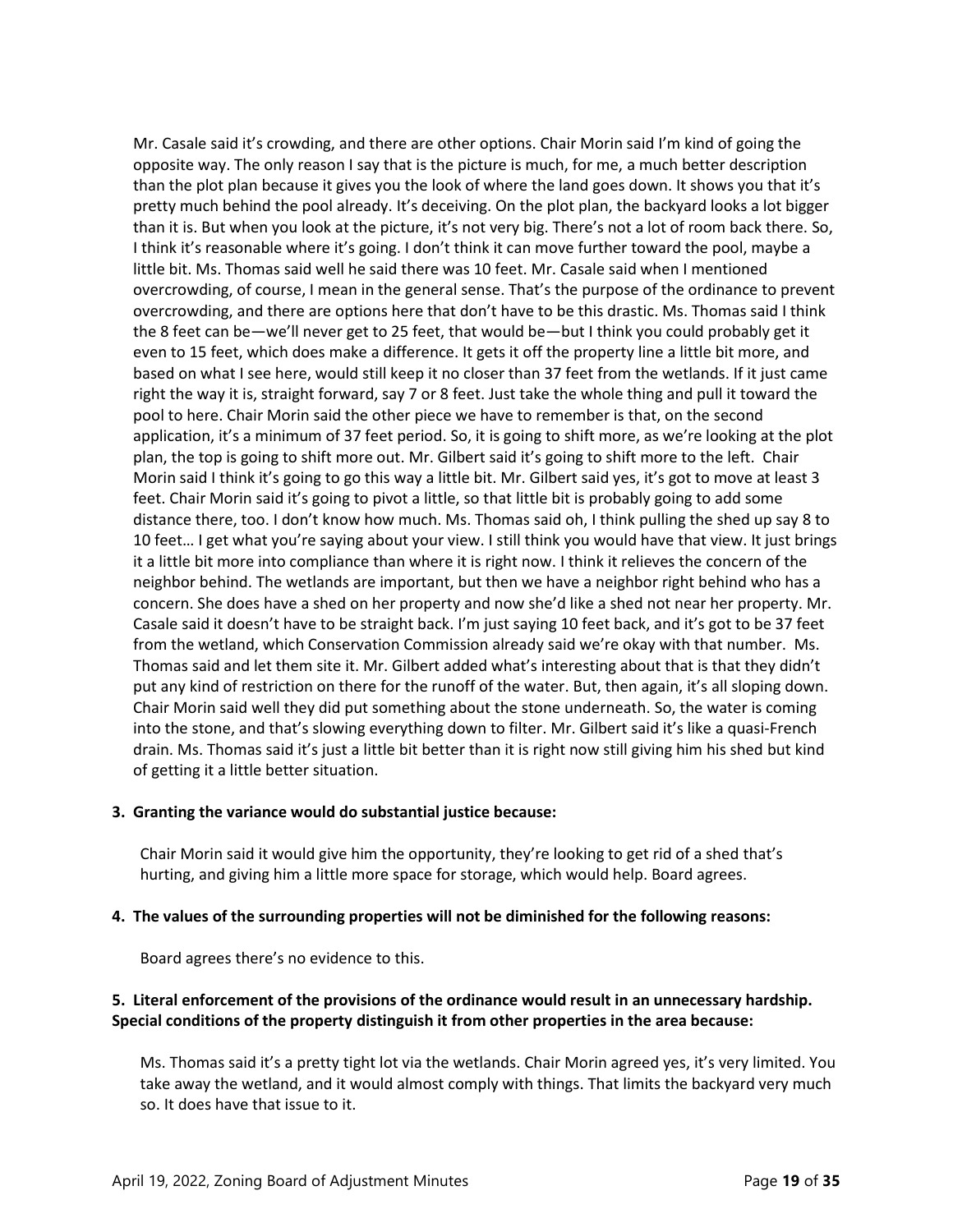- **(A) Denial of the variance would result in unnecessary hardship because:**
	- **(i) No fair and substantial relationship exists between the general public purposes of the ordinance provision and the specific application of that provision to the property because:**

Chair Morin said basically you're looking for a little more buffer in the back.

**(ii) The proposed use is a reasonable one because:** Chair Morin said it would be if they're willing to move that.

Mr. Gilbert asked since these two first requests are so similar, can we combine them or do we have to do them one-by-one? One is depending on the other. Chair Morin said I think we have to take them separately because they're dealing with two separate pieces of the ordinance, one being a rear setback, one being a wetland setback. I think the second one is a little easier to deal with, because the nice part is the Conservation Commission has gone through a lot of that so we can utilize that.

**(B) If the criteria in subparagraph (A) above are not established, explain why the property cannot be used in strict conformance with the ordinance and why a variance is therefore necessary to enable a reasonable use of it:**

**MOTION: Ms. Thomas moves to go back into public input. Mr. MacPherson seconds the motion. Roll call vote taken – all in favor. Motion carries 5-0.** 

Chair Morin asked Mr. Bosworth would you be willing to move it up 8 to 10 feet away? So you're looking at approximately 16-17 feet in the back. Mr. Bosworth replied so moving it toward the pool? Chair Morin said away from the back line. Ms. Thomas added but in a straight line. Mr. Bosworth replied I would absolutely do that. Mr. Casale clarified 10 feet. I just don't like 8 to 10. Because then it's going to be 8. Chair Morin said we'll put a specific number so it can be no closer than 18.7 feet from the back property line. How's that? Mr. Bosworth said whatever you want done. Mr. Gilbert added that will take care of that side. It will come this way. Mr. Bosworth said yes.

**MOTION: Mr. Gilbert moves to go back into non-public input to finish deliberation. Ms. Thomas seconds the motion. Roll call vote taken – all in favor. Motion carries 5-0**

**MOTION: Ms. Thomas moves that the Zoning Board approve the variance from Article III, Section 275- 22(a) Table 1, Table of Dimensional Regulations, to permit construction of a 16' by 24' shed 18.7 feet from the rear setback where 25 feet is required at 7 Birkdale Road, Lot 3-7-197, Zoned R & A, per our deliberations. Mr. Gilbert duly seconded the motion. Roll call vote taken – all in favor. Motion Carries 5-0.**

Chair Morin takes up the variance request for 37 feet from the edge of the wetland where 50 feet is required.

**1. Granting the variance would not be contrary to the public interest because: (1) Whether granting the variance would alter the essential character of the locality:**

Chair Morin said I don't see that happening. Board agrees.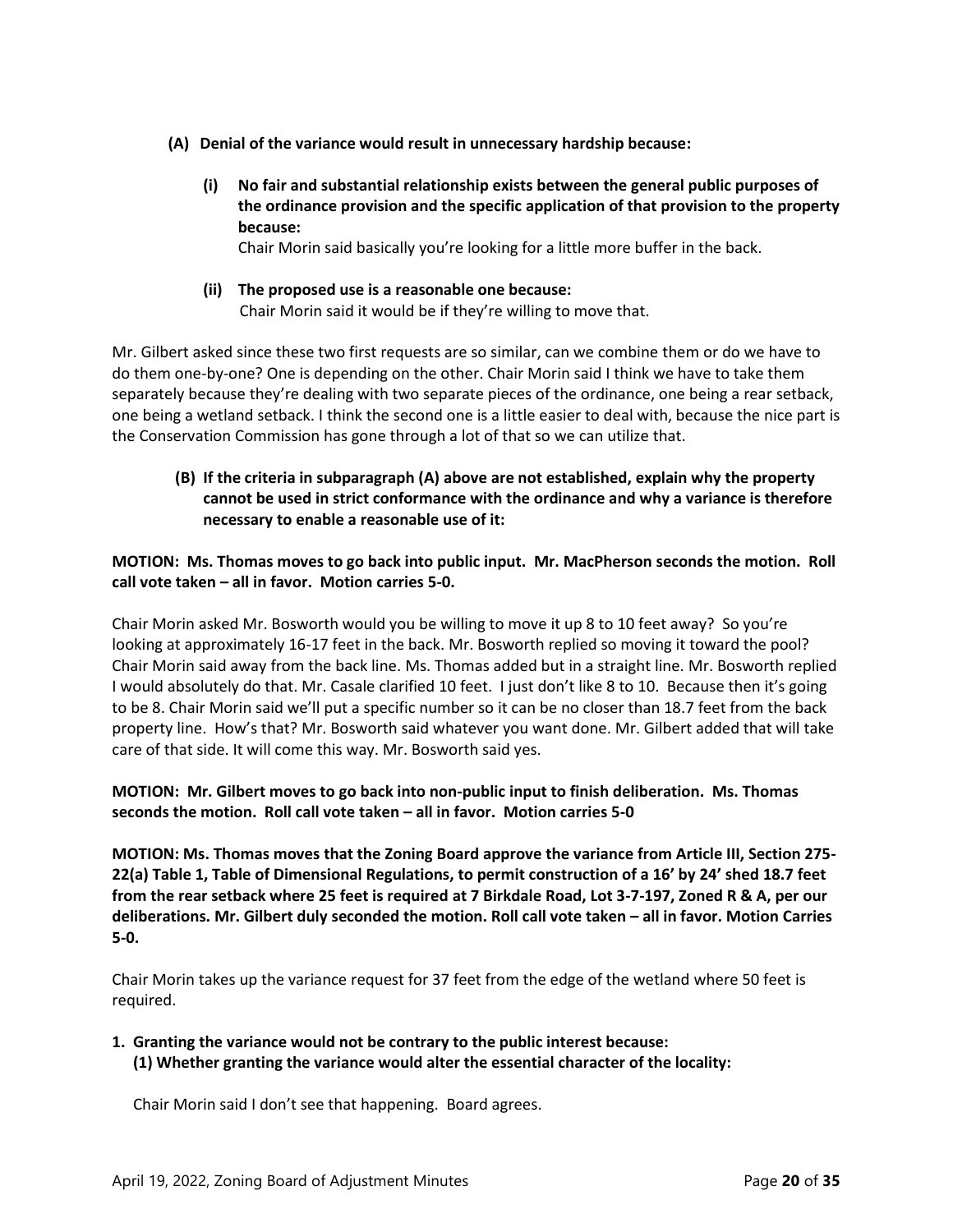# **(2) Whether granting the variance would threaten public health, safety or welfare:**

Board agrees no.

# **2. The spirit of the ordinance is observed because:**

Board agrees yes. Chair Morin added especially with the information we got from the Conservation Commission that was helpful.

# **3. Granting the variance would do substantial justice because:**

Chair Morin said it would give him the opportunity for the shed. Board agrees.

# **4. The values of the surrounding properties will not be diminished for the following reasons:**

Board agrees no.

# **5. Literal enforcement of the provisions of the ordinance would result in an unnecessary hardship. Special conditions of the property distinguish it from other properties in the area because:**

Chair Morin said again, we'll go back to the small building area to put things.

# **(A) Denial of the variance would result in unnecessary hardship because:**

**(i) No fair and substantial relationship exists between the general public purposes of the ordinance provision and the specific application of that provision to the property because:**

Chair Morin said I think we've made it so it does work.

- **(ii) The proposed use is a reasonable one because:** Board agrees yes.
- **(B) If the criteria in subparagraph (A) above are not established, explain why the property cannot be used in strict conformance with the ordinance and why a variance is therefore necessary to enable a reasonable use of it:**

**MOTION: Mr. Gilbert moves the Zoning Board of Adjustment grant the variance from Article IV**, **Section 275-28(a) to permit construction a 16' x 24' shed 37 feet from the edge of wetland where 50 feet is required at 7 Birkdale Road, Lot 3-7-197, Zoned R & A as per our deliberations. Mr. Casale seconds the motion. Roll call vote taken – all in favor. Motion carries 5-0.**

Chair Morin takes up the after-the-fact variance request for the pool 45 feet from the edge of the wetland.

**1. Granting the variance would not be contrary to the public interest because: (1) Whether granting the variance would alter the essential character of the locality:**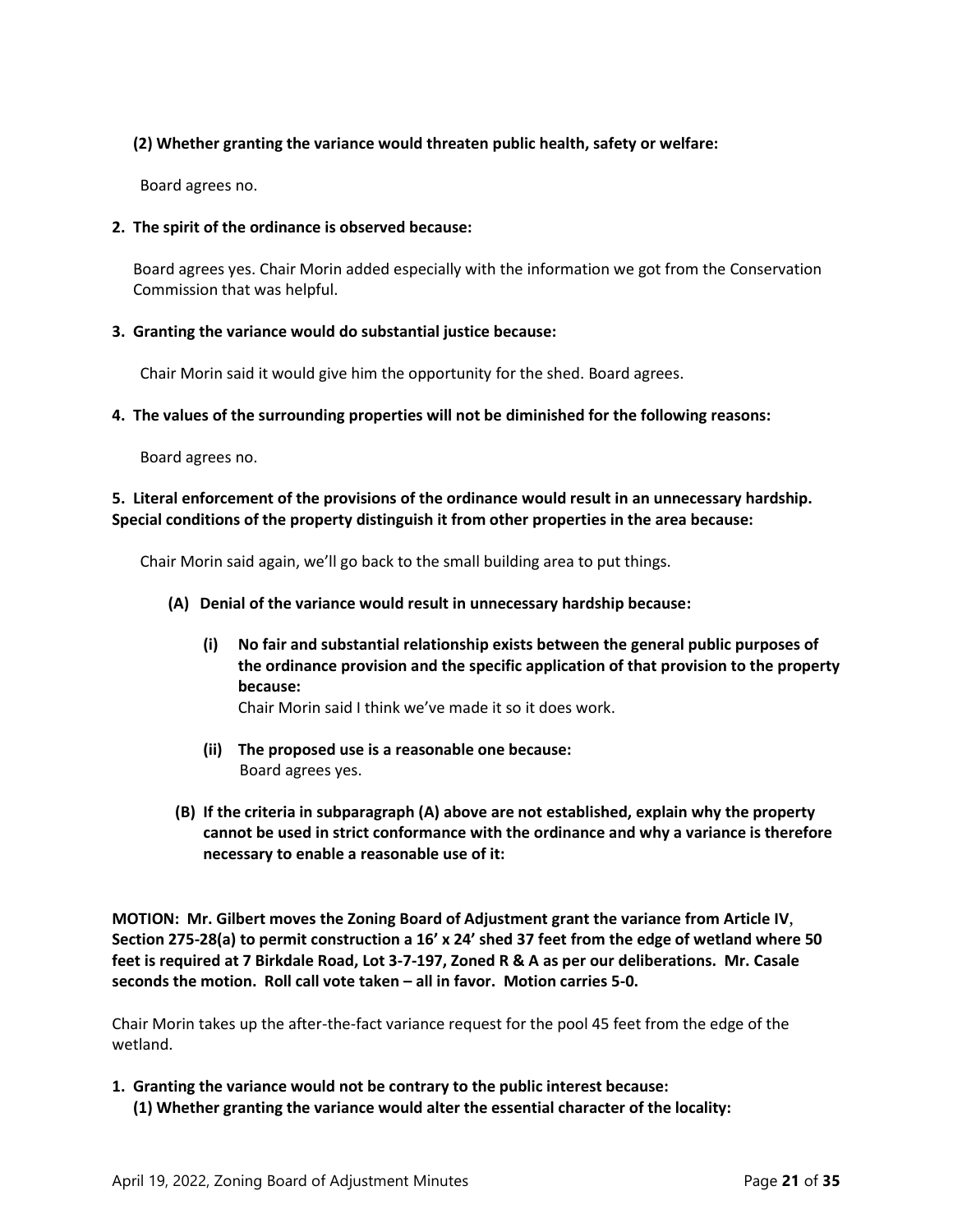Board agrees no.

**(2) Whether granting the variance would threaten public health, safety or welfare:** 

Board agrees no.

# **2. The spirit of the ordinance is observed because:**

Board agrees yes. Chair Morin added the Conservation Commission helped us out with their ruling with this also.

# **3. Granting the variance would do substantial justice because:**

Mr. Casale said the pool was there, and he wasn't aware of the issue. Board agrees.

# **4. The values of the surrounding properties will not be diminished for the following reasons:**

Board agrees no.

# **5. Literal enforcement of the provisions of the ordinance would result in an unnecessary hardship. Special conditions of the property distinguish it from other properties in the area because:**

Chair Morin said again, that would have been a little challenging with the wetlands setback. Mr. Casale added and to tear a pool down.

#### **(A) Denial of the variance would result in unnecessary hardship because:**

**(i) No fair and substantial relationship exists between the general public purposes of the ordinance provision and the specific application of that provision to the property because:**

Chair Morin said it was there already, and he's just conforming it to where it should be.

- **(ii) The proposed use is a reasonable one because:** Board agrees yes.
- **(B) If the criteria in subparagraph (A) above are not established, explain why the property cannot be used in strict conformance with the ordinance and why a variance is therefore necessary to enable a reasonable use of it:**

**MOTION: Ms. Thomas moves the Zoning Board of Adjustment Approve an after-the-fact variance from Article IV, Section 275-28(a) to permit an existing, above-ground swimming pool 45 feet from the edge of the wetland where 50 feet is required at 7 Birkdale Road, Lot 3-7-197, Zoned R & Am per our deliberations. Mr. Casale duly seconded the motion. Roll call vote taken – all in favor. Motion Carries 5-0.**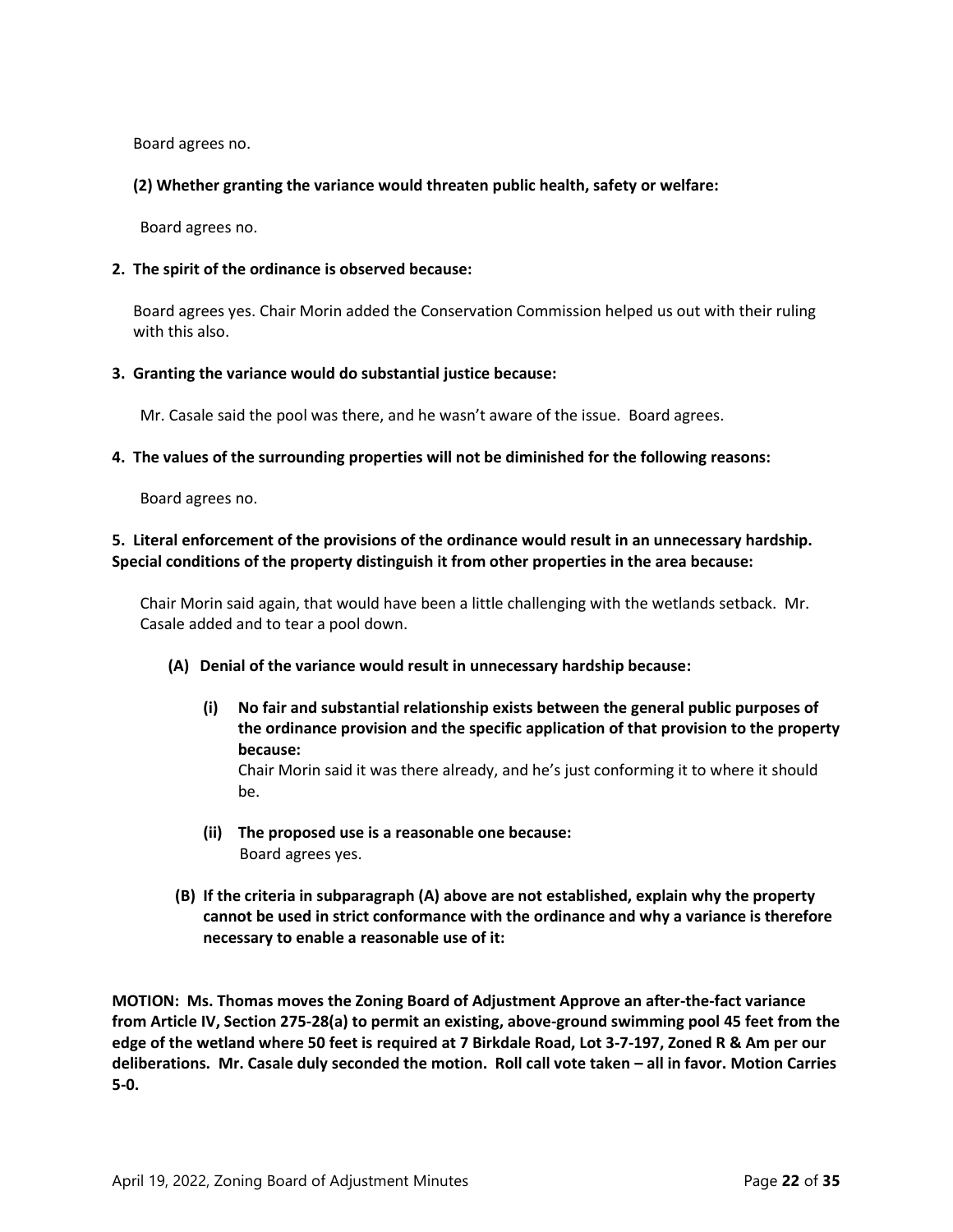# **MOTION by Mr. Casale to move back to public input. Mr. Gilbert duly seconded the motion. Roll call vote taken – all in favor. Motion carried 5-0.**

Chair Morin said you're all set. Thank you. Before I go into the next one, I just want to put this statement out there. We're going to try to get everything in, but just FYI we don't start a new case after 10 o'clock. We have just over 50 minutes to get these two done. We just want to get everybody in, okay?

# **Item 5: Melissa Burl - Request for a variance from Article III, Section 275-22A, Table 1, Table of Dimensional Regulations, to permit the construction of a 17' x 20' shed 5 feet from the side setback where 25 feet is required, at 116 McAllister Road, Lot 2-14-4, Zoned R&A.**

**Ms. Melissa Burl testifies:** Hi everybody. Melissa Burl, 116 McCallister. I promise I'll go quick. I'm going to go as fast as I can. A little background while I get this up and running, I was in Dunbarton as well for 10 years. I love it out there. I had 5 acres, and it was phenomenal. I ended up having one child and twins. We outgrew our home. I work at WMUR so, closer commute, easier to get to the kids, stop by at lunch win, win. I bought the land through a local builder who is great—really reputable and very well-known. What we didn't realize was the impact of the wetlands on the property. I have 7 acres. It sounds awesome, right? Dunbarton to Bedford—7 acres. Well, there's this little stream that runs through the property that makes the better part of it essentially unusable. That being said, there's a pool. I'm a rule follower. Of course, I had the wetlands re-delineated, and I had the plot plan redone. I went through all the checks and balances. The wetland wraps right around the backyard. I'll show you a photo. I think that's probably the best way to show you. Here's a great picture of it. This is my house right here. Big lot, right? Originally we thought we were building here. I want privacy just as much as the next person does. I respect my neighbors wholeheartedly. All I'm trying to do is give is both a little bit more privacy between each other. You can notice the shading. I'll show you on another photo where the yard slopes and the wetlands come in. Actually this one shows you quite well. You can see the line here around the house. This is the 50-foot setback, okay? This a portion of my lot. You can see it goes all the way up here. It can't really get over this to put a shed anywhere else on the property. There's a brook that runs across the entire thing. The pool is here. I'm trying to put up a shed, and I actually put a lot of thought into this but with Miss Stevens, who use to be here as well, we're friends and kind of said which way do I go? Do I go for a variance with the Wetlands? Or do I go with the neighbor? I know that there's that Article IV 275-28 I think that states that you can have a shed within 5 feet of the property line on the side or in the rear so long as it's 120 square feet or less and under 12 feet if I remember correctly. I was thinking I was good to go. Because originally I said alright I can do 120 square feet in and wanted an overhang off of it. Peg is wonderful. I chatted with her a bunch of times trying to figure out if an overhang was going to be part of the footprint or not. I got talking with Terry for a little bit. It turns out at the end they said it might actually be you've got to come and try to see if you can get a variance for it. At the same time, I inherited a niece along the way, and my stepmother passed away. Needless to say, I inherited this big tractor that I now need to house. Now I'd like the shed to be big enough that I can put this Kubota inside the shed so it's not unsightly on my property. I'm very type A. I like things tucked away, very neat, very clean. That's what I'm proposing. It would also offer a buffer between myself and the neighbor. I have some photos that I'm happy to share. This is a picture. Post Woodworking can build this. This is exactly what we're hoping to do, complete with a nice cupula on the top. It would fit in perfectly with the décor of the area. You can see here that there's a significant slope on the north side of the pool. It's also wetland delineation over here. That's an issue. In this photo, you can my son standing on the back corner of where we're proposing. You can kind of see the outline here. That's the proposed footprint. Only half of it would be enclosed—a little more than half. There will be an overhang so I can tuck away furniture, get some respite from the sun, which is beating because it is a giant field. You'll notice on the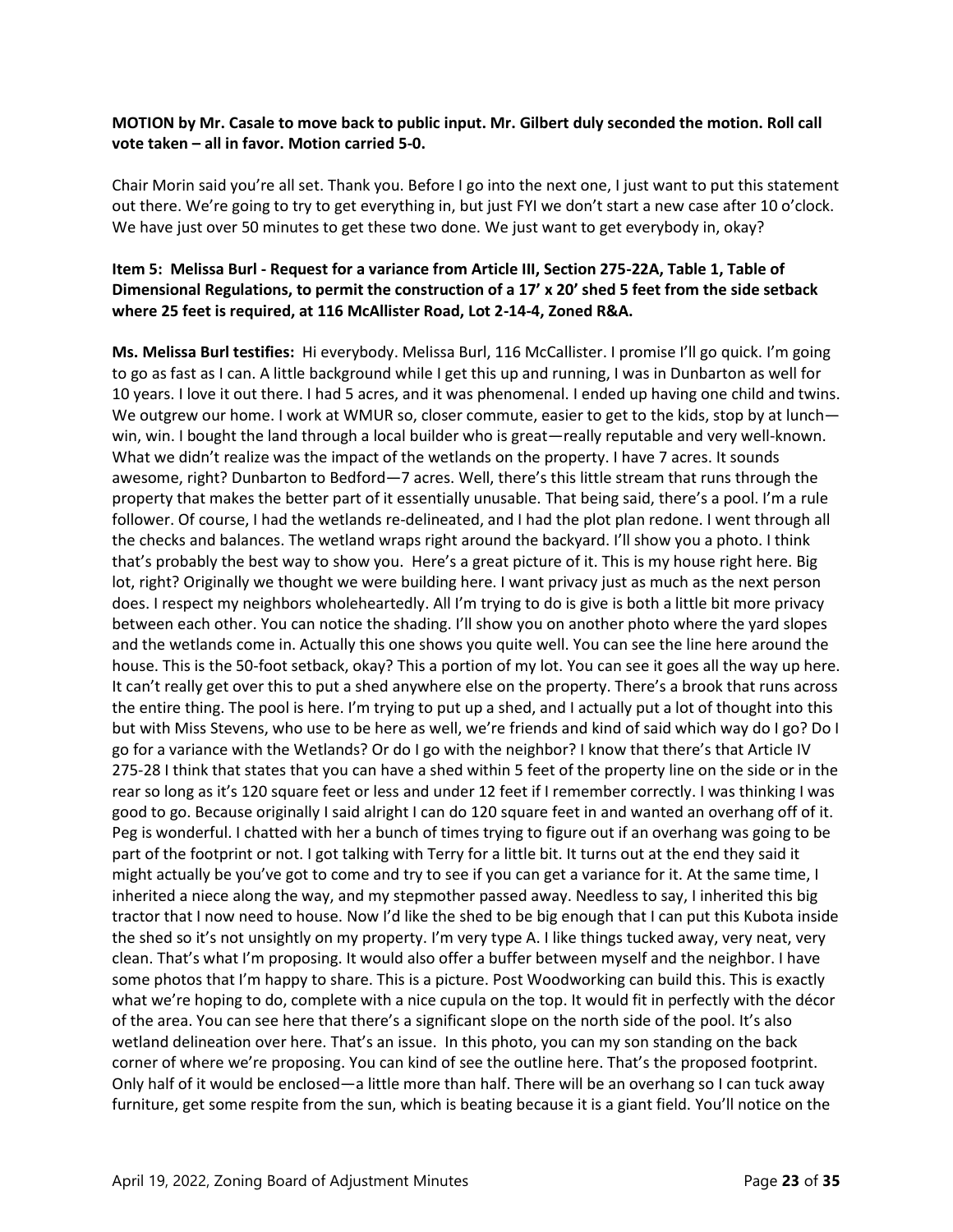side, there's a fence here. When I had moved in and built the house, the neighbors built next to us. The builder facilitated a conversation about purchasing trees to put down the property line. So we actually split the cost to do that and put in a bunch of trees to go down to try to add privacy. We both agreed that's what we're hoping to do. We agreed at that time that neither of us really wanted a big, ugly fence down the middle of the yard. The neighbor decided to get a pool and needed a fence, obviously, put up a very nice, black wrought iron fence. It's awesome. Unfortunately, he had rip out a bunch of trees to do it. A lot of that buffer that I know obviously both the neighbor and I are both concerned about went away when the fence went up. My goal is to rebuild it. You'll notice here that the edge of the pool is here. I'd like the shed and overhang to be in between the two. They would be beautiful. It would offer a buffer from the neighbors. I will continue to add trees to the line to try to offer more privacy. I will go through the variance as you need me to here.

# **Variance is not Contrary to Public Interest.**

It would not be contrary to public interest in my opinion because it would be toward the back of our lot. It's very far off the road—hardly visible from the road. It would be the same as the character of the locality. It no way threatens the public health, safety, or welfare.

# **The Spirit of the Ordinance is Observed.**

It would allow for a structure to act as a pool house, an area for the pump to go, and to provide added buffer privacy for my neighbors and my family. There's currently a fence and some buffer trees on the line that we're working to increase in order to give each other added privacy. We're in a field and we're relatively close together despite having 7 acres.

# **Granting the Variance Would Do Substantial Justice.**

It would allow us room that we need to store our tractor, pool supplies, chairs, so they're not visible to others in the yard even through the winter. I'm going to need somewhere to tuck away the chairs and whatnot that are going to be on the patio. The location was selected because it allowed the most space without affecting any wetlands setbacks. On the north side of the pool, there's also a significant downward slope. The pump for the pool needs to be at the pool height or higher in order to maintain its integrity per the pool company.

#### **Values of Surrounding Properties Would Not be Diminished.**

It will actually increase privacy. Be a very esthetically appealing structure as opposed to a privacy fence. It will match our home. Further, the project that's going in in this backyard right now is definitely going to increase their property value.

#### **Literal Enforcement Would Result in an Unnecessary Hardship.**

We're in need of storage for both the house and pool equipment and other equipment that's not uncommon for the neighborhood. Given where the pool is located and taking into consideration the wetlands on the property, the spot is best suited for the structure. The location was selected because it allows for the most space without affecting wetland setbacks. As I mentioned, there's that significant slope on the north side. Now that the pool is in, it has to be the highest part of the property. So it's going to create a slope on the back side as well. It's the only flat area in the yard that's close in proximity with the pool and not violating any wetlands setbacks.

#### **Denial of the Variance Would Result in an Unnecessary Hardship.**

We would not have a place to store the tractor that was recently inherited from my father. With all the pool stuff, I have 4 kids. They have a lot of stuff. I don't want it unsightly around the yard. I want it to be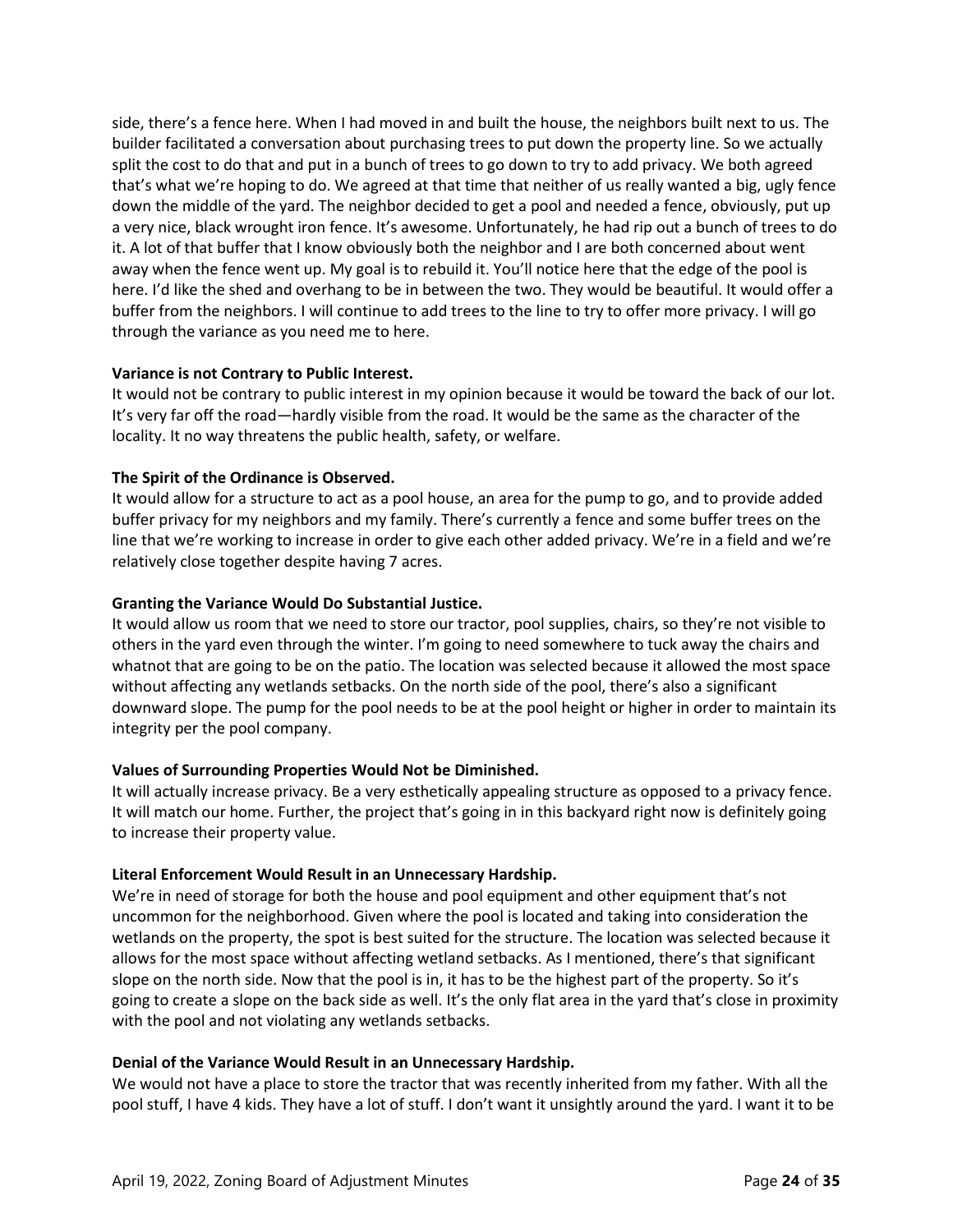tucked away. In the winter, I'd like to be able to put our patio chairs and our tables and whatnot underneath the overhang and cover it up and protect it. Despite 7 acres, much of it has small strips of wetlands that prohibit us from putting up a shed anywhere else that's reasonable for its use within the yard. Further, I'm not even sure there is somewhere else in the yard it could go.

# **The Proposed Use is Reasonable.**

It will be aesthetically appealing. You can see the picture. It's complementary to the home and the neighborhood. It will allow us to store things inside. It will give more privacy, which is a really big deal, I think, for both of us. It's reasonable because it doesn't appear that there's anywhere else to put it near the pool in the yard to place such a shed. I think I hit most of those. I did reach out to the neighbors. They received a text a few times, the 22<sup>nd</sup>, asking to talk to them about what we were hoping to do, asking to tie into their fence. I know their fence is really important to them, and I don't want to be the neighbor that comes in and puts up a privacy fence down the line when they have this beautiful fence that they care a lot about. I know they were pretty upset with the neighbor on the other side did that. I don't want to do that. I don't want to be that neighbor. Further, if we are sitting in sunshade underneath a pavilion that we're allowed to do off of this shed, I don't want my music aiming at them. I want it aiming away from them. If I were to put it anywhere else, if there even were anywhere else that there were wetlands setbacks that were maybe approved to be moved a little bit, any other way the music would aim at their property. That's not what I want to do for them either. I guess that's … did I hit everything?

Chair Morin asked Board, any questions? I'll start. It's got nothing to do with this, but it's going to tie in somewhere so I'm going to ask anyway. What's your idea for a pool fencing, and where would that be going? Ms. Burl replied we had asked to tie into their fence. I'd left a couple texts and a phone call. We're waiting to hear if we can tie into their fence. If we can, then we would just need it on the front portion and around the back. We wouldn't have to disrupt that property line. We're really trying to maintain the integrity of what they're building there while still offering privacy that looks nice. On the other side, I can see right through their lot to the other neighbor that put a privacy fence right up against their fence. I don't want to do that.

Chair Morin said okay. I'm going to be reading an email or a letter that was sent by one of your neighbors. They're mentioning another shed on the property. Is there another shed on the property? I'm not seeing it in the plan. Ms. Burl said no, I think on the plan it shows—the original plan there was a trout house on the property because it used to be McMann's and Gendron's, I think, and they actually hatched trout. That had to be knocked down in order to get a CO on the house. That's not there anymore. There is a chicken coop, which I'm wondering if that's what they're considering. That is on the very far, when we had moved in, we actually had to move it three different times by crane in order to meet wetland setbacks. But there's no access to it, so I no longer have chickens because I can't get to it because of the wetlands. I would show you on this map. Let me see. I can show you where it is. It's right here. Chair Morin said okay. Way out there. Ms. Burl said yes. There's really no access because you see this brook that runs here. Then there's a 50-foot setback on the brook. There's one picture that shows really well and I'm not sure if it's in this. I might not be able to find it as quickly as I wanted. Chair Morin asked how tall is the roofline? Do you know offhand? I couldn't see it on those. Ms. Burl answered no because that wasn't the right blueprint for it. I can certainly find that out. It's small enough that it can fit on a truck. They actually bring it assembled. I'm sure there's some height requirements for that. Chair Morin said any other questions from the Board?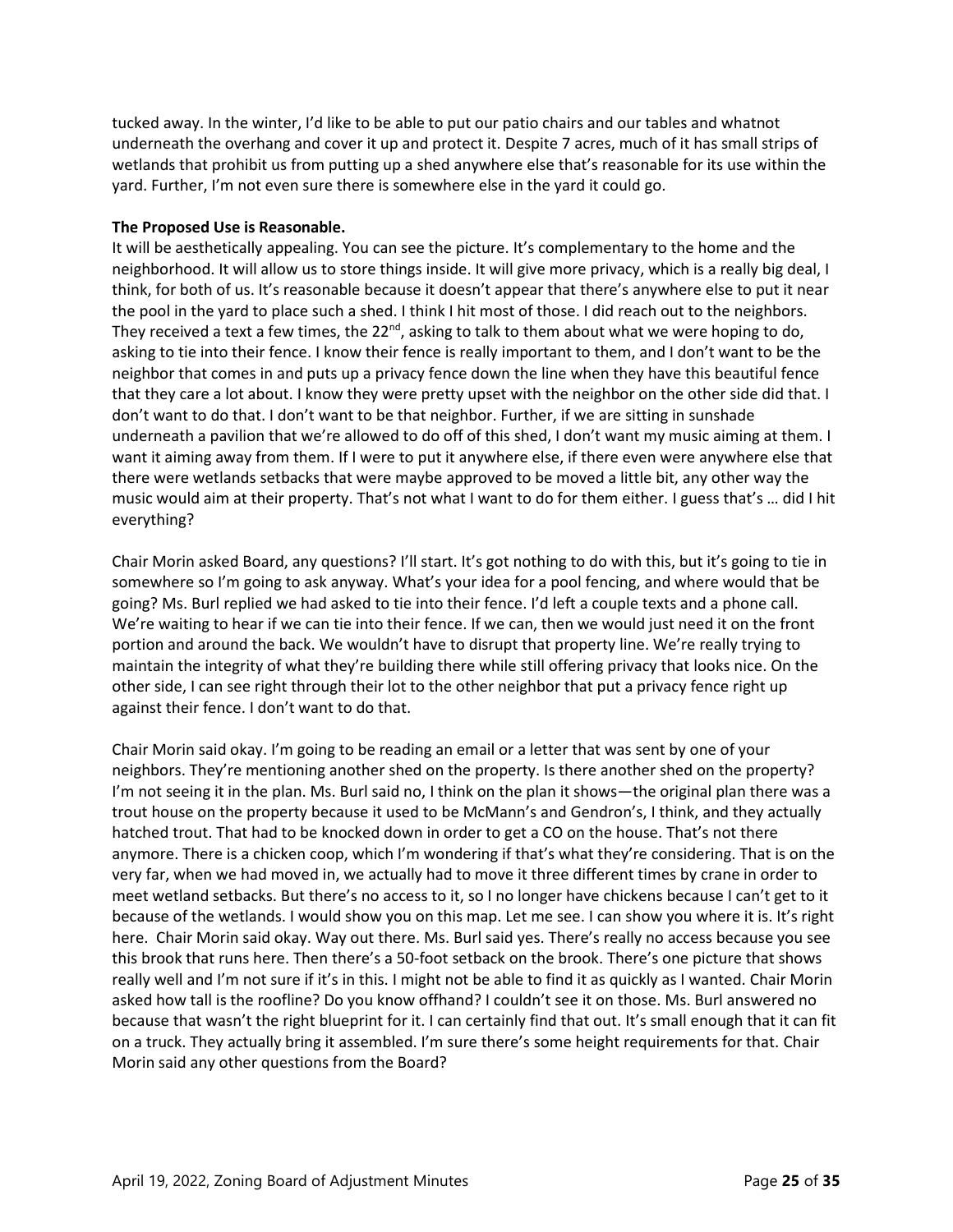Mr. Casale asked Ma'am, the west side of the property—why can it not go on the west side of the pool? Ms. Burl replied great question. Right here, because where the wetlands, we're in the setback. The wetlands setback is right about where my hand is. Mr. Casale said so, I'm looking at the plot, and if that shed is to scale, it would seem to me that you could just tuck it in behind the pool on the west side and not interfere with that 50 feet. Ms. Burl said yes. There's a slope down right now, because the pool has to be the highest spot on the property. Right now they're going to have to build a retaining wall to the back of the pool. If I did something like that, which I do think it would still potentially be tight, but if we did consider doing something like that, it means the patio is going to have to be extended out much further as well to lead up to the shed. Do you see what I'm saying? There's going to be a retaining wall coming in like right here. Mr. Casale continued okay. When you say patio, you're talking about basically the walkway around the pool? Ms. Burl agreed. Mr. Casale asked so you have a walkway and I understand your desire for the overhang, but that's taking up quite a bit of room. It's one of the things that the abutter had mentioned. The fact that you have other spots, you could even use umbrellas, but you have other spots on the house. If you were to cut that awning area, I don't even want to call it a porch, but that overhang out, this shed could fit much better not only where you have it currently, but move it closer to the pool but also on the west side, right? Ms. Burl said yes. You could put it on the west side. I'm not sure I'd be able to get my tractor up in and around given the retaining wall. It's meant to be dual purpose here. I'm not sure how I would access it from that side, Right now I'd be accessing it from the driveway portion. That would make it a challenge. The covered part—the back of our house is full sun. I work 8 to 5. I get home and it is beaming outside on that porch. I was looking for a bit of respite for my kids. I've got one that we think he's a vampire. We're so Irish. He can't sit in the sun. There's no escaping it. Further, in the winter I need a place to store the chairs and all the patio furniture that's going to be out there. I'd like to tuck it underneath that covered spot and keep it protected. Mr. Casale said okay, thank you.

Ms. Burl asked did you want to read the letter first? Chair Morin said yes. I wanted to get the questions done up here first. I'll ask is there anyone from the public who would like to speak? [negative]

I do have a letter from Nicole and Kai Nalenz at 112 McAllister.

Thank you for your consideration of the proposed building for our side of the fence. We share the side property line with the requestor and as the abutter most impacted by the proposal, we ask that you deny the proposed variance as current plotted on the map for the following reasons:

Applicant already has two porches; one covered, one screened. Steps alongside the pool as pictured on the next page making the open half of the proposed structure redundant. If the bar area was removed, a shed housing the pool pub, water heater, accessory storage, would easily fit within the Town's setback requirement and negate the need for a variance. While the north side of the pool does slope as noted in the application, the yard is currently dug up so regrading and reusing the soil excavated from digging the pool hole would alleviate the slope issues. Retaining walls are often used to address slope issues. Please see the current photo attached for a visual. The north side has several acres of distance to the next neighbor and would address our proximity concerns. Yes, pool heaters require ventilation especially when enclosed. As neighbors, we do not want exhaust fumes emitted 5 feet from our property line. A chimney will increase the height of the proposed structure. From the efficiency standpoint, it would be best if the pool heater was closer to the propane tank which is on the north side of Ms. Burl's property. Regarding tractor storage, there are already four garages and a shed at the property. There are several other areas in the 7 acres where a tractor shed could be placed. The proposed shed would be highly visible from multiple rooms in our home, which would reduce our property value. Party noise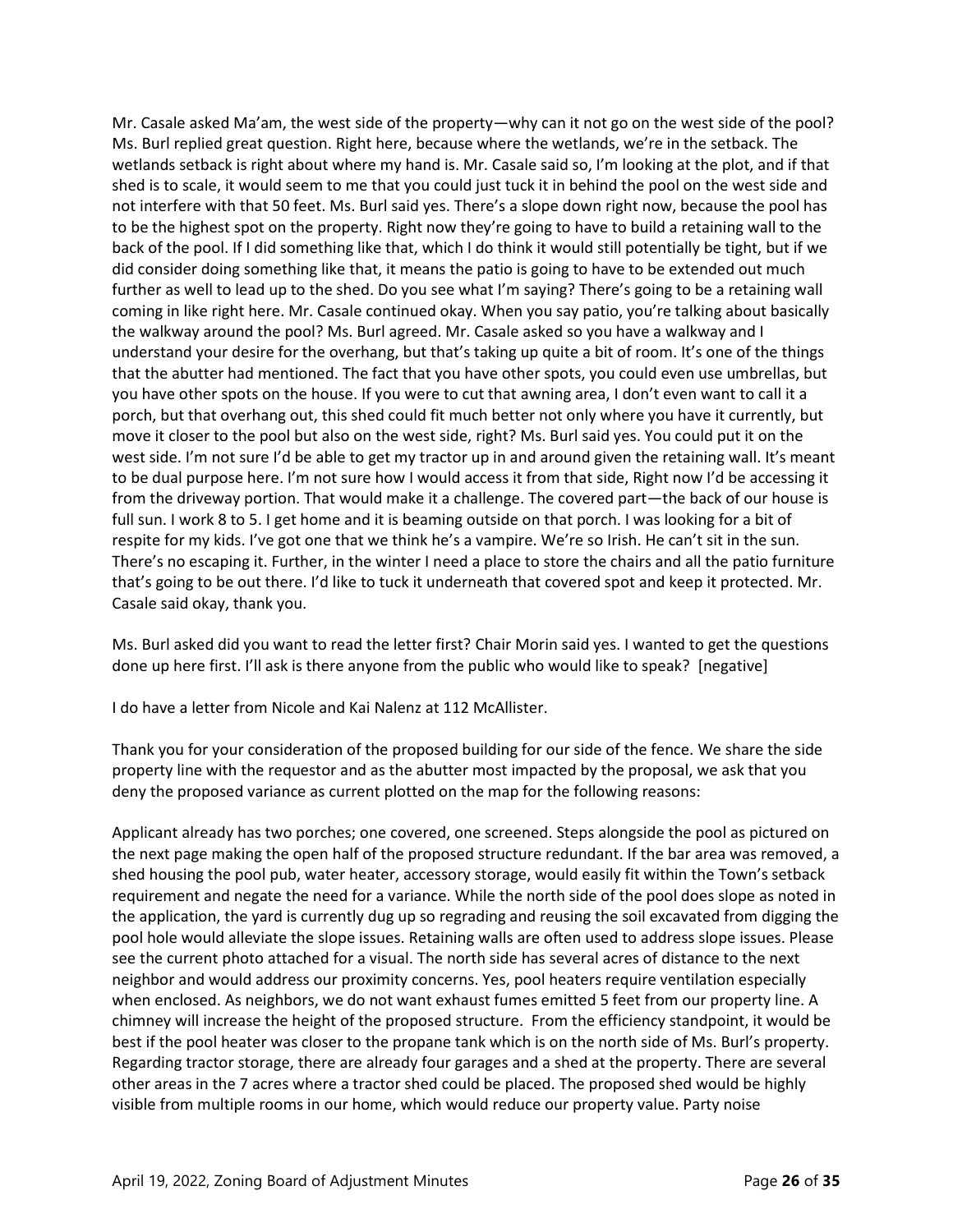disruptions already affect our elementary school child's sleep as his bedroom is adjacent to the applicant's property. Seeing that the proposed building is literally named Siesta Poolside Bar by the manufacturer, brings great concern that parties hosted 5 feet away from our property will increase noise issues. Since there is no Town noise ordinance, our hands would be tied if the Board were to allow a bar gathering area to be built so close to our property. We appreciate the attempt to rectify privacy concerns, but the applicant should also plant trees and install a privacy fence instead. A safety fence will be required for the pool anyway. In summation, since there are existing porches and options available to the house to house the tractor or pool accessories within the Town's guidelines, the variance request is not in the spirit of the ordinance which is retain setbacks unless there are no alternatives. Thank you.

Chair Morin asked are there any other questions from the Board? I know Neil asked a little bit about some areas, the west. Why not the north side? If it's going to be part of the pool area, why not the North side of the house because it almost looks like it would be within the setback area? Ms. Burl said yes, great question. Here's the picture here of the slope. This is the house in question over here. This is the slope. There's about a 4.5-foot drop in a very short amount of time. It would be really challenging to put a shed there. If I built an entire retaining wall, I could but then I'd land the same problem of I can't access it with the tractor if there's a retaining wall. Chair Morin replied but we're not talking to go way back that far. It would be right up next to the pool, which by our slope map that we're looking at is maybe so that's about maybe 98, 99 where the pool is at. That's not, maybe a foot—foot and a half? It doesn't go back to 96 until you get all the way to the well cap. Ms. Burl said yes, and you can see the wetland. This is the well right here. This is the wetland line here. It slopes pretty consistently down from the top of the pool, and I'm not sure height-wise, like I said, the pool had to be the highest point of the property. It may be higher than the grading you're seeing. I'm not sure where that's pulling from. Chair Morin replied right, the pool itself, but why not the…. Ms. Burl said it's about 3 feet from there to here. Chair Morin asked from where to here? Ms. Burl answered from the edge of the pool down to like this area. If I were to put a shed here, it would be about a 3-foot drop. It's about 4 by the time you get to the well. Further, if there's concerns about noise, which I also have an elementary school child, so our noise ends early. Chair Morin said we kind of deal with that, but our biggest thing is the setbacks. We're looking at the setbacks to try to alleviate. Ms. Burl said at the end of the day, the pump—it was curious to me the mention of the pump and its location. His pool pump is right under his window on his property, number one. Number two, his pool pump will be closer to my house than mine will be to his house, number two. Number 3, I got the whisper soft pump. It's the quietest pump on the market, and it compares decibels to just underneath the sound of soft rain. It's 45 decibels. It's the quietest. A library is considered 30 decibels. So his pump is actually noisier than my pump. Further the pump isn't the issue. Technically, the pump can go anywhere. Chair Morin said the pump's not really the issue. It's the building—that's the issue. That's what we're dealing with. Ms. Burl said yes, but it sounded to me like he was struggling more with the pump and building, but I could still put a 120 square foot building within 5 feet of that line, so that's what I'm struggling with a little bit. Chair Morin said I think we're struggling too—or I am anyway a little bit. Any comments from the Board?

Mr. Gilbert asked maybe it's not an appropriate question to ask, but what's the tractor for? Ms. Burl replied the yard. Mr. Gilbert said it's a yard tractor—not a snow removal kind of thing or? Ms. Burl said no. I'm actually keeping it for my Dad. He lost his wife. She passed away, and he sold everything and had me hold on to his tractor until he settles somewhere eventually. But he's in an RV in Florida right now. Mr. Gilbert asked is it really big? Ms. Burl answered it's a medium-sized tractor. I took the measurements on it. It's more long than anything. Mr. Gilbert continued but not high? Ms. Burl responded it's not high, no. It's just more long because it has the backhoe and it has a bucket on the front. Mr. Gilbert said okay, I know what you're talking about. Thank you. I see what you're trying to do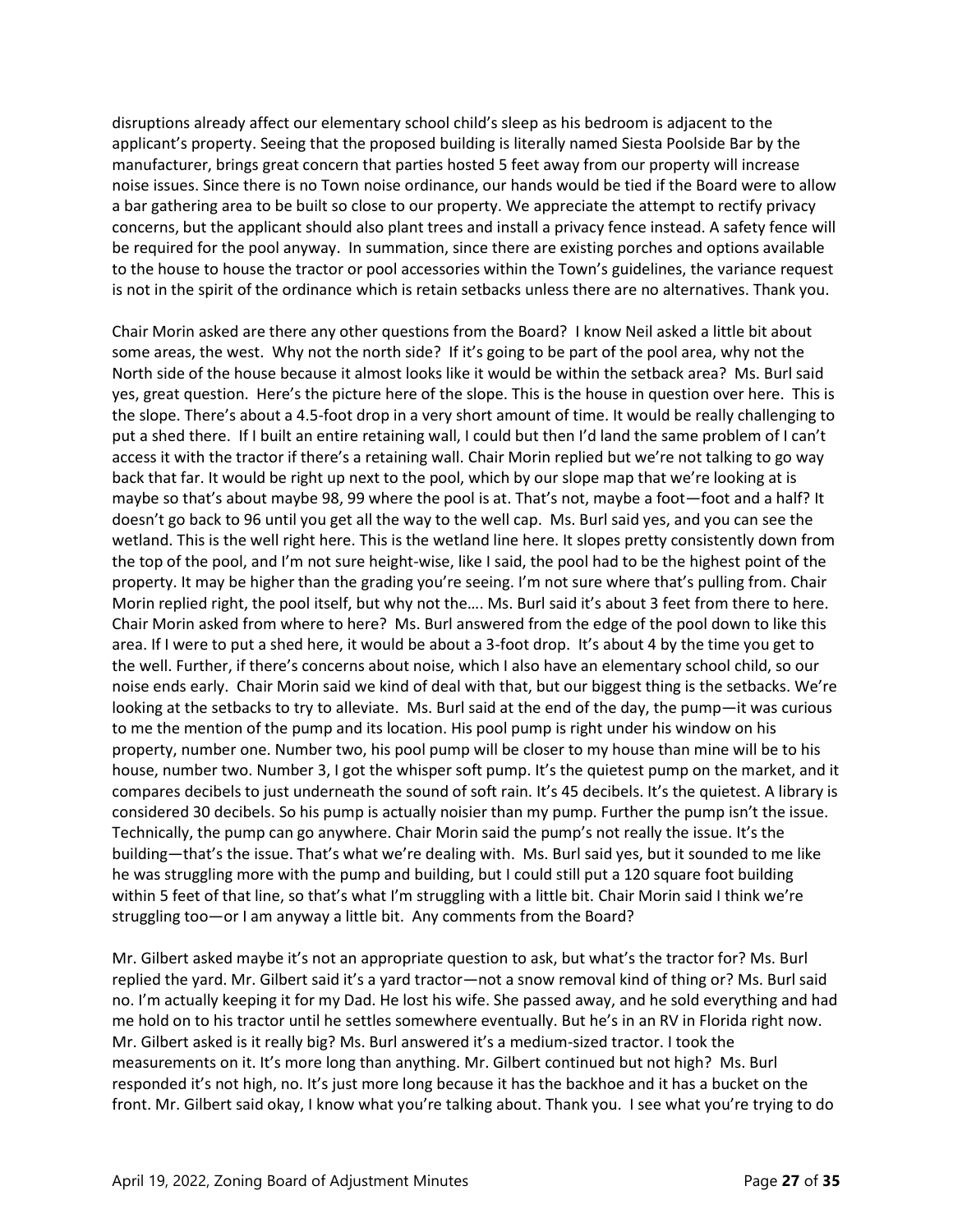is come in that paved driveway and go right in there, to Neil's point you can go the gravel driveway on the other side, sort-of, but I understand what you're doing. Ms. Burl said yes, the only challenge would be if there were a retaining wall, to build it up high enough, I wouldn't get the tractor in and if I put it down bottom, then it wouldn't be a pool house. Mr. Casale said yes, but you also have the west side. You may not be able to put your nice party area there, but if it's not that side you can also—you don't need the variance. It doesn't look it. Ms. Burl said it would cut into the patio area, but we could put it there and I could put up 120 square-foot pavilion right on the line. You see what I'm saying? Mr. Casale said you can, but it's not our issue. Ms. Burl said I know. Mr. Casale said you're 5 feet from the property line. Ms. Burl said and his fence is actually a little off the line, too, so it would be a good distance. The alternative, unfortunately is that I'm going to have to end up putting up two sheds. The one proposed is definitely going to increase his value. It's a \$30,000 shed from Post Woodworking, and it's very beautiful. I think it looks a lot better than a fence would down the line if I can't get privacy from a shed. Chair Morin asked any other questions?

Mr. MacPherson said that's a pretty good-sized shed. Can you do less? Ms. Burl said yes, I'm amenable. At the end of the day, I wanted to fit the tractor in it and have some sunshade, and somewhere to store the stuff. I had hoped to have a conversation with them about what that looked like. If it was adding a little fence around the back of the pump. I would do that. If it was putting a sound barrier up, I would do that. I'm amenable to what their concerns are. Unfortunately, they haven't had that conversation with me. I still don't know if I can tie into their fence with my fence. So, we have a couple of issues we have to work out on our end. Chair Morin said the way the letter sounded, I don't think so. Ms. Burl said well in that case, then, we probably don't have an issue at all because there will be a privacy fence going down. Chair Morin asked anything else from the Board? [nothing]. Anything else from you before we go into deliberations? Ms. Burl said no. I'm open to suggestions if it needs to be a little bit smaller or whatnot, we'll do what we can to make it work. I want to be a good neighbor. I want them to be happy at the end of the day even though I'm not 100 percent certain that's possible. I didn't want to put a shed down in the middle of my front lawn and I didn't contest when they did.

Mr. Gilbert asked for clarification if you're going to build something like this, is this open area going to face the pool? Ms. Burl said correct. Mr. Gilbert said okay, that's what I thought.

# **MOTION: Ms. Thomas moves to go to non-public input for deliberation. Mr. MacPherson seconds the motion. Roll call vote taken – all in favor. Motion carries 5-0**

**1. Granting the variance would not be contrary to the public interest because: (1) Whether granting the variance would alter the essential character of the locality:**

Chair Morin said per se a shed won't. This is half shed/half pool house.

# **(2) Whether granting the variance would threaten public health, safety or welfare:**

Board agrees no.

# **2. The spirit of the ordinance is observed because:**

Chair Morin said the spirit of the ordinance is to have a buffer between structures and properties. This one is tight. Mr. Casale said and there's alternatives. Chair Morin agrees there are some alternatives, and unfortunately the neighbor on that side is not happy with 5 feet. I would think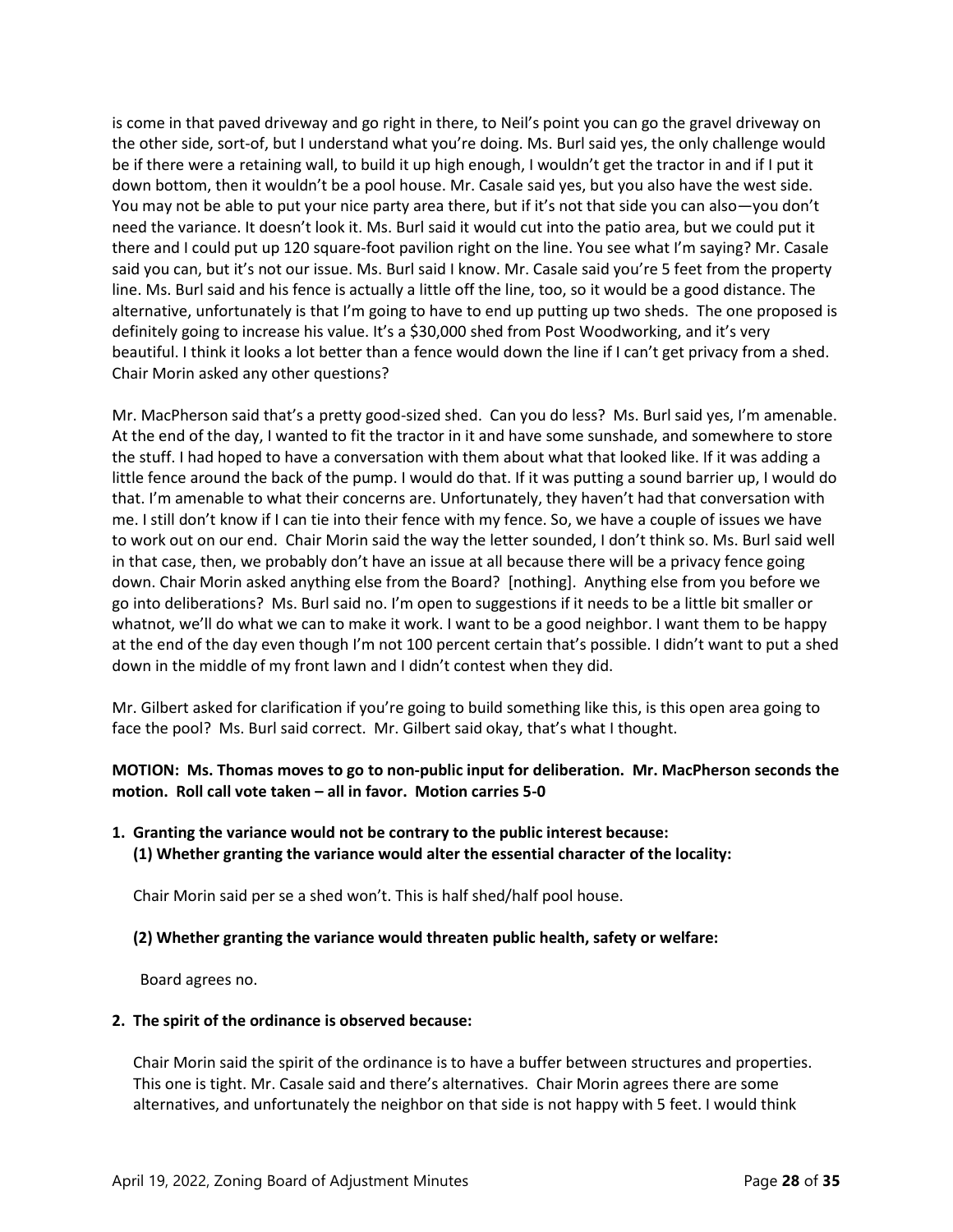definitely different if the neighbor came in with a positive recommendation. But 5 feet is tight. The only per se positive part of it is that if it's put up the way the picture looks, at least things aren't falling towards the other property, they're going to the sides, staying on that property—rainwater, because it would be coming down this way. Mr. Gilbert added plus if she's pointing it toward the pool, then the tractor coming in from that side, then he's seeing the back end of it. Chair Morin said I'm having a hard time with that piece personally. Any other comments to that piece?

# **3. Granting the variance would do substantial justice because:**

Chair Morin said it would give them the opportunity to get their shed in the location which is optimal for them, but unfortunately I think it's encroaching a little too much, and there are some alternatives to the north and west.

# **4. The values of the surrounding properties will not be diminished for the following reasons:**

We've heard no expert testimony in that.

# **5. Literal enforcement of the provisions of the ordinance would result in an unnecessary hardship. Special conditions of the property distinguish it from other properties in the area because:**

Chair Morin said it does have that specific point that she brought up about being a large lot, but very small buildable lot. Mr. Casale said I don't see it as a hardship, though, because there are alternatives.

# **(A) Denial of the variance would result in unnecessary hardship because:**

**(i) No fair and substantial relationship exists between the general public purposes of the ordinance provision and the specific application of that provision to the property because:**

Chair Morin said it's that scale of justice type thing, and it's not quite even by my perspective anyway.

- **(ii) The proposed use is a reasonable one because:** A shed is reasonable as long as it's in the right place.
- **(B) If the criteria in subparagraph (A) above are not established, explain why the property cannot be used in strict conformance with the ordinance and why a variance is therefore necessary to enable a reasonable use of it:**

**MOTION: Mr. Casale moves the Zoning Board of Adjustment deny the request for a variance from Article III, Section 275-22A, Table 1, Table of Dimensional Regulations, to permit the construction of a 17' x 20' shed 5 feet from the side setback where 25 feet is required, at 116 McAllister Road, Lot 2-14- 4, Zoned R&A, as per our deliberations. Mr. Casale seconds the motion. Roll call vote taken – all in favor. Motion carries 5-0. The variance is Denied.** 

**MOTION by Mr. Gilbert to move back to public input. Ms. Thomas duly seconded the motion. Roll call vote taken – all in favor. Motion carried 5-0.**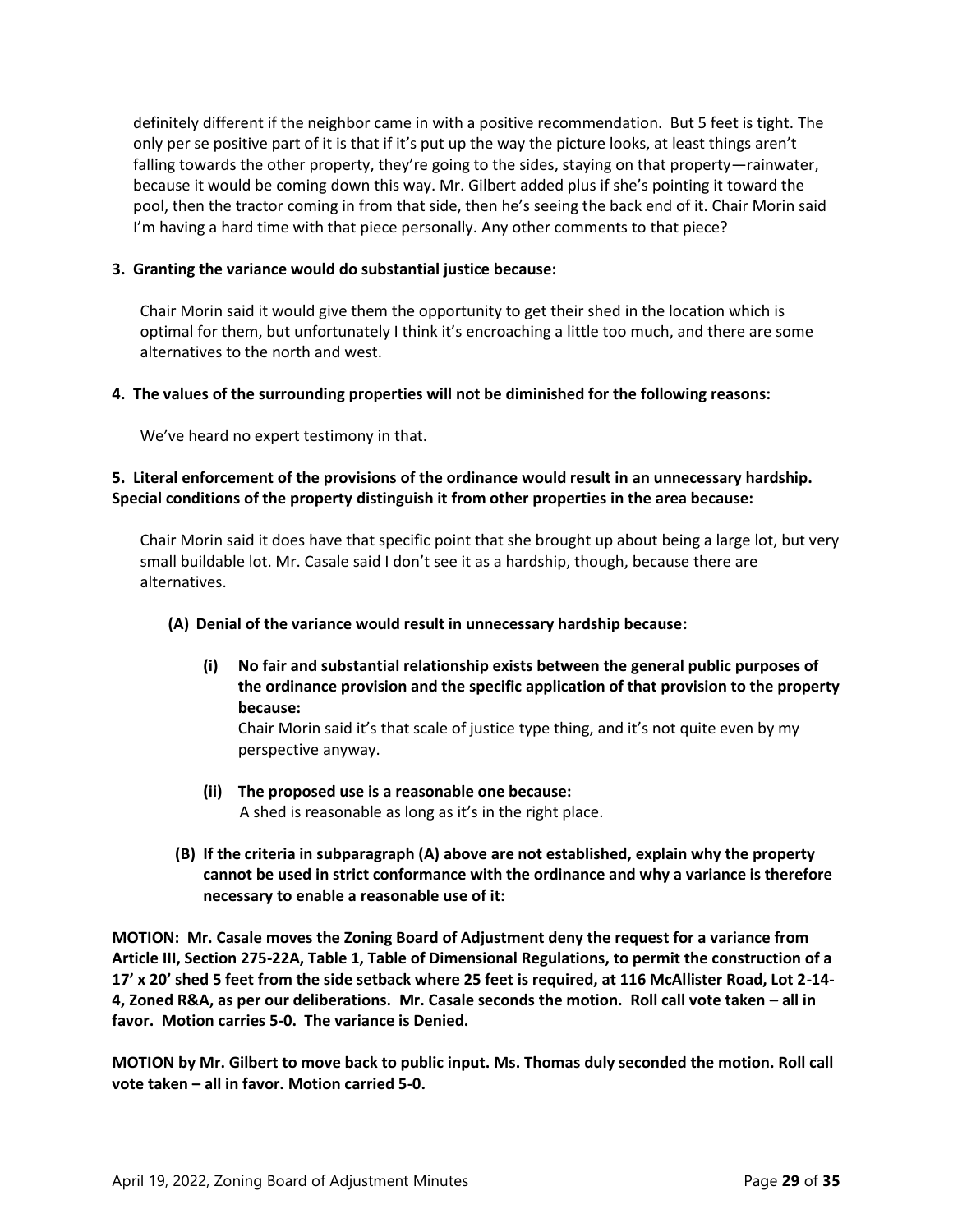Chair Morin said that has been denied. Ms. Burl asked do you have recommendations aside from, like are there any modifications that can be made? Chair Morin said you'd probably be better off speaking with Planning and see what kind of ideas they have. Ms. Burl said okay. If I have a conversation with the neighbor, and they so feel to change their mind? Ms. Thomas replied you'd still need the variance. Ms. Burl said still need the variance, so we're doing the same thing again. Got it. Chair Morin said a variance will still be needed in that area. Ms. Burl replied but I don't need one for 120 square foot shed on 5 feet, right? Chair Morin said if the town says you can do that, you can do that.

# **Item 6: Matt Kazakis - Request for a variance from Article III, Section 275-22A, Table 1, Table of Dimensional Regulations, to permit the construction of a 16' x 24' garage/shed 11 feet from the side setback where 25 feet is required, at 248 Wilkins Street Extension, Lot 42-2, Zoned GR (and adjacent Lot 684-8 in Manchester).**

**Mr. Matt Kazakis testifies:** My name is Matthew Kazakis. I live on 248 Wilkins Street Extension. I also own a little piece of property that's part of Manchester that's my right-of-way so that I can get to my property. Four years ago it was built, and we moved in and we love where we are. I live there with my wife and my two little girls. I guess I'll just go right into reading these so to not take too much time. I put together a PowerPoint, so then I can just go over why I'm doing this. I guess I'll just go through this first—read the answers and then I'll go over my PowerPoint.

# **Variance is not Contrary to Public Interest.**

There is no encroachment on the usable land to any abutters' homes or property. The neighbor, Jeff, has a clear, visible view of my lot from there. He's the only one really except for if you go over to the Manchester side. Granting this variance will not diminish the value of the neighboring properties and it will not threaten public health, safety or welfare.

# **The Spirit of the Ordinance is Observed.**

Every effort to place a garage within a setback does not feasible meet the topology and landscape. I'm going to go more into that with my property when I show you the PowerPoint. The location has been carefully considered to be a fixture within the existing property's lot. Adding minimal intrusion to the setbacks allows the garage to integrate with the existing driveway and landscape. The location has ideal elevations, specifications that will allow material from foundation to be removed and reused within the property. Other locations on the property would require a great deal of fill. I have a great deal of—it's not wetlands, I always say wetlands—but I have a lot of storm water because I'm on a hill. I have to deal with that. The whole idea of me having this shed is to get a tractor, because I've dug a lot of trenches in the last 4 years and a lot of holes and I don't want to do it anymore. I also have a 300-foot driveway—60 plus meter driveway—that I have a little snowblower that I don't want to snow blow when I turn 50 in a few years. So that's the whole idea of the garage.

# **Granting the Variance Would Do Substantial Justice.**

The new garage will be a nice addition to the beautiful neighborhood. The garage will match the current house and add pleasant barn-style. I have a drawing of it. I'll show you the plan for the garage. It is two parts. Obviously store house material. I do have a zero-turn now that I put in my 12 by 12 shed that I built the first year I moved in there. Unfortunately, with the storm water I have now, I can't really move it until—even now it's still wet in my backyard because even the snow's melted for weeks now, but I get all the water down from the hill. So, it's just what I deal with, and I would like to keep that somewhere else so that I can move it. In my front yard, I can thatch, and I can do more stuff with it. I just can't move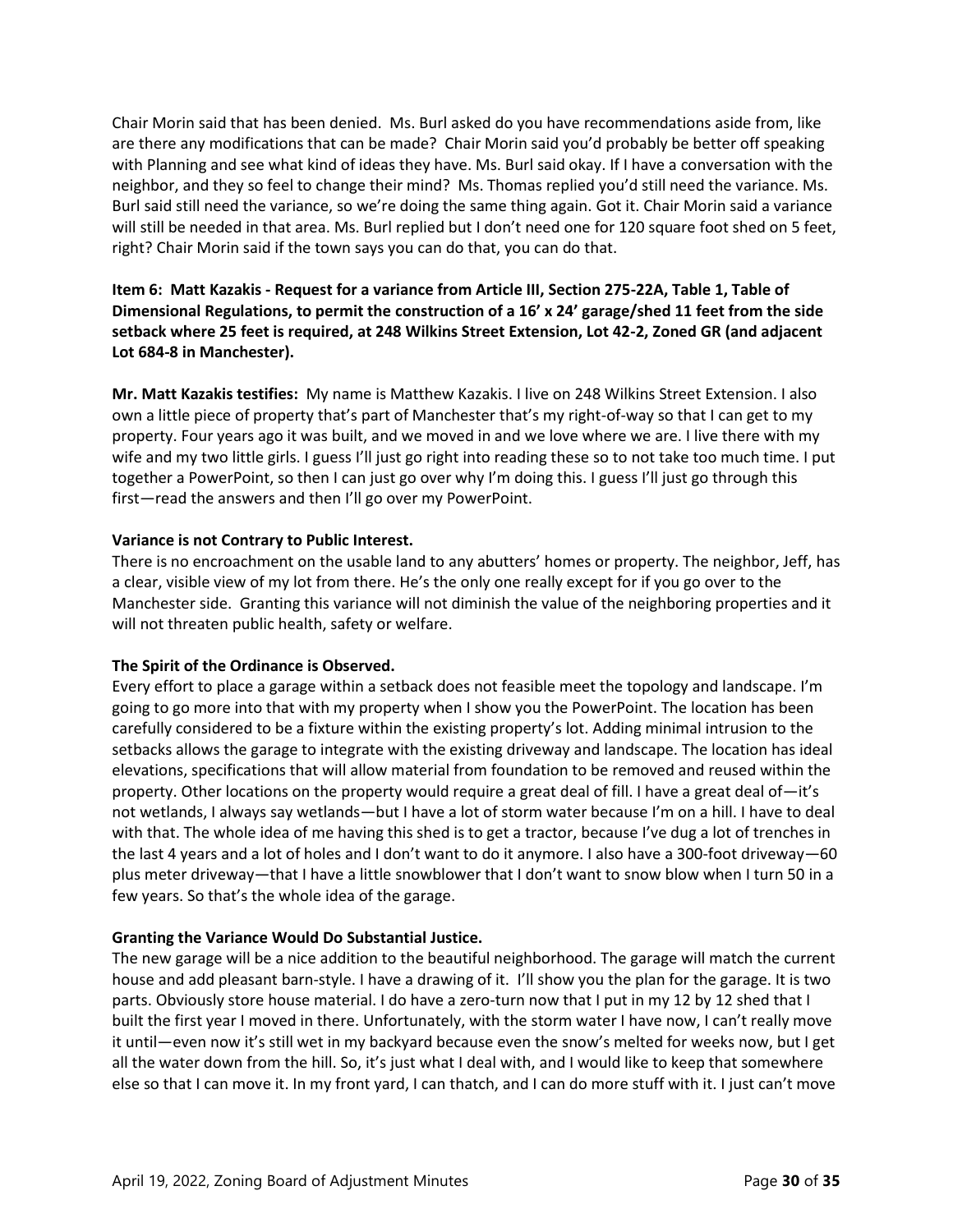it until it's completely dry otherwise, I'd leave ruts in my backyard. It's also to house a tractor and other materials in the backyard, in the shed/garage, whatever you want to call it.

# **Values of Surrounding Properties Would Not be Diminished.**

Jeff is the only one. It does sit right beside his driveway, and it is directly in between our two houses. You'll see in the lot that my property actually goes through his driveway. It's like a right-of-way. You'll see that.

# **Literal Enforcement Would Result in an Unnecessary Hardship.**

The property is a new lot and the existing structure is set back 300 plus from the road. The natural landscape and topology are what is driving this request and for me to ask for this location.

# **Denial of the Variance Would Result in an Unnecessary Hardship.**

The original lot was subdivided, and has a natural slope. My lot used to be part of the next-door neighbor's lot, and the one above that as well. It was all subdivided. This land takes a lot of water coming down the hill and stormwater as well at the end of the snow season. It's just very wet. When we get a lot of rain, I have to deal with all that. So, it's what adds to the natural landscape.

# **The Proposed Use is Reasonable.**

The garage will house various outdoor items such as lawn chairs, bikes, my grill, etc., things throughout the yard. It is reasonable to have a detached garage that will someday house a tractor, because that's my plan for it, and help control the water and various outdoor landscaping projects as well as cleaning my driveway, snow removal. I've already dug French drains and all kinds of other stuff and I'll show you stuff with that in my presentation. The only impact, really, is between me and the adjacent lot that Jeff owns on 42-5, and he has a direct line of sight of it. I've talked to him, and he doesn't have a problem with it. If he did, then it wouldn't even be an option. That's where I'm at with that. Existing structures on the property are all set toward the back and side of the lot. The front of the property has steep-slope irrigation piping, and it will require excavation work to be completed. It collects a lot of water. It would be very difficult for me to put it there. It would be a big undertaking.

This is my property. I'll just run through this real quick. As you can see, this was taken just the end of the season when I have all my stakes up in my driveway. This is proposal. I've actually had Alternative Design draft these plans. This is what I'd like to build. Just a 16' by 24' garage. It has a single door on one side. I have the full plans on here. I'm welcome to show them. It will be a concrete foundation. Here's my plot plan, and this is where the proposed location is. This is the property looking at it from the street. You can actually see the slope as you're looking at it. I purchased the property from GPS to build this singlefamily home. As you can see it's like smack right next to the house to the right of it. Like I said, what it will be used for: storage, outdoor items, bikes, grill, etc., and a tractor. I do write car in here. I do have two young kids, so eventually, maybe, you know, there's likely going to be another car in our life. I don't like clutter, so this is just going to help us a lot. Right now, I can't even move in my 12 by 12 shed now. I even have stuff in the basement. It will help free space. Examples of that are just here. This is my existing garage.

You can see this is the wall in my basement where I've got bikes. I just got stuff everywhere. This is my current shed. This is what I have now. I can't even move this now. I currently have things around my yard that I would prefer not to have outside of my house. But I don't have anywhere to put them. I'm the kind of guy who would want to put a wheelbarrow in the shed. Now if I do, I can't even walk in the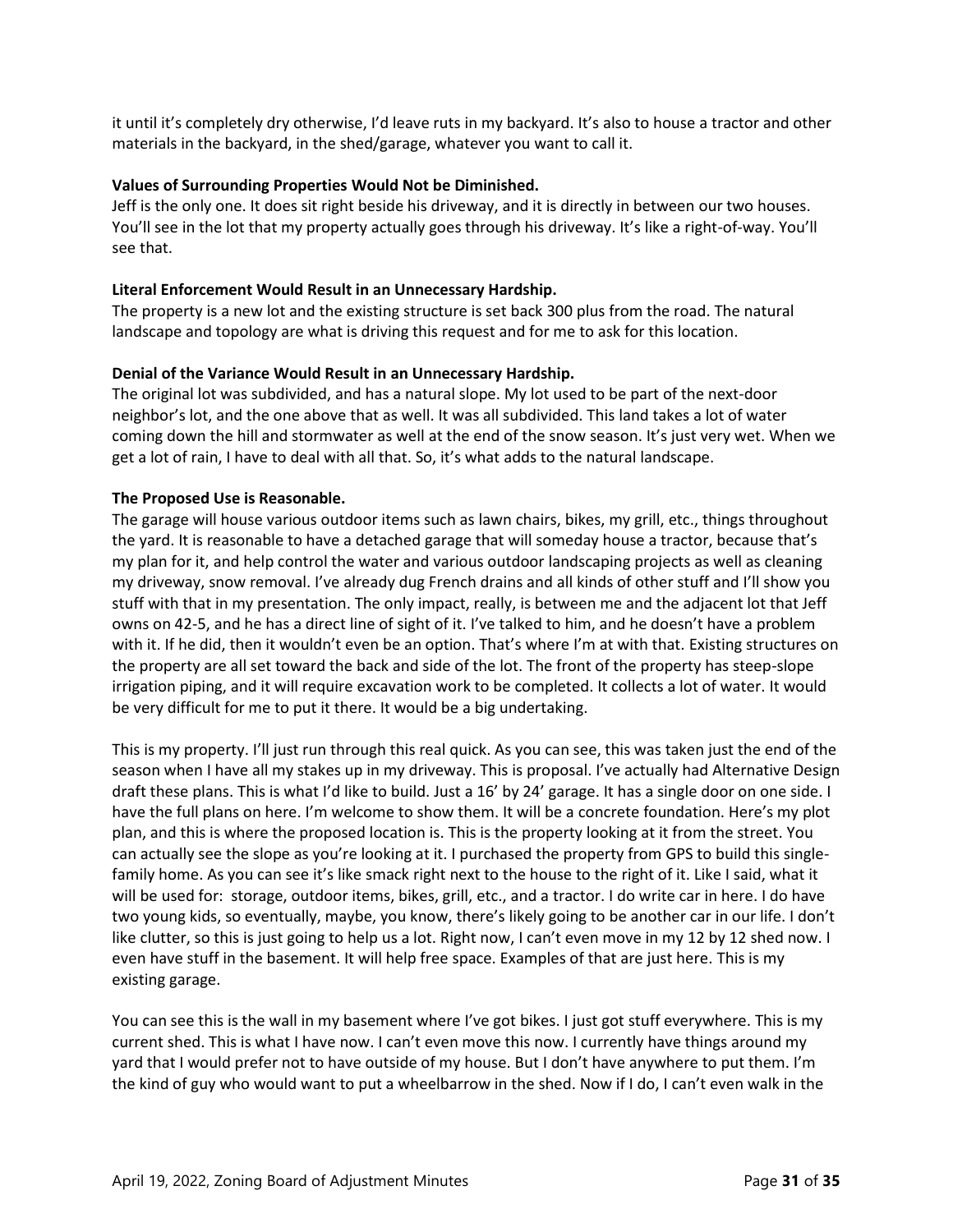door. It's kind of like where I'm at with that. I try to keep things clean. The most natural part of the property that would accommodate the structure is the location that I've chosen.

If you look at my lot, right here, to the right you can see that it's very wet. It collects a lot of water, and it slopes down. Along that rock wall on the left, it pools. When we have big rainstorms, it's just like a complete river along my rock wall. The same with over here. There's actually a French drain you'll see coming up in here. The front yard has a pretty decent, I would say like 8 feet, if you follow that red line across all the way to the rock wall, it drops off quite a bit. There is an existing pipe. You can kind of see the hump in my front yard. It was done when they did the driveway. That collects all the water that's on the right side of the driveway and helps feed it down over the yard. The stone wall gets flooded. It gets completely flooded. My yard is wet. The back is worse, but that's where my well is. It's kind of where all the water's been drained from the existing lot that originally had the first house on it. I went through some ideas, and I threw them on this to show you guys I have considered other spots to put it. I obviously have my septic system right in front of my house. It's not an ideal place for a shed.

I highlighted a spot here which could potentially take a shed, but it would require a bunch of excavation, it would also put a shed right in front of my house. From the street side, I would have a shed in my front yard in front of my house—not ideal. It's not something I want. Also, it would require a bunch of excavation work to bring the grade up, to level it off and make that work. That's what I'm hoping not to do. The front yard also has the right side, which, within the setbacks, I can actually slam it up against the driveway, but I've been here for 4 years. If you look at this right here, you can actually see this little candy cane right there? That's actually the drainpipe from my septic system. It's already been hit by Amazon once. They've already towed another Amazon guy out of the driveway over there. They numerously break stakes. I don't want something that close to my driveway. It's a safety hazard. It should not be that close to the driveway. It needs to sort-of have like a natural place for it back away from the driveway. The area under the rock wall gets a lot of water, which is right here. It's very wet. You can actually see this line if you follow the little hand. There's actually a 200-foot perforated pipe dug by not only yours truly that catches water and pushes it toward the pipe. That helps collect the water and move it out of there. It needs to be redone. It needs to be done with a big machine. Once again, another reason for the tractor. This shows you a better example of that with the drainpipe and where it all collects to and goes. The reason for not wanting it in this location, obviously, is because it's too wet. The natural curve of the driveway would be to set it back. I could turn this and slam it up against my driveway like I said, but it just becomes a safety hazard at that point. I just think it's going to get hit. I've already had one guy towed out of there another guy hit a pipe and numerous stakes broken during the winter months. My driveway is over 60 meters long. They deliver a package when they're not supposed to go down your driveway, and they hit the gas pedal and they think they're going to make it and they don't because it doesn't go exactly straight. Unfortunately, that's what happens. I don't want a structure right up there. It's just not a good choice. It's a safety problem.

The backyard – this area right here is a potential option, but unfortunately if you see the red line right here, it's very wet. This red line actually is where all the water comes down from the hill. My neighbor, Jeff, to that side of me, actually has a stone bridge. He has a stone gully that's dug throughout his backyard and he has a walk bridge that goes over it because it collects all the water and it funnels it that way. It actually is great, because that's what feeds my well, and that's what allows us to have such great water. Unfortunately, it's very wet. I also have the problem of my propane tank here. If I ever did want to bring a heavier machine, more than the 700-foot zero turn, a structure that big is not feasible to drive over your propane pipe without putting in a metal plate and all the other stuff to deal with the water in the pipe. That would be another issue. This shows you how the water comes down. This is late spring,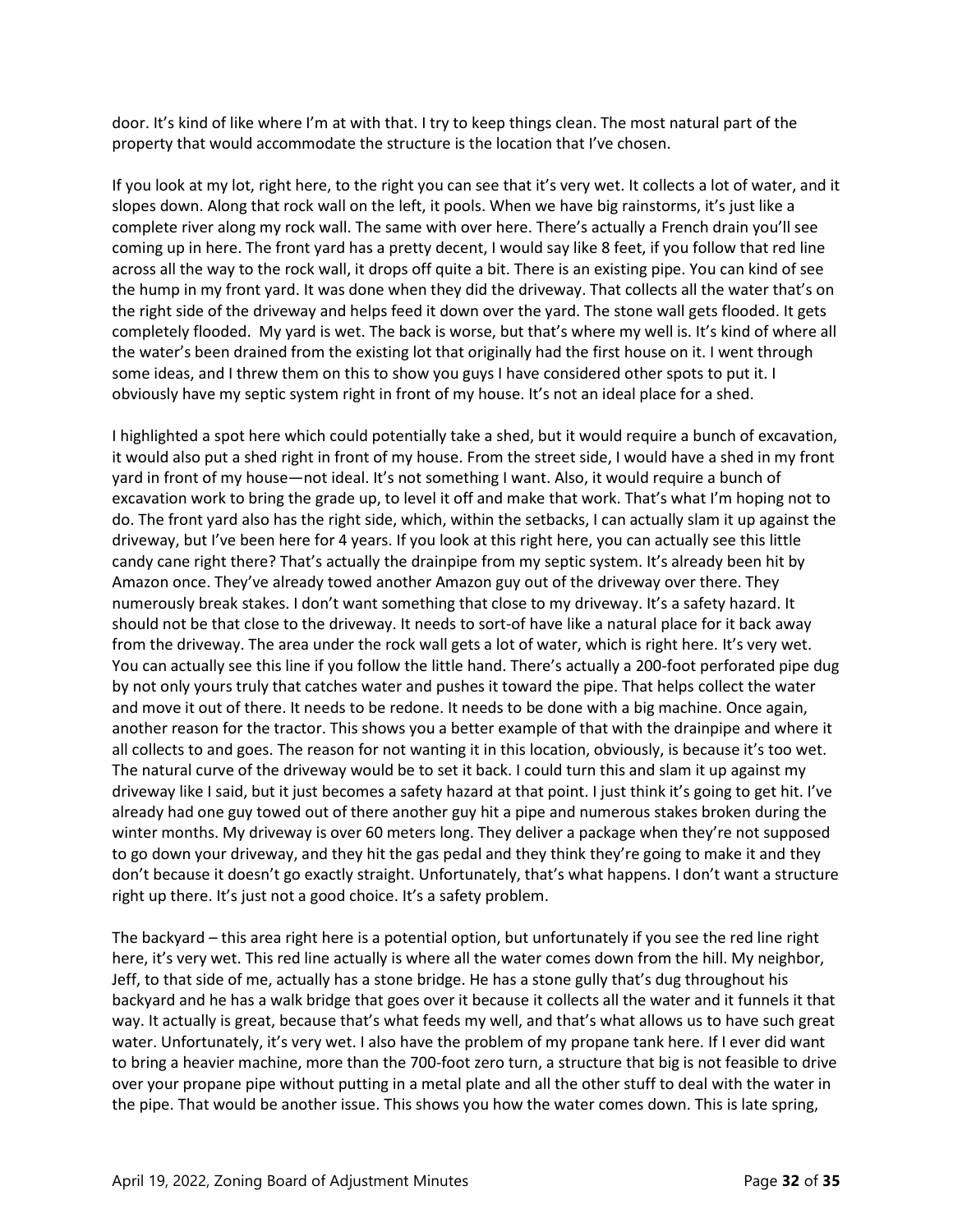but you can see this hand gulley right here that I dug. This collects all the water. This will fill up. We had the storms yesterday, and down here was all filled up with water. What happens is I have a French drain that I dug around my shed, and then I also have a drain that goes straight across my yard that I also dug, that ties into that. When the water collects too high, it manages it and helps push it down to the lower slope, which is on the other side of the lot, in order for me to control the water. This area would be a huge amount of excavation work. Just like the front yard in the same regard. It would be a big problem.

This is my cheesy Photoshop. I just clipped it out of the thing and I showed you, this is the natural driveway. You have the rock wall. This is just an open area, and this would be what would house the garage. I would eventually, obviously tie the driveway into that. But the idea is to put that at the same grade as the house. Same color siding—everything—and put that in that location. This is just more of me being funny with my adding a little clip art in there. I did text my neighbor. We do talk a lot. We abut yards, and we don't really have a lot of privacy between us. I just thought I'd throw that on there that he approves. He asked me who he could email. I gave him Kathleen's email. Chair Morin said yes. We have it in our packet, so we have his email. Mr. Kazakis said I didn't know what else to do with that. That's pretty much it.

Chair Morin asked questions from the Board? Mr. Casale asked even if you don't move it further back from the property line, why not orient it so it's parallel to your houses so that the garage is not facing the street? It seems like it would just work better, because you would have less distance to move equipment in and out because it would be facing your driveway versus…. Mr. Kazakis responded I just did that because there's a rock wall that does that natural—so it just makes the most sense aesthetically. That's what my mind did. I didn't pay an engineer to do that. I paid for the design. I paid to have a surveyor come out. I guess I could have gone that one more step. To me that's why I chose that. Just a little story on that. I wasn't sure if I could draw it and then go for my variance and then working with Kathleen, he had to give me a stamped approval. I put a stake out thinking because it's really hard to tell where that line is. He told me where I put my stake was 17 feet. I said can you just mark it at 11, because it's so hard to tell. The plan is, because I would really like it to have some kind of buffer between me and Jeff a little bit more, because the whole side of his back house is a porch. It wraps around his house. So he's always looking at us, and I kind of feel bad because he's always looking at us. I have the privacy of my backyard, but his backyard looks at my house and my front yard. I kind of feel bad in that regard. This actually adds like a buffer, and it would be a nice structure in that regard. So I asked just to kick it back because it's really hard to tell. I'm okay with moving it a little bit either way. I'm really easy. I think kicking it sideways was more just to make it sort of go with the property. Mr. Casale said I was just curious. Thank you.

Mr. Gilbert asked who'd brown shed is that? Is that the neighbor's shed? Mr. Kazakis said yes. That's what I mean. It's hard to—the line there, if you're looking at this right here, this is actually his driveway. He has a driveway on each side of his house. That's part of his driveway. That rock wall has drains built into it because that used to all be on the same property. So I take all that water from that property, and it dumps it down to me. Mr. Gilbert said I was just curious as to why that shed wasn't on this plan, but now I understand why. It's over there. Mr. Kazakis said it's not my shed. Mr. Gilbert said got it. Thank you.

Chair Morin asked any last items? Mr. Kazakis said no, that's really it. Thank you.

**MOTION: Mr. Casale moved to go into non-public input for deliberation. Ms. Thomas seconded the motion. Roll call vote was taken - ALL IN FAVOR – unanimous. MOTION carries.**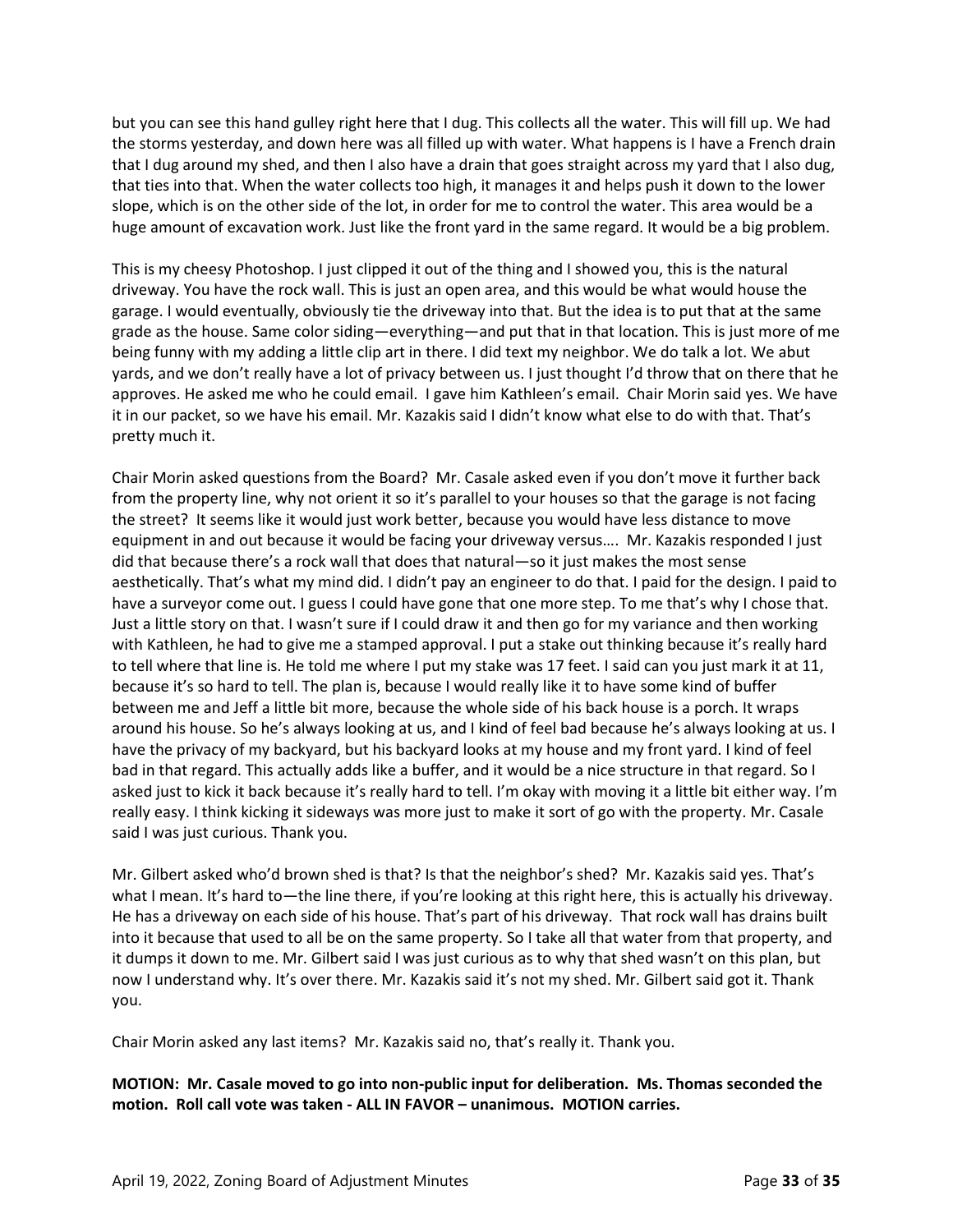# **1. Granting the variance would not be contrary to the public interest because: (1) Whether granting the variance would alter the essential character of the locality:**

Board agrees no.

# **(2) Whether granting the variance would threaten public health, safety or welfare:**

Board agrees no.

# **2. The spirit of the ordinance is observed because:**

Mr. Casale said yes. There's no where else to put this. Chair Morin said he gave us a lot of options. Mr. Casale clarified non-options! Chair Morin said it's a hard property to get past the water.

# **3. Granting the variance would do substantial justice because:**

Mr. Casale said yes because he has very little room. Board agrees.

# **4. The values of the surrounding properties will not be diminished for the following reasons:**

Board agrees the values will not be diminished.

# **5. Literal enforcement of the provisions of the ordinance would result in an unnecessary hardship. Special conditions of the property distinguish it from other properties in the area because:**

Mr. Casale said it does have special conditions. Chair Morin said yes, especially with the water flow.

- **(A) Denial of the variance would result in unnecessary hardship because:**
	- **(i) No fair and substantial relationship exists between the general public purposes of the ordinance provision and the specific application of that provision to the property because:**

Mr. Casale said it would prevent overcrowding. The one neighbor is okay with it. He has no other options. Board agrees.

- **(ii) The proposed use is a reasonable one because:** Board agrees it is reasonable.
- **(B) If the criteria in subparagraph (A) above are not established, explain why the property cannot be used in strict conformance with the ordinance and why a variance is therefore necessary to enable a reasonable use of it:**

**MOTION: Mr. Casale moves the Zoning Board of Adjustment grant the request for a variance from Article III, Section 275-22A, Table 1, Table of Dimensional Regulations, to permit the construction of a 16' x 24' garage/shed 11 feet from the side setback where 25 feet is required, at 248 Wilkins Street Extension, Lot 42-2, Zoned GR (and adjacent Lot 684-8 in Manchester), per our deliberations. Ms.**